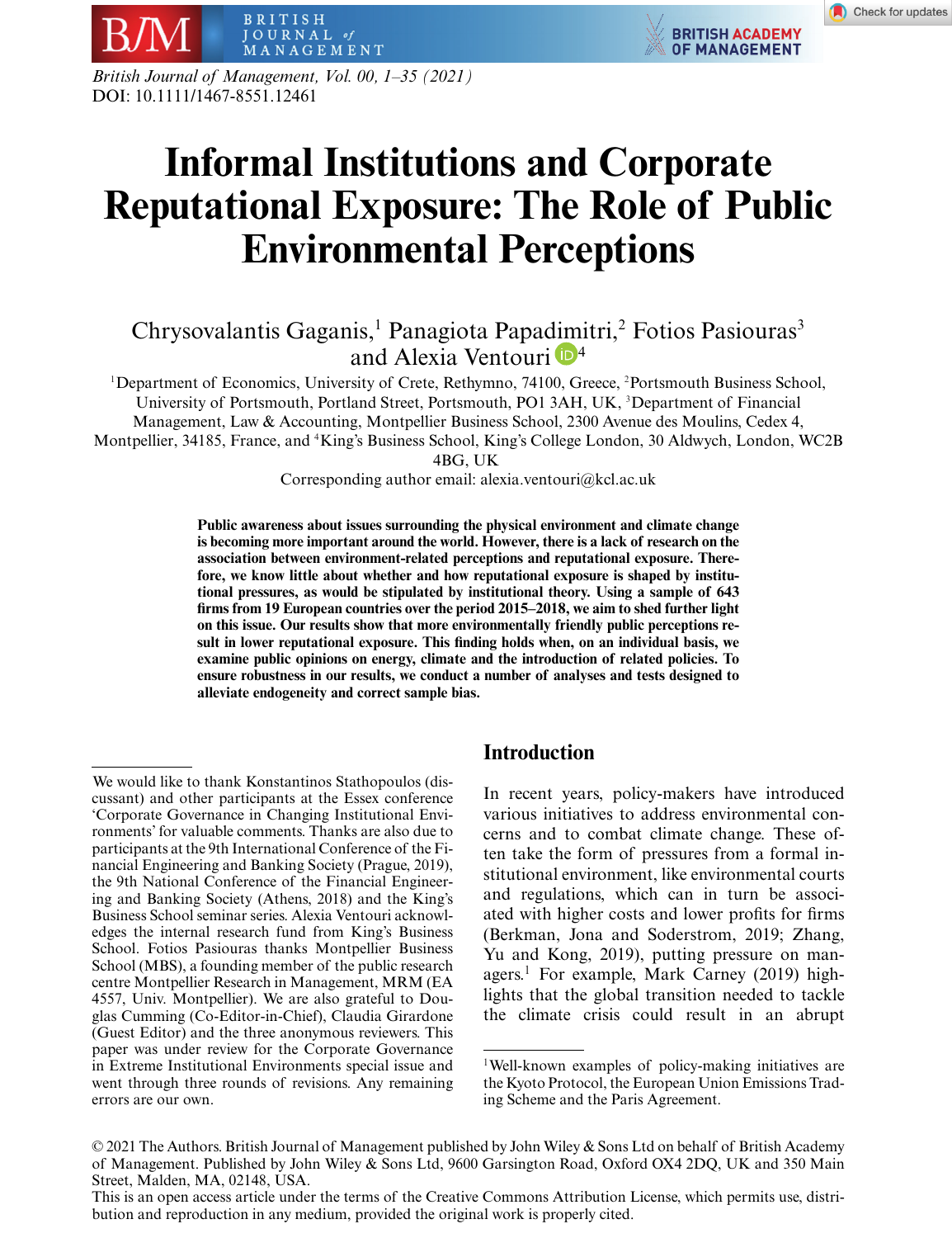financial collapse, as firms struggle to operate under extreme shifts in the institutional environment. Additionally, managers face further pressure from informal institutions, like social norms and beliefs that enhance public awareness of how firms' activities can have an impact on the physical environment and climate change. Arguably, therefore, firms now operate within an extreme institutional environment where they must balance the interests of shareholders with those of other stakeholder groups. While some recent studies have examined the impact of formal environment-related institutions on firm outcomes (Shi and Xu, 2018; Zhang, Yu and Kong, 2019), less attention has been given to the role of informal institutions. Accordingly, this study examines whether informal institutions impact public perceptions of environmental issues and how such perceptions influence corporate reputation.

Corporate reputation and the associated risks have received much attention from academics and practitioners, illustrating their relationship to market value (Black, Carnes and Richardson, 2000; Weber Shandwick and KRC Research, 2020), perceived importance for executives (Deloitte, 2014) and association with better firm outcomes (e.g. Cao *et al*., 2015; Roberts and Dowling, 2002). Nonetheless, evidence suggests that only a small proportion of firms feel capable of managing reputational risk (Deloitte, 2014), which might be explained by poor understanding of its sources and how to measure it (Deloitte, 2016).

Therefore, a question that naturally emerges is what drives reputation and reputational risk. Today, most of our knowledge comes from countryspecific studies (mainly focused on the USA) that analyse firm-specific and industry-specific factors like financial performance, size and popular management techniques (Staw and Epstein, 2000), downsizing (Zyglidopoulos, 2005), board characteristics (Musteen, Dattal and Kemmerer, 2010), social performance and the nature of business activities (Brammer and Pavelin, 2006; Nardella, Brammer and Surdu, 2019). In other words, as discussed by Soleimani, Schneper and Newburry (2014), the reputation literature often implicitly treats the driving factors of firm reputation as fixed and universal across countries, while the impact of national institutions on corporate reputation assessment has received comparatively less attention and is still not fully understood. Gardberg (2006) emphasizes that since corporate reputation is a social variable in an open system, varying regulatory, normative and cognitive elements of national institutional environments may affect corporate reputation construction and expectations, and thus its international generalizability.

As little is known about the country-level drivers of reputational assessments (Soleimani, Schneper and Newburry, 2014), this study extends the literature on corporate reputational rankings (e.g. Bermiss, Zajac and King, 2014) by examining how public perceptions of environmental issues affect reputational risk. Our analysis is based on institutional theory, which has been widely adopted to explain how firm behaviour is driven by institutional pressures. Despite the wide adoption of institutional theory in studies of environmental management practices (Berrone *et al*., 2013; Daddi *et al*., 2016), corporate social responsibility (Brammer, Jackson and Matten, 2012), sustainable practices (Glover *et al*., 2014) and climate change strategies (Daddi *et al*., 2016), there has been little empirical investigation of the institutional drivers of reputation (see e.g. Deephouse, Newburry and Soleimani, 2016; Soleimani, Schneper and Newburry, 2014), and no study of the association between environment-related perceptions of the public and reputational exposure. Building on neo-institutionalism theory and upper echelons theory, we also examine the conditional role of the background characteristics of company directors. Thus, we make two contributions to the literature. First, as we discuss in detail in the next section, the impact of public perceptions on environmental issues and reputational exposure is ambiguous, as it could be either positive or negative. This remains an open question to be answered empirically, and we present the first systematic analysis of this issue in a cross-country setting. This is not only a matter of using a large international sample. Most importantly, it allows us to examine whether countrylevel characteristics, like formal institutions (e.g. rule of law, regulatory quality), moderate this relationship. Second, we examine the conditional role of an array of firm-level corporate governance characteristics, like CEO nationality, board age diversity, board qualifications, board nationality mix and board gender mix. Our findings could be of interest to various groups. First, as we present new empirical evidence, they could be of interest to scholars on corporate reputation, corporate governance and institutional theory. Second, as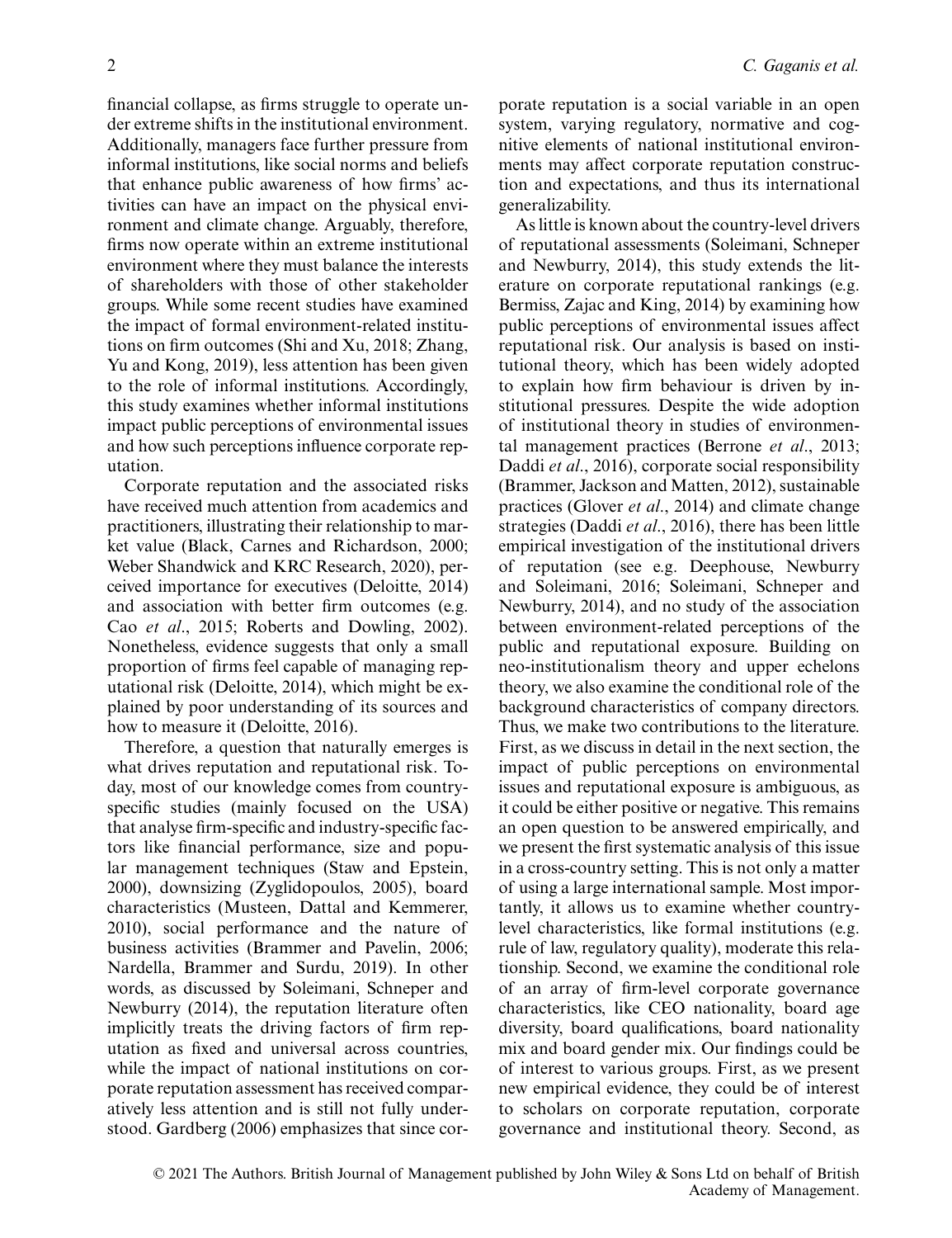

*Figure 1. Conceptual framework: informal institutional pressures and corporate reputation*

we discuss in more detail, they could be of interest to firm stakeholders like policy-makers, managers, shareholders and prospective investors.

The rest of this paper is structured as follows. The following section discusses the theoretical background and develops the hypotheses. The third section then outlines the data and methodology. The fourth section reports the results. Finally, the last section discusses our findings and concludes.

## **Institutional theory and reputation**

Institutional theory emphasizes how the social and cultural pressures imposed on organizations influence their practices and structures (Scott, 1992). Central to this theory is the idea that many aspects of organizations are driven by the desire to achieve fit with the institutional environment. This fit has been defined as 'the degree of compliance by an organisation with the organisational form of structures, routines, and systems prescribed by institutional norms' (Kondra and Hinings, 1998, p. 750). Thus, institutional theory appears integral to the concept of corporate reputation, which represents the collective evaluation by stakeholders of a firm's goals, values and behaviour compared to those of other firms and to the stakeholders' own expectations (Deephouse, Newburry and Soleimani, 2016; Mishina, Block and Mannor, 2012). Within the same context, Soleimani, Schneper and Newburry (2014) highlight that corporate reputation depends on the extent to which firm behaviour conforms with socially constructed beliefs about which goals and objectives should be pursued. Figure 1 outlines our research framework and hypotheses, which we discuss in more detail below.

The traditional view of institutional theory asserts that institutional isomorphism makes organizations quite similar, through a process that leads them to adopt similar forms and practices (DiMaggio and Powell, 1983), and consequently promotes the success and survival of organizations (Meyer and Rowan,  $1977$ ).<sup>2</sup> Within this context, Oliver (1991) highlights that the self -serving advantages of compliance with institutional norms and requirements are illustrated by the claimed association between organizational conformity and

<sup>2</sup>DiMaggio and Powell (1983) distinguish between three mechanisms through which institutional isomorphic change occurs. The first is coercive isomorphism that stems from political influence and the problem of legitimacy. This results from both formal and informal (e.g. cultural expectations) pressures on organizations. The second mechanism is mimetic isomorphism resulting from standard responses to uncertainty. In this case, organizations adopt mimetic behaviours and tend to model themselves on similar organizations in their field that they perceive as more legitimate or successful. The third mechanism is normative isomorphism, associated with professionalization. Nonetheless, DiMaggio and Powell (1983) also recognize that this typology is analytic and that these types are not always empirically distinct.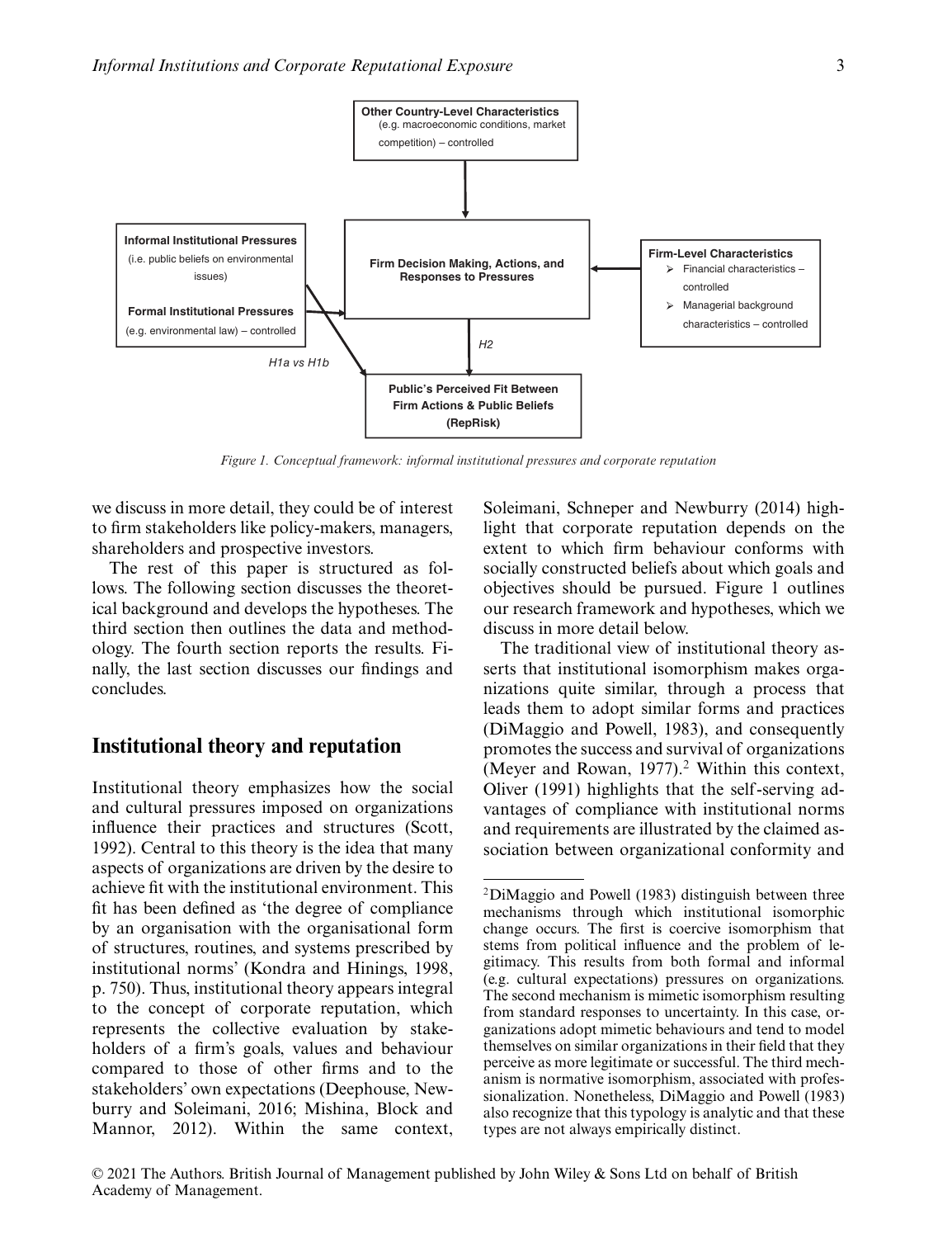the various rewards discussed in the institutional literature, including increased prestige. Wright and Rwabizambuga (2006) also argue that 'firms are rewarded with enhanced legitimacy and reputation if they develop internal structures "isomorphic" with external institutional pressures' (p. 90). In general, this traditional view of institutional isomorphism and organizational similarities implies that managerial and other firm-level characteristics do not have an important role. For example, according to Oliver (1991), 'institutional theory illustrates how the exercise of strategic choice may be pre-empted when organisations are unconscious of, blind to, or otherwise take for granted the institutional process to which they adhere' (p. 148). Moreover, 'In the face of very widely shared and taken-for-granted understandings of what constitutes legitimate or rational behaviour, organisations will conform largely because it does not occur to them to do otherwise' (Oliver, 1991, p. 169). Along the same lines, Suchman (1995) argues that external institutions, like culture, construct and interpenetrate the organization in every respect. Therefore, the decisions of the managers are often constructed by the same belief systems that determine the reactions of the audience. This leads to a high degree of convergence between institutionalization and legitimacy.

Based on the above discussion, we expect that societal beliefs about the environment will have a direct impact on reputation. Firms have no option but to be institutionalized and behave in accordance with public expectations. With the consequential narrowing of the gap between broader societal expectations and the effects of corporate practices that can challenge the legitimacy and reputation of individual firms, reputational exposure will decline. Therefore, we formulate the first hypothesis as follows:

H1a There is a negative relationship between environmentally friendly societal beliefs and corporate reputational exposure.

However, various neo-institutionalism studies (Walls and Hoffman, 2013) argue that firms may respond heterogeneously when subjected to a homogenous level of institutional pressures (Aharonson and Bort, 2015; Oliver, 1991; Wang, Li and Zhao, 2018). At the same time, societies with more environmentally friendly societal beliefs tend to set higher standards for their companies, and

therefore firms face a greater risk of falling short of the expectations. In more detail, organizations must devote resources towards environmental initiatives in a way that simultaneously satisfies their economic objectives (Hoffman, 2001). This might conflict with pressures from shareholders to increase profitability. As Oliver (1991) considers, an organization whose performance and survival only moderately depend upon good public opinion might choose avoidance tactics in response to institutional rules and expectations. Within the same context, Chen *et al*. (2018) mention that high expenditure and unclear future benefit make some firms reluctant to engage in green innovation, even when faced with strong institutional pressures. They also note that institutional pressures are coercive in nature, driven by the threat of either legal sanction or social sanction, like protests, negative press and diminished reputation and image.

Consequently, it is possible that higher expectations are more likely to be violated by firms, leading to poor institutional fit, public criticism and higher reputational exposure. Thus, under this scenario we would expect to find a positive association between public environmental perceptions and corporate reputational exposure. Hence, we formulate the alternative first hypothesis as follows:

H1b There is a positive relationship between environmentally friendly societal beliefs and corporate reputational exposure.

Another issue recently discussed in the literature is that the response to institutional pressures depends upon managerial factors. For instance, Walls and Hoffman (2013) propose that the variance in organizational actions towards environmental sustainability depends primarily on the direction set by the board. Wang, Li and Zhao (2018) find that top management's environmental commitment moderates the relationship between institutional pressures and environmental management practices. Along the same lines, focusing on institutional pressures on corporate climate change strategies, Daddi *et al*. (2020) conclude that companies with higher managerial sensitivity to climate change are more likely to adopt both mitigation and adaption strategies. González-Benito and González-Benito (2008) highlight the role of managers' ability and willingness to monitor and listen to stakeholders' environmental demands. As they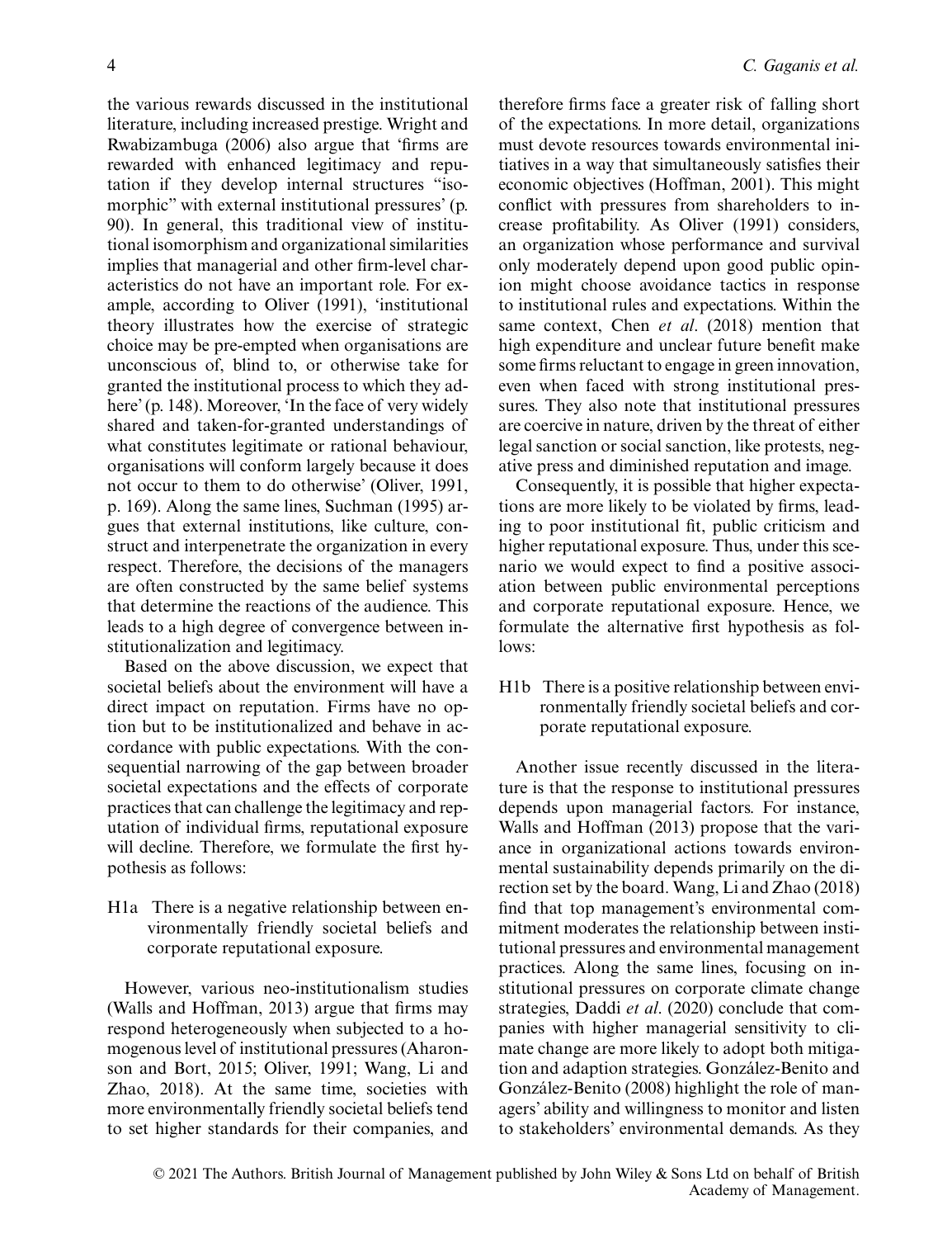discuss, even if stakeholder demands are clearly specified (which is not always the case), managers might differ in their level of attention and ascribed importance. In some cases, managers might overstate the consequences of ignoring such demands; in other cases, they could underestimate them. These arguments and findings appear to be in line with upper echelons theory, which states that organizational outcomes, including both strategic choices and performance levels, are partially predicted by the background characteristics of the top management team (Hambrick and Mason, 1984). Therefore, we formulate the second hypothesis as follows:

H2 Background characteristics of the board of directors moderate the relationship between environmentally friendly societal beliefs and corporate reputational exposure.

## **Data and methodology**

#### *Data*

To examine whether public perceptions on environmental issues impact on reputational exposure, we use information from various sources. To quantify reputational exposure, we use the ratings of reputational risk related to environmental, social and governance (ESG) issues provided by RepRisk.3 Data on public perceptions of environmental issues are sourced from the European Social Survey (ESS).<sup>4</sup> Firm-specific characteristics are collected from Datastream. Finally, data on country-related variables are sourced from the World Bank (WB), World Economic Forum (WEF) and the Regulatory Indicators for Sustainable Energy (RISE). Our sample comprises 643 firms operating in 19 countries<sup> $\bar{s}$ </sup> and across 18 industries<sup>6</sup> over the period 2015−2018.7 This results in a final balanced panel dataset of 2,372 firm-year observations. The data sources and all the variables are described in Table 1 . Table 2 summarizes the distribution of firm observations per country.8

#### *Variables*

*Dependent variable: Reputational exposure rating.* The dependent variable is *Reputational exposure rating*, an indicator of ESG-related reputational risk maintained by the business intelligence provider RepRisk. The rating assesses the ESG risk exposure of companies worldwide by systematically capturing *negative* incidents, criticism and controversies on a daily basis from over 80,000 media outlets, stakeholders and third-party sources in 20 languages; these sources include all major print and online media, non-governmental organizations, regulators, news sites, governmental agencies and social media.<sup>9</sup> RepRisk gathers data through a five-step process: (i) screening; (ii) identification and filtering; (iii) analysis; (iv) quality assurance; and (v) quantification. Once an incident is identified, the analysis includes verification of its type and nature, as well as classification into one or more of the 28 predefined ESG categories. RepRisk argues that its analysis is issuesdriven, rather than firm-driven, and so does not

<sup>3</sup>RepRisk was formed in 1998 as ECOFACT, an environmental and social risk consultancy. In 2006, in response to a request by UBS, RepRisk developed a proprietary, systematic framework to identify and assess companies exposed to ESG risks. In 2007 it launched a fully fledged web-based tool, the RepRisk ESG Risk Platform. Over the years it gained popularity in the market and is currently used by, among others, RobecoSAM in the annual corporate assessment process for the Dow Jones Sustainability Index, the Investment Engagement team of the UN-supported Principles for Responsible Investment and CDP (formerly the Carbon Disclosure Project) in its annual review of companies identified as 'carbon performance leaders' or 'water performance leaders'.

<sup>&</sup>lt;sup>4</sup>The European Social Survey (ESS) is an academically driven cross-national survey that has been conducted across Europe since 2001. Every 2 years, face-to-face interviews are conducted to measure the attitudes, beliefs and behaviour patterns of diverse populations in around 30 European countries. In this study, we capture public perceptions based on data provided by Round 8 of the ESS (2016): [http://www.europeansocialsurvey.org/data.](http://www.europeansocialsurvey.org/data)

<sup>5</sup>Countries included in the sample: Austria, Belgium, Czech Republic, Finland, France, Germany, Hungary, Ireland, Israel, Italy, Netherlands, Norway, Poland, Portugal, Russia, Spain, Sweden, Switzerland, UK.

<sup>6</sup>Financial services and insurance companies are excluded due to special attributes of the financial industry.

 $7$ For the purposes of this study, we accessed RepRisk reputational exposure data via Orbis. At the time of writing, Orbis provides RepRisk exposure data for the period 2015–2018.

 $8$ Acknowledging that the UK dominates our sample  $(34\%$ of observations), we also estimate the baseline model after excluding the UK (see the robustness test detailed later). 9RepRisk ratings do not measure reputation but rather indicate a firm's ESG-related reputational risk, facilitating assessment relative to peers and tracking over time (for more details, see RepRisk's research scope at: [www.](http://www.reprisk.com) [reprisk.com\)](http://www.reprisk.com).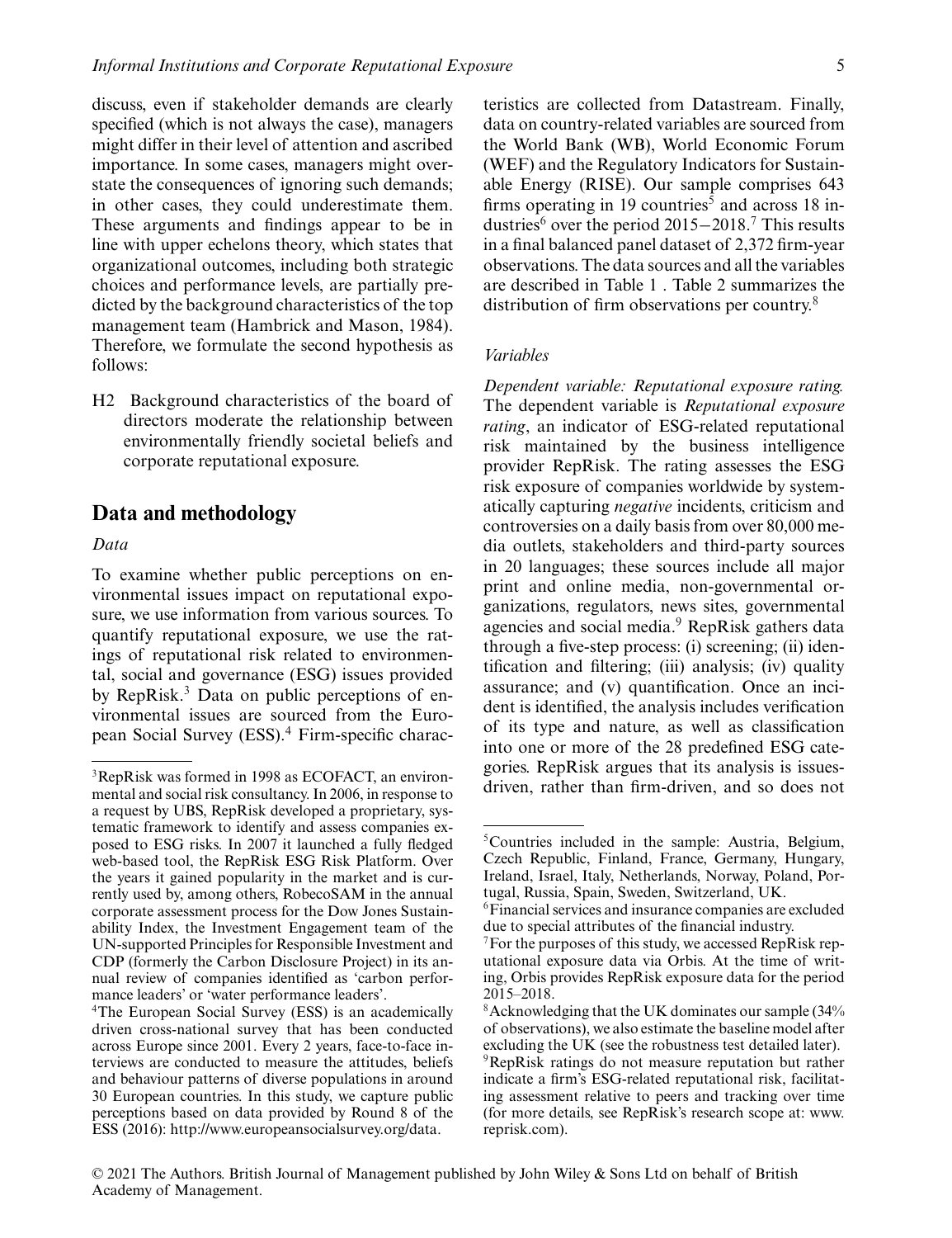| Table 1. Variable descriptions and sources    |                                                                                                                                                                                                                                                                                                                                                                                                                                                                                                                                                                                                                                                                                                                                                                                                                                                       |                                        |
|-----------------------------------------------|-------------------------------------------------------------------------------------------------------------------------------------------------------------------------------------------------------------------------------------------------------------------------------------------------------------------------------------------------------------------------------------------------------------------------------------------------------------------------------------------------------------------------------------------------------------------------------------------------------------------------------------------------------------------------------------------------------------------------------------------------------------------------------------------------------------------------------------------------------|----------------------------------------|
| Variable                                      | Description                                                                                                                                                                                                                                                                                                                                                                                                                                                                                                                                                                                                                                                                                                                                                                                                                                           | Source                                 |
| Reputational exposure<br>rating               | location of the company's headquarters and countries where the company has been exposed to ESG risk incidents.<br>Reputational risk rating that reflects: (i) a company's own ESG-related risk exposure due to risk incidents reported<br>specifically about the company, and (ii) the country-sector ESG risk that takes into consideration the sector and<br>The variable takes a value from 1 to 10, where $D = 1$ and $AAA = 10$ . Higher values indicate a better rating and<br>Dependent variable<br>lower reputational exposure related to ESG issues.                                                                                                                                                                                                                                                                                         | Orbis                                  |
| perceptions (ECP)<br>Environmental<br>Energy  | Sub-index of public perceptions related to energy, based on the answers of individuals in each country to the following<br>questions: (i) 'How likely are you to buy the most energy-efficient home appliance?'; (ii) 'How often do you do things<br>Index of public perceptions related to the environment, calculated from the three sub-indices outlined below. It takes a<br>value between 0 and 100, with higher values reflecting more environmentally friendly responses.<br>Independent variables                                                                                                                                                                                                                                                                                                                                             | ESS Survey (2016)<br>ESS Survey (2016) |
| Climate                                       | following questions: (i) 'Is climate change caused by natural processes, human activity, or both?'; (ii) 'To what extent<br>predetermined scale were first weighted by the corresponding percentage for each response in each country and then<br>Answers given on a predetermined scale were first weighted by the corresponding percentage for each response in<br>to reduce energy use?'; (iii) 'How confident are you that you could use less energy than now?' Answers given on a<br>standardized to take a value between 0 and 100. Higher values indicate more environmentally friendly responses.<br>do you feel personal responsibility to reduce climate change?; (iii) 'How worried are you about climate change?<br>Sub-index of public perceptions related to climate, based on the answers of individuals in each country to the        | ESS Survey (2016)                      |
| Policy                                        | each country and then standardized to take a value between 0 and 100. Higher values indicate more environmentally<br>to the following questions: (i) 'Do you favour increasing taxes on fossil fuels, such as oil, gas and coal?'; (ii) 'Do you<br>Sub-index of public perceptions related to environmental policy, based on the answers of individuals in each country<br>favour using public money to subsidize renewable energy such as wind and solar power?'; and (iii) 'Do you favour<br>banning the sale of the least energy-efficient household appliances? Answers given on a predetermined scale were<br>first weighted by the corresponding percentage for each response in each country and then standardized to take<br>values between 0 and 100. Higher values indicate more environmentally friendly responses.<br>friendly responses. | ESS Survey (2016)                      |
| Profitability                                 | Firm-specific variables<br>Net interest before tax divided by total assets.                                                                                                                                                                                                                                                                                                                                                                                                                                                                                                                                                                                                                                                                                                                                                                           | Datastream                             |
| Size                                          | Natural logarithm of sales.                                                                                                                                                                                                                                                                                                                                                                                                                                                                                                                                                                                                                                                                                                                                                                                                                           | Datastream                             |
| Capital                                       | Equity divided by total assets.                                                                                                                                                                                                                                                                                                                                                                                                                                                                                                                                                                                                                                                                                                                                                                                                                       | Datastream                             |
| Board age diversity                           | Standard deviation of the ages of directors.                                                                                                                                                                                                                                                                                                                                                                                                                                                                                                                                                                                                                                                                                                                                                                                                          | Boardex                                |
| Board nationality mix<br>Board qualifications | Standard deviation of the total number of qualifications of directors.<br>Proportion of directors from different countries.                                                                                                                                                                                                                                                                                                                                                                                                                                                                                                                                                                                                                                                                                                                           | <b>Boardex</b><br>Boardex              |
| Board gender ratio                            | Proportion of male directors.                                                                                                                                                                                                                                                                                                                                                                                                                                                                                                                                                                                                                                                                                                                                                                                                                         | Boardex                                |
| Board size                                    | Natural logarithm of the total number of board members at the end of the fiscal year.                                                                                                                                                                                                                                                                                                                                                                                                                                                                                                                                                                                                                                                                                                                                                                 | Datastream                             |
| Board independence                            | Percentage of independent board members.                                                                                                                                                                                                                                                                                                                                                                                                                                                                                                                                                                                                                                                                                                                                                                                                              | Datastream                             |
| CSR sustainability index<br>Local CEO         | Dummy variable that takes the value of one when the CEO is not a foreign national, and zero otherwise.                                                                                                                                                                                                                                                                                                                                                                                                                                                                                                                                                                                                                                                                                                                                                | Datastream<br>Orbis                    |
|                                               | Dummy variable that takes the value of one when the company belongs to a specific sustainability index, and zero<br>otherwise.                                                                                                                                                                                                                                                                                                                                                                                                                                                                                                                                                                                                                                                                                                                        |                                        |

© 2021 The Authors. British Journal of Management published by John Wiley & Sons Ltd on behalf of British Academy of Management.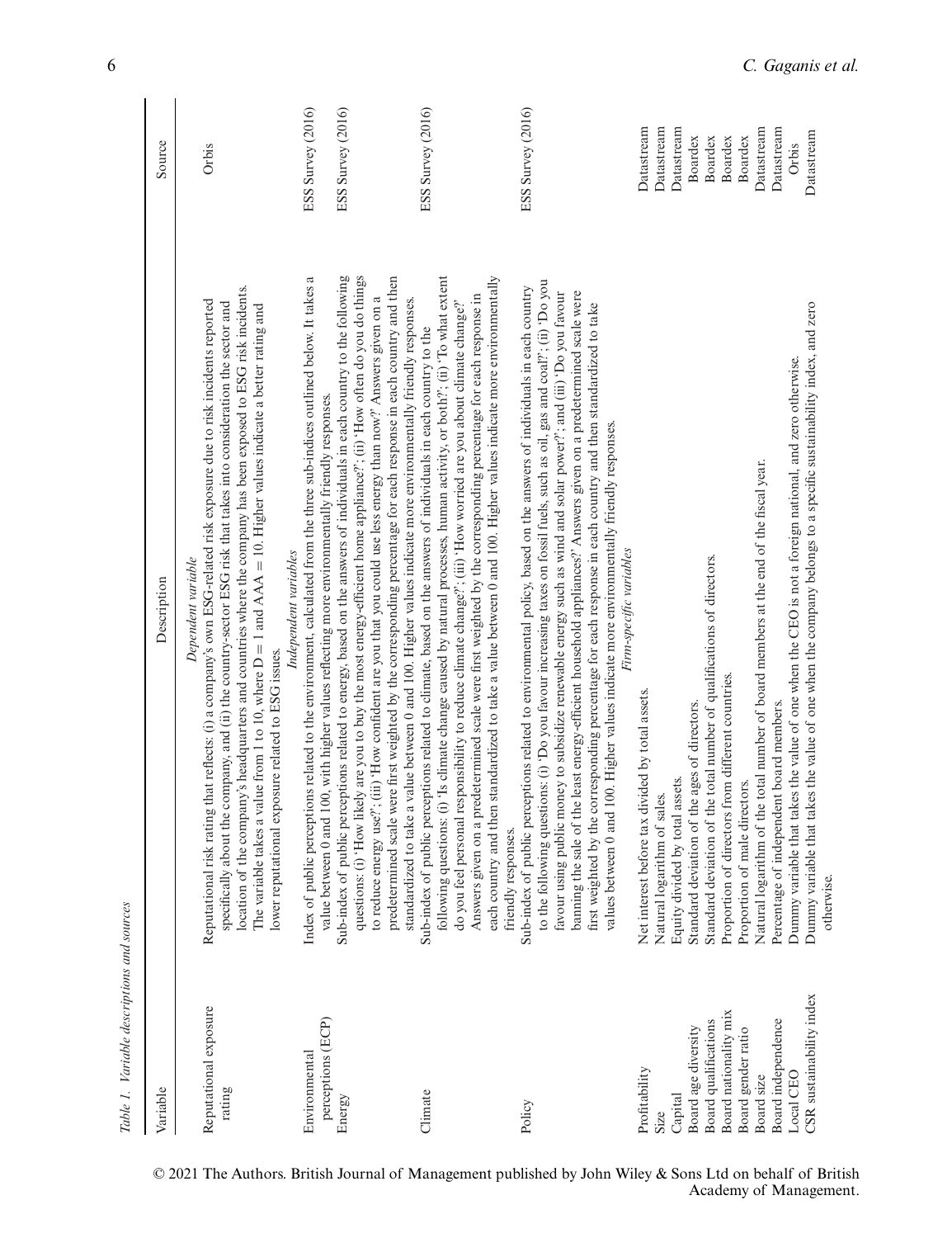| Table 1. Continued                   |                                                                                                                                                                                                                                                                                                                                                                                                                                                                                                                                                                                                                                                                                                                                                                                                                                                                                                                                                                                                                                                                                                                                                                                                                                                                                                                                                |                       |
|--------------------------------------|------------------------------------------------------------------------------------------------------------------------------------------------------------------------------------------------------------------------------------------------------------------------------------------------------------------------------------------------------------------------------------------------------------------------------------------------------------------------------------------------------------------------------------------------------------------------------------------------------------------------------------------------------------------------------------------------------------------------------------------------------------------------------------------------------------------------------------------------------------------------------------------------------------------------------------------------------------------------------------------------------------------------------------------------------------------------------------------------------------------------------------------------------------------------------------------------------------------------------------------------------------------------------------------------------------------------------------------------|-----------------------|
| Variable                             | Description                                                                                                                                                                                                                                                                                                                                                                                                                                                                                                                                                                                                                                                                                                                                                                                                                                                                                                                                                                                                                                                                                                                                                                                                                                                                                                                                    | Source                |
| CSR-linked senior pay                | Dummy variable that takes the value of one when the compensation of senior executives is linked to<br>CSR/H&S/sustainability targets, and zero otherwise.                                                                                                                                                                                                                                                                                                                                                                                                                                                                                                                                                                                                                                                                                                                                                                                                                                                                                                                                                                                                                                                                                                                                                                                      | Datastream            |
| Sustainability reporting             | Dummy variable that takes the value of one when the company publishes a separate sustainability report or a section<br>Country-specific variables<br>in its annual report on sustainability, and zero otherwise.                                                                                                                                                                                                                                                                                                                                                                                                                                                                                                                                                                                                                                                                                                                                                                                                                                                                                                                                                                                                                                                                                                                               | Datastream            |
| Economic globalization<br>GDP growth | oduct (GDP) growth.<br>Foreign direct investment (% of GDP).<br>Gross domestic pr                                                                                                                                                                                                                                                                                                                                                                                                                                                                                                                                                                                                                                                                                                                                                                                                                                                                                                                                                                                                                                                                                                                                                                                                                                                              | WB<br>WB              |
| Shareholder rights                   | buyer must obtain its shareholders' approval every time it issues new shares; (4) whether shareholders automatically<br>receive pre-emption rights when the buyer issues new shares; (5) whether shareholders elect and dismiss the external<br>members must consent to add a new member; (10) assuming that the buyer is a limited company, whether members<br>auditor; (6) whether changes to the rights of a class of shares are only possible if the holders of the affected shares<br>must first offer their interest to the existing members before they can sell to non-members. The index takes a value<br>right to call for a meeting of members; (9) assuming that the buyer is a limited company, whether all or almost all<br>Extent of Shareholder Rights Index. For each component, a score of zero is assigned if the answer is no, and one if<br>member approval; (8) assuming that the buyer is a limited company, whether members representing 10% have the<br>representing 10% of the buyer's share capital have the right to call for a meeting of shareholders; (3) whether the<br>approve; (7) assuming that the buyer is a limited company, whether the sale of $51\%$ of the buyer's assets requires<br>yes: (1) whether the sale of 51% of the buyer's assets requires shareholder approval; (2) whether shareholders | WВ                    |
| <b>RISE</b>                          | A set of indicators to help compare national policy and regulatory frameworks for sustainable energy. RISE classifies<br>green zone of strong performers in the top third of the $0-100$ score range, a yellow zone of<br>middle-third performers and a red zone of weaker performers in the bottom third.<br>between 0 and 10, with higher values indicating higher shareholder rights.<br>countries into a                                                                                                                                                                                                                                                                                                                                                                                                                                                                                                                                                                                                                                                                                                                                                                                                                                                                                                                                   | <b>RISE</b>           |
| Local competition                    | Indicator of the intensity of local competition, based on answers to the following question in the Executive Opinion<br>Survey of the World Economic Forum: 'In your country, how intense is competition in the local markets?' This<br>index takes a value between 1 (not intense at all) and 7 (extremely intense).                                                                                                                                                                                                                                                                                                                                                                                                                                                                                                                                                                                                                                                                                                                                                                                                                                                                                                                                                                                                                          | WEF                   |
| Buyer sophistication                 | Indicator of buyer sophistication, based on answers to the following question in the Executive Opinion Survey of the<br>World Economic Forum: 'In your country, on what basis do buyers make purchasing decisions?' This index takes a<br>value between 1 (based solely on the lowest price) and 7 (based on sophisticated performance attributes)                                                                                                                                                                                                                                                                                                                                                                                                                                                                                                                                                                                                                                                                                                                                                                                                                                                                                                                                                                                             | WEF                   |
| Labour-employer<br>cooperation       | Indicator of cooperation in labour-employer relations, based on answers to the following question in the Executive<br>Opinion Survey of the World Economic Forum: 'In your country, how do you characterize labour-employer<br>relations?' This index takes a value between 1 (generally confrontational) and 7 (generally cooperative)                                                                                                                                                                                                                                                                                                                                                                                                                                                                                                                                                                                                                                                                                                                                                                                                                                                                                                                                                                                                        | WEF                   |
| Poverty<br>Temp                      | of the difference of monthly temperature over mean, 1979-2010, weighted by land area.<br>Percentage of the population living below national poverty lines.<br>Natural logarithm                                                                                                                                                                                                                                                                                                                                                                                                                                                                                                                                                                                                                                                                                                                                                                                                                                                                                                                                                                                                                                                                                                                                                                | Felbermayr and<br>WEF |
|                                      |                                                                                                                                                                                                                                                                                                                                                                                                                                                                                                                                                                                                                                                                                                                                                                                                                                                                                                                                                                                                                                                                                                                                                                                                                                                                                                                                                | Gröschl (2014)        |

*Informal Institutions and Corporate Reputational Exposure* 7

© 2021 The Authors. British Journal of Management published by John Wiley & Sons Ltd on behalf of British Academy of Management.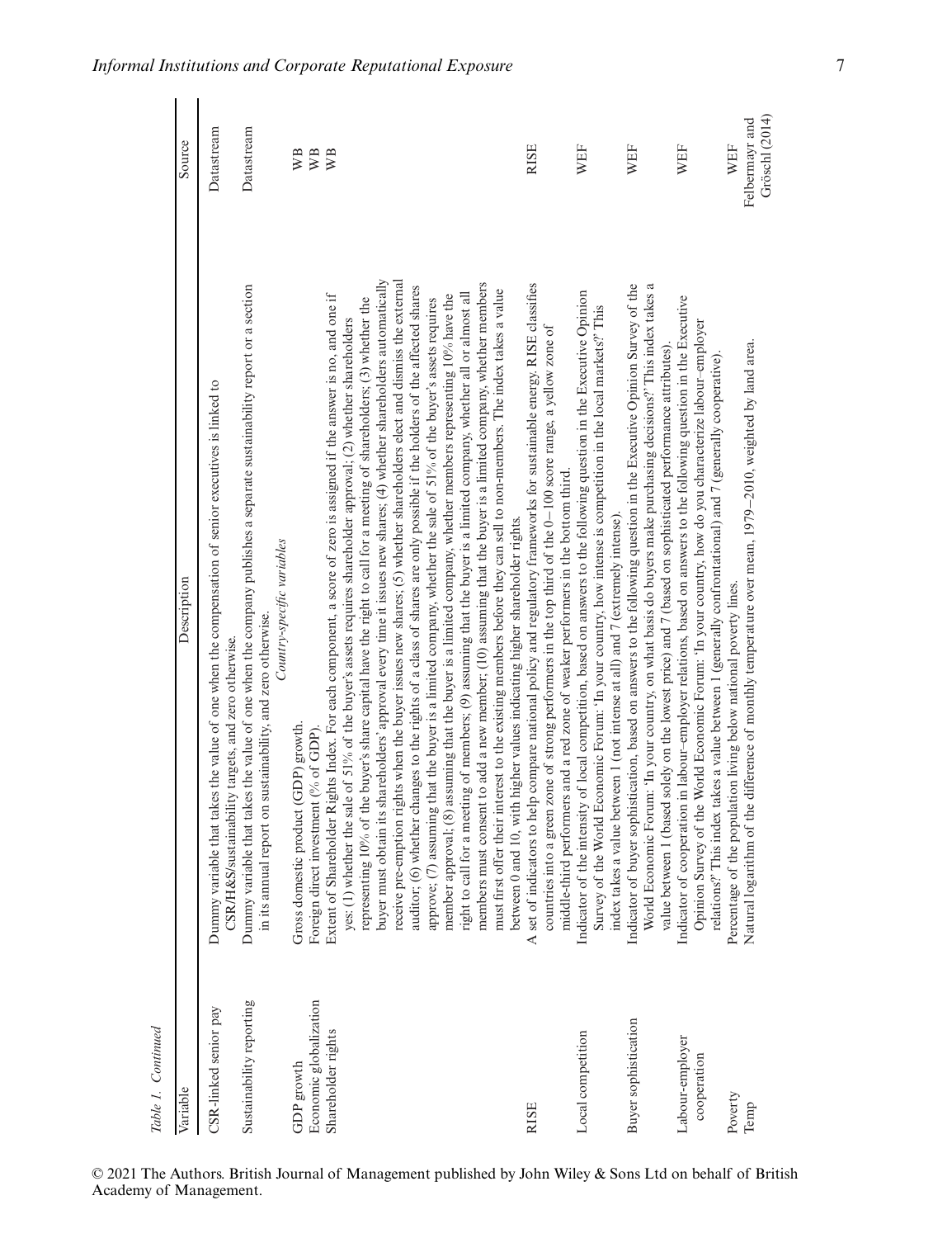| Variable     | Description                                                                                                                                                                                                                                                                                                                                                                                                                                                                                                                                                                           | Source                                   |
|--------------|---------------------------------------------------------------------------------------------------------------------------------------------------------------------------------------------------------------------------------------------------------------------------------------------------------------------------------------------------------------------------------------------------------------------------------------------------------------------------------------------------------------------------------------------------------------------------------------|------------------------------------------|
| Press        | perspectives but they systematically ignore at least one political perspective that is important in this society' scores 2;<br>government-approved, semi-official opposition party' scores 1; 'The major media represent a variety of political<br>Based on responses to the following question: 'Do the major print and broadcast media represent a wide range of<br>political perspectives? Responses take a value from 0 to 3: 'The major media represent only the government's<br>perspective' scores 0; 'The major media represent only the perspectives of the government and a | <b>GSoD</b> Indices                      |
| WGI          | Composite index of a country's overall institutional attainment. Computed as the arithmetic average of the following<br>All perspectives that are important in this society are represented in at least one of the major media' scores 3.<br>dimensions: Rule of law, Control of corruption, Government effectiveness, Political stability and absence of                                                                                                                                                                                                                             | Governance<br>Worldwide                  |
| CULTPCA1 and | Scores from principal component analysis of the six national culture indicators from Hofstede's framework:<br>violence, Regulatory quality, Voice and accountability.                                                                                                                                                                                                                                                                                                                                                                                                                 | Author's calculations<br>Indicators (WB) |
| CULTPCA2     | uncertainty avoidance, individualism, power distance, long-term orientation, indulgence and masculinity.                                                                                                                                                                                                                                                                                                                                                                                                                                                                              | from Hofstede<br>Insights                |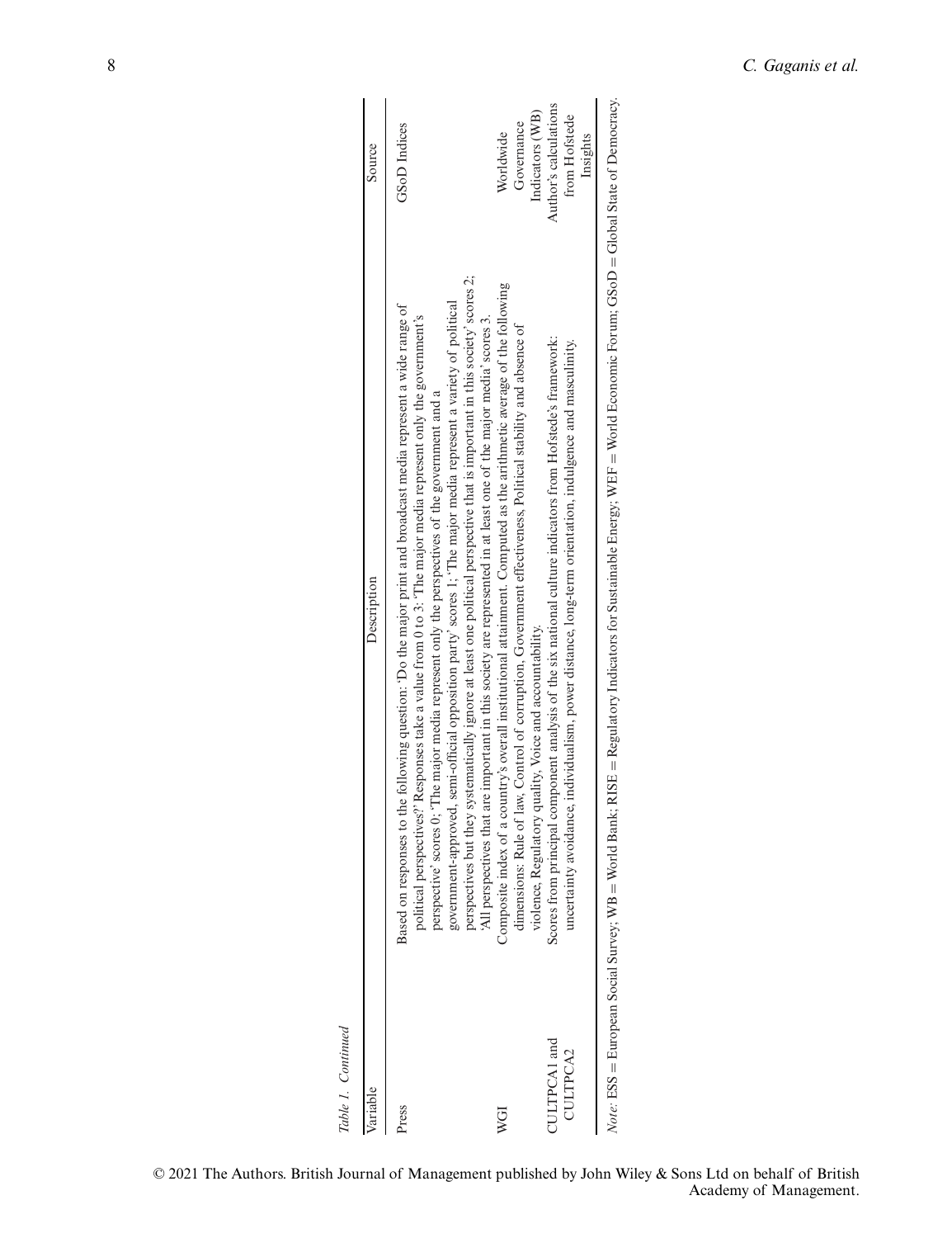| Country        | Frequency |                      | Cum. % |
|----------------|-----------|----------------------|--------|
|                |           | Percentage<br>$(\%)$ |        |
| Austria        | 10        | 1.56                 | 1.56   |
| Belgium        | 16        | 2.49                 | 4.04   |
| Czech Republic | 3         | 0.47                 | 4.51   |
| Finland        | 24        | 3.73                 | 8.24   |
| France         | 78        | 12.13                | 20.37  |
| Germany        | 59        | 9.18                 | 29.55  |
| Hungary        | 1         | 0.16                 | 29.7   |
| Ireland        | 8         | 1.24                 | 30.95  |
| Israel         | 9         | 1.4                  | 32.35  |
| Italy          | 23        | 3.58                 | 35.93  |
| Netherlands    | 24        | 3.73                 | 39.66  |
| Norway         | 15        | 2.33                 | 41.99  |
| Poland         | 16        | 2.49                 | 44.48  |
| Portugal       | 8         | 1.24                 | 45.72  |
| Russia         | 27        | 4.2                  | 49.92  |
| Spain          | 29        | 4.51                 | 54.43  |
| Sweden         | 30        | 4.67                 | 59.1   |
| Switzerland    | 45        | 7                    | 66.1   |
| UK.            | 218       | 33.9                 | 100    |
| <b>Total</b>   | 643       | 100                  |        |

*Table 2. Firm observations per country (2015*−*2018)*

necessarily focus on a set list of firms, thus assuring some impartiality. The 28 ESG issues drive the entire research process, and every risk incident in RepRisk's ESG risk platform is linked to at least one of these issues.

Incident categorizations map to the 10 principles of the United Nations Global Compact, and are related to: (i) environmental footprint (e.g. global pollution, overuse and wasting of resources); (ii) community relations (e.g. human rights abuses); (iii) employee relations (e.g. child labour); (iv) corporate governance (e.g. corruption, executive compensation issues); and (v) crosscutting issues (e.g. controversial products and services). The index also covers 50 ESG 'hot topics', such as palm oil, land mines, deep sea drilling and water scarcity.10 Each incident is also assigned two proprietary scores based on severity (the magnitude of the perceived impact) and reach (the influence or readership of source documents). The data only measure negative ESG impacts, and not positive ESG-related events. Although we would ideally consider both positive and negative reported impacts, positive events are less likely to be reported by the media and are mostly self -reported for marketing purposes, making it especially difficult to capture and quantify such data.

The RepRisk rating assigned to each company ranges from AAA (high quality/low risk) to D (low quality/high risk), similar to a credit rating. This rating reflects: (i) a company's own ESGrelated risk exposure due to risk incidents reported specifically about the company, and (ii) the

 $10$ The 'hot topics' are a dynamic concept, with the list expanding over time in line with developments and client feedback. The list included: Abusive/illegal fishing; Agricultural commodity speculation; Alcohol; Animal transportation; Arctic drilling; Asbestos; Automatic and semi-automatic weapons; Biological weapons; Chemical weapons; Cluster munitions; Coal-fired power plants; Conflict minerals; Coral reefs; Cyberattack; Deep sea drilling; Depleted uranium munitions; Diamonds; Drones; Endangered species; Forest burning; Fracking;

Fur and exotic animal skins; Gambling; Gender inequality; Genetically modified organisms; Genocide/Ethnic cleansing; High conservation value forests; Human trafficking; Hydropower (dams); Illegal logging; Indigenous people; Involuntary resettlement; Land grabbing; Land mines; Marijuana/Cannabis; Migrant labour; Monocultures; Mountaintop removal mining; Negligence; Nuclear power; Nuclear weapons; Offshore drilling; Oil sands; Palm oil; Pornography; Predatory lending; Privacy violations; Protected areas; Rare earths; Sand mining/dredging; Security services; Sea-bed mining; Ship breaking and scrapping; Soy; Tax havens; Tobacco; Water security.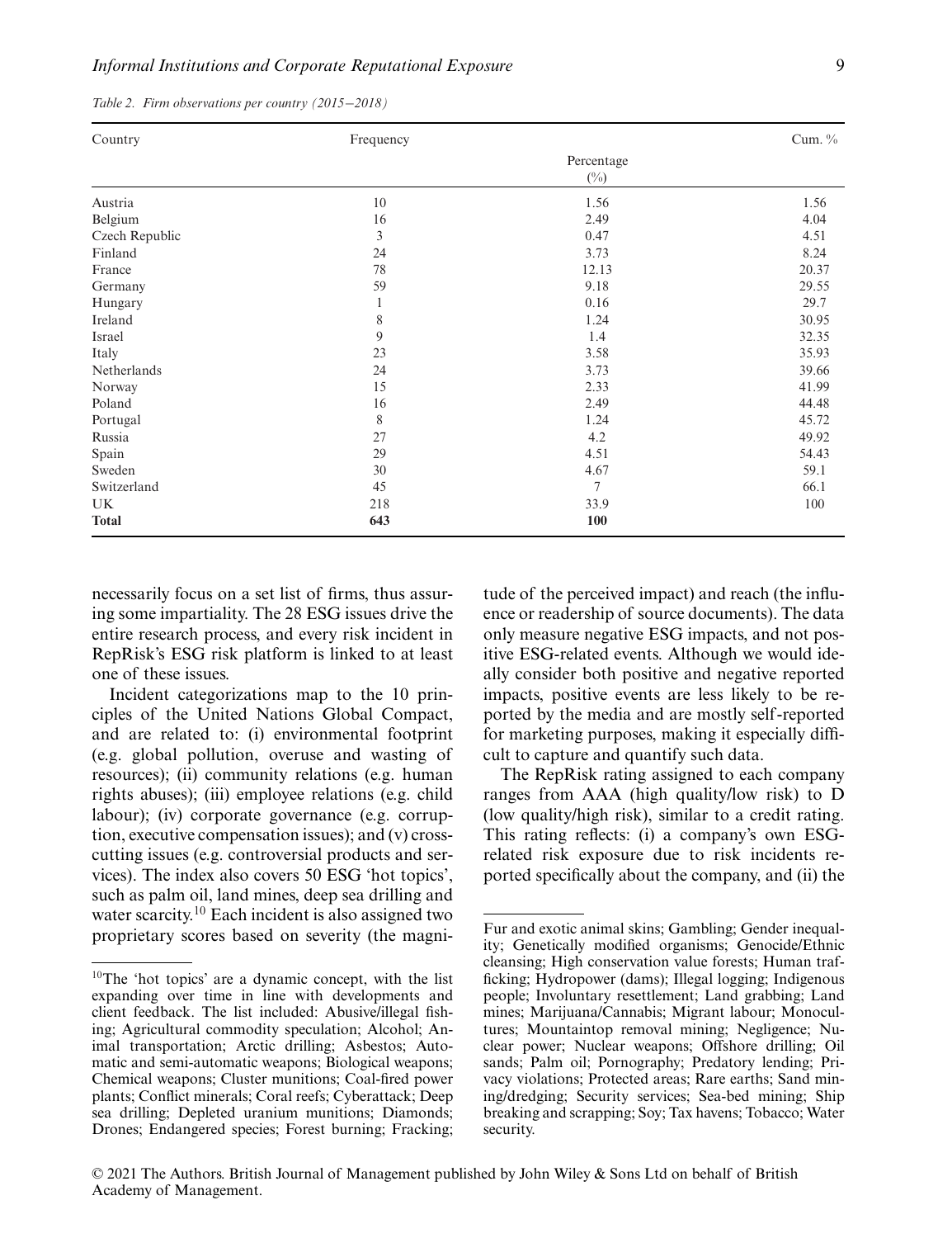

*Figure 2. National mean values of RepRisk rating [Colour figure can be viewed at wileyonlinelibrary.com]*

country-sector ESG risk, which considers the company's sector, the location of its headquarters and any countries where the company has been exposed to ESG risk incidents. Given its ordered nature, we follow the credit rating literature (see e.g. Ashbaugh-Skaife, Collins and LaFond, 2006) by converting the RepRisk ratings into a 10-point numeric scale in which higher numbers indicate higher quality and lower reputational exposure:  $D/C = 1, C = 2, CC = 3, CCC = 4, B = 5, BB$  $= 6$ , BBB  $= 7$ ,  $A = 8$ ,  $AA = 9$ ,  $AAA = 10$ . Figure 2 shows the national mean values of the dependent variable. The score ranges from 5.52 (Russia) to 9.36 (Czech Republic), with an overall sample mean of 7.65. Thus, there appears to be variation in reputational risk ratings across countries.

*Key independent variables.* The core variables of interest in our study are the measures of public attitudes on environmental issues. The ESS applies several methodological standards regarding questionnaire design, interview process, translation and data collection. The questionnaire design is developed every 2 years in English, including extensive testing and piloting by national teams (European Social Survey, 2016). Each country needs to achieve a minimum effective sample, representative of the country's population. The national coordinator, the sampling expert and possibly a representative of the survey agency collectively devise the optimum sampling design per country. Interviews are conducted face-to-face with individuals aged 15 and over (no upper age limit) residing in private households in each country, regardless of their nationality, citizenship or language. The full questionnaire and the complete ESS Round 8 dataset can be downloaded from [http://www.europeansocialsurvey.org.](http://www.europeansocialsurvey.org)

To construct our variables, we focus on answers to questions that elicit a person's beliefs regarding energy, climate and policy issues. We then use these three sub-indices to create an overall index of *Environmental perceptions* (also termed *ECP*). The *Energy* sub-index is based on answers to the following three questions: (i) 'How likely are you to buy the most energy-efficient home appliance?'; (ii) 'How often do you do things to reduce energy use?'; and (iii) 'How confident are you that you could use less energy than now?' To construct this sub-index, we weight answers on the predetermined response scale by the corresponding percentage for each response in each country. For example, question (i) above was answered on an 11-point scale ranging from 0 ('Not at all likely') to 10 ('Extremely likely'), and we weight these initial values with the corresponding percentages in each country.<sup>11</sup> We follow a similar approach for each of the three questions,

<sup>&</sup>lt;sup>11</sup>For example, the responses to question (i) in Austria were are as follows:  $1.2\%$  (0, Not at all likely),  $0.2\%$  (1),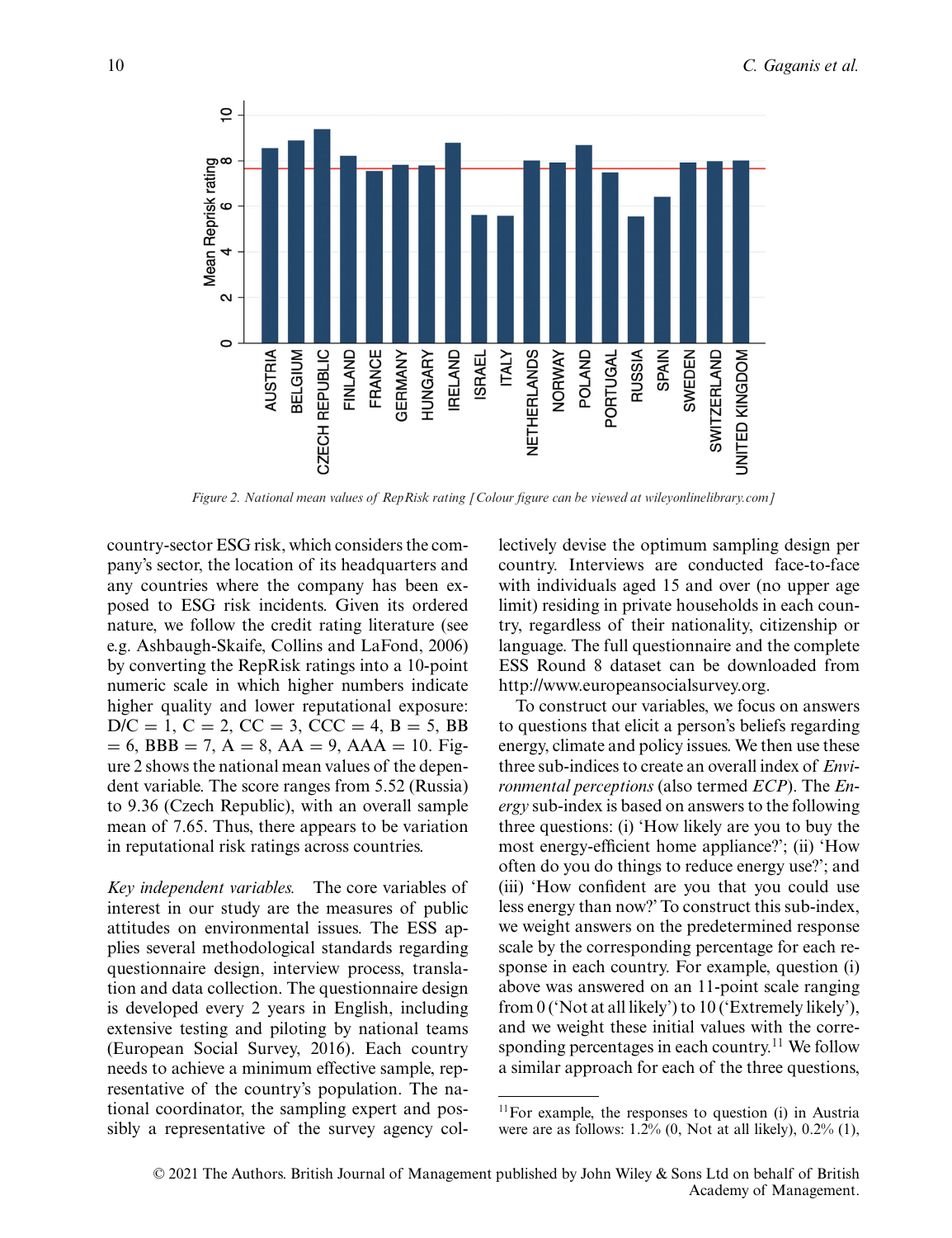

*Figure 3. National mean values of ECP scores [Colour figure can be viewed at wileyonlinelibrary.com]*

and then aggregate the three individual scores to construct the *Energy* sub-index. To achieve a consistent range of answers across questions and provide scores that are more meaningful, we rescale the values by applying min/max normalization. In all cases, the sub-indices range between 0 (less environmentally friendly responses) and 100 (more environmentally friendly responses).

*The Climate* sub-index is based on the answers to the following questions: (i) 'Is climate change caused by natural processes, human activity, or both?'; (ii) 'To what extent do you feel personal responsibility to reduce climate change?'; and (iii) 'How worried are you about climate change?' Using the answers to these questions, the *Climate* subindex is calculated in the same way as the *Energy* sub-index. Τhe *Policy* sub-index is calculated using the answers to three questions revealing the extent of public support for policies to reduce climate change: (i) 'Do you favour increasing taxes on fossil fuels, such as oil, gas and coal?'; (ii) 'Do you favour using public money to subsidize renewable energy such as wind and solar power?'; and (iii) 'Do you favour banning the sale of the least energy-efficient household appliances?' For all three questions, responses were given on a 5 point scale:  $1 =$  'strongly in favour',  $2 =$  'somewhat in favour',  $3$  = neither in favour nor against,  $4 = 'somewhat against', 5 = 'strongly against'. We$ quantify and convert these responses in the same

way as for the other two sub-indices, thereby creating a *Policy* sub-index ranging between 0 and 100, with a higher score indicating stronger public support for adopting policies to reduce climate change.

Finally, we calculate the overall index, *Environmental perceptions*, as the average of the *Energy*, *Climate* and *Policy* sub-indices.<sup>12</sup> Figure 3 shows the national mean values of our *Environmental perceptions* measure. We observe large differences across countries in the public *Environmental perceptions* of the public, with values ranging from a low of 9.15 in Russia to a high of 81.0 in Germany.

*Control variables.* Following earlier studies (Brammer and Pavelin, 2006; Deephouse, Newburry and Soleimani, 2016; Soleimani, Schneper and Newburry, 2014), we account for firm-specific financial and corporate governance attributes by controlling for: (i) *Profitability* (return on assets); (ii) *Capital* (equity to total assets); (iii) *Size* (natural logarithm of sales); (iv) *Board size* (natural

 $0.9\%$  (2),  $1.2\%$  (3),  $1.6\%$  (4),  $6.8\%$  (5),  $6.9\%$  (6),  $14.8\%$  (7), 19% (8), 15.5% (9), 31.9% (10, Extremely likely). Thus, the score for Austria is 801.5, calculated as follows:  $(1.2 \times 0)$  $+(0.2 \times 1) + (0.9 \times 2) + (1.2 \times 3) + (1.6 \times 4) + (6.8 \times 5)$  $+(6.9 \times 6) + (14.8 \times 7) + (19 \times 8) + (15.5 \times 9) + (31.9$  $\times$  10). As a final step, we normalize the scores so that they range between 0 and 100.

<sup>&</sup>lt;sup>12</sup>The Appendix provides further details on the construction of these four variables.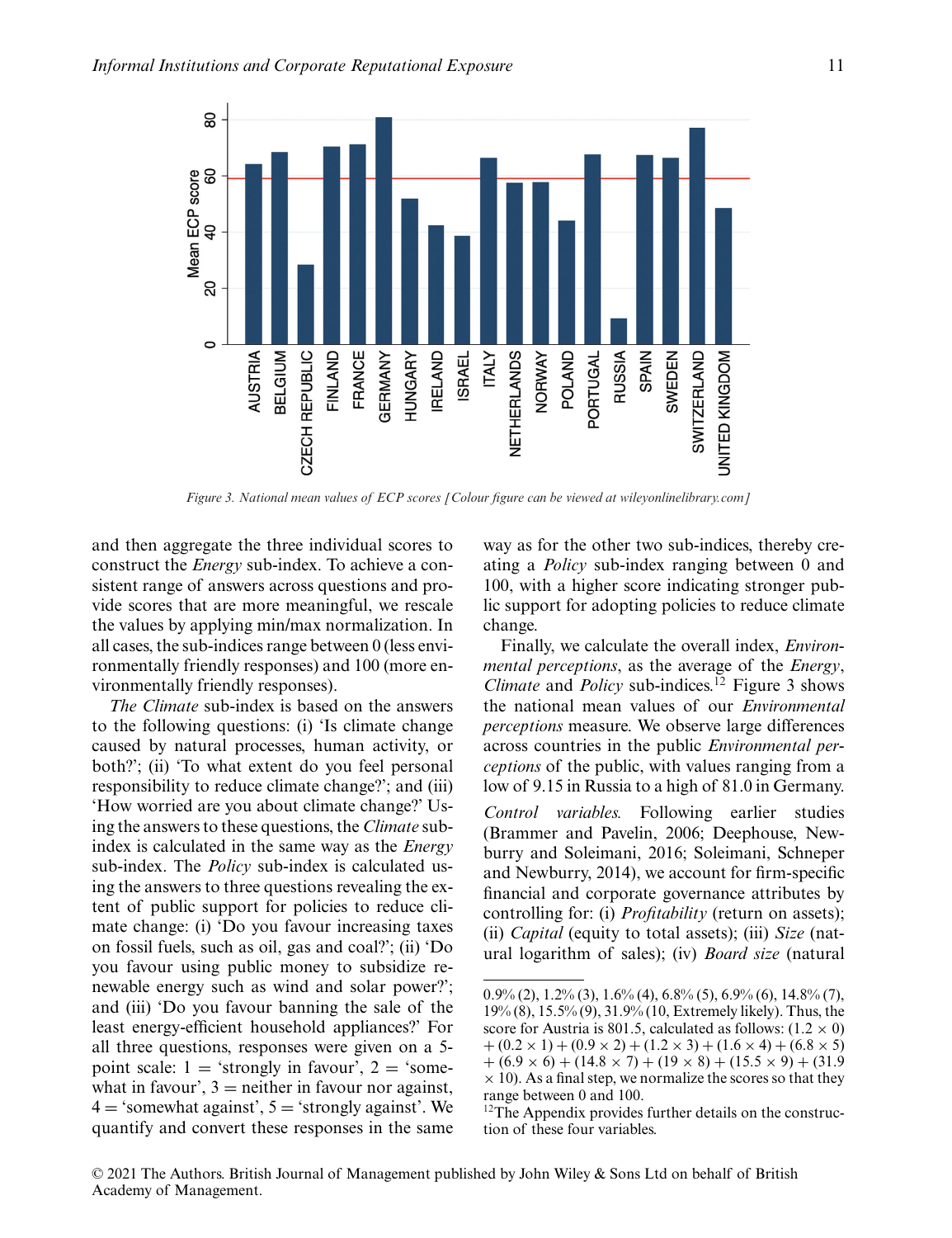*Table 3. Descriptive statistics (2015*−*2018)*

| <b>Variable</b>                  | Obs. | Mean     | <b>Std Dev.</b> | Min         | <b>Max</b> |
|----------------------------------|------|----------|-----------------|-------------|------------|
| Reputational exposure rating     | 2372 | 7.640    | 2.089           | 1.000       | 10.000     |
| Environmental perceptions        | 2429 | 59.062   | 16.148          | 9.146       | 80.846     |
| Energy                           | 2429 | 68.391   | 18.663          | 0.000       | 91.704     |
| Climate                          | 2429 | 60.527   | 18.884          | 9.846       | 87.770     |
| Policy                           | 2429 | 48.267   | 15.956          | 17.593      | 77.505     |
| Profitability                    | 2429 | 0.063    | 0.051           | $-0.015$    | 0.154      |
| Capital                          | 2429 | 0.404    | 0.165           | 0.158       | 0.671      |
| Size                             | 2257 | 22.089   | 1.483           | 19.751      | 24.413     |
| Local CEO                        | 1283 | 0.777    | 0.416           | 0.000       | 1.000      |
| Board age diversity              | 2193 | 7.517    | 2.304           | 0.000       | 19.500     |
| Board qualifications             | 1558 | 1.883    | 1.150           | 0.000       | 8.000      |
| Board nationality mix            | 2179 | 0.353    | 0.269           | 0.000       | 0.900      |
| Board gender ratio               | 2193 | 0.749    | 0.131           | 0.286       | 1.000      |
| Board size                       | 1948 | 10.407   | 3.579           | 2.000       | 25.000     |
| Board independence               | 1944 | 46.614   | 28.372          | 0.000       | 100.000    |
| CSR-linked senior pay            | 2340 | 0.162    | 0.369           | 0.000       | 1.000      |
| CSR sustainability index         | 2344 | 0.506    | 0.500           | 0.000       | 1.000      |
| Sustainability reporting         | 2344 | 0.904    | 0.295           | 0.000       | 1.000      |
| GDP growth                       | 2429 | 2.022    | 1.718           | $-2.828$    | 25.557     |
| Economic globalization           | 2429 | $-0.005$ | 0.048           | $-0.160$    | 0.170      |
| Shareholder rights               | 2429 | 6.718    | 1.037           | 4.000       | 9.000      |
| <b>RISE</b>                      | 2429 | 86.552   | 6.591           | 64.850      | 93.700     |
| Local competition                | 2429 | 5.630    | 0.344           | 4.200       | 6.021      |
| Buyer sophistication             | 2406 | 4.366    | 0.493           | 2.553       | 5.100      |
| Labour-employment<br>cooperation | 2406 | 5.022    | 0.705           | 3.606       | 6.200      |
| Poverty                          | 1639 | 0.230    | 0.376           | 0.000       | 2.000      |
| Temp                             | 2389 | $-6.139$ | 1.646           | $-8.732$    | $-3.280$   |
| Press                            | 2418 | 0.798    | 0.104           | 0.340       | 0.890      |
| <b>WGI</b>                       | 2429 | 1.275    | 0.526           | $-0.760$    | 1.820      |
| <b>CULTPCA1</b>                  | 2395 | 8.66e-09 | 1.837315        |             | 4.82435    |
|                                  |      |          |                 | $-1.914008$ |            |
| <b>CULTPCA2</b>                  | 2395 | 9.61e-09 | 1.115899        |             | 1.672378   |
|                                  |      |          |                 | $-2.659399$ |            |

*Note:* All financial variables are winsorized at the 10th and 90th percentiles.

logarithm of number of directors); (v) *Board independence* (percentage of independent board members); and (vi) *CSR-linked senior pay* (executive compensation related to CSR/H&S/Sustainability targets). $^{13}$ 

Finally, we include several country-level variables to account for potential forms of heterogeneity across countries that may influence corporate reputation. Specifically, we control for: (i) *GDP growth* (%); (ii) *Economic globalization* (FDI/GDP, %); (iii) *Shareholder rights* (WB's Extent of Shareholders Rights Index); and (iv) *RISE* (national regulations for sustainable energy). Later, we consider additional country-specific control variables to account for: (i) *Buyer sophistication*; (ii) *Local competition* (intensity); (iii) *Labour–employer cooperation*; and (iv) *Poverty*. Research has also shown that industry reputation may influence the perception of individual companies (Soleimani, Schneper and Newburry, 2014; Winn, MacDonald and Ziestsma, 2008). Therefore, we control for industry effects using dummy variables.

Table 3 reports descriptive statistics for the dependent and independent variables. We winsorize all variables at the 10th and 90th percentiles to minimize the potential impact of outliers. The correlation matrices for all variables are reported in Tables 4a and 4b. Although there are a few moderately high correlations among country-level controls (between 0.32 and 0.57), the only correlation above 0.7 is between *Labour–employer*

<sup>&</sup>lt;sup>13</sup>In further analysis below, we consider additional corporate social responsibility (CSR) measures.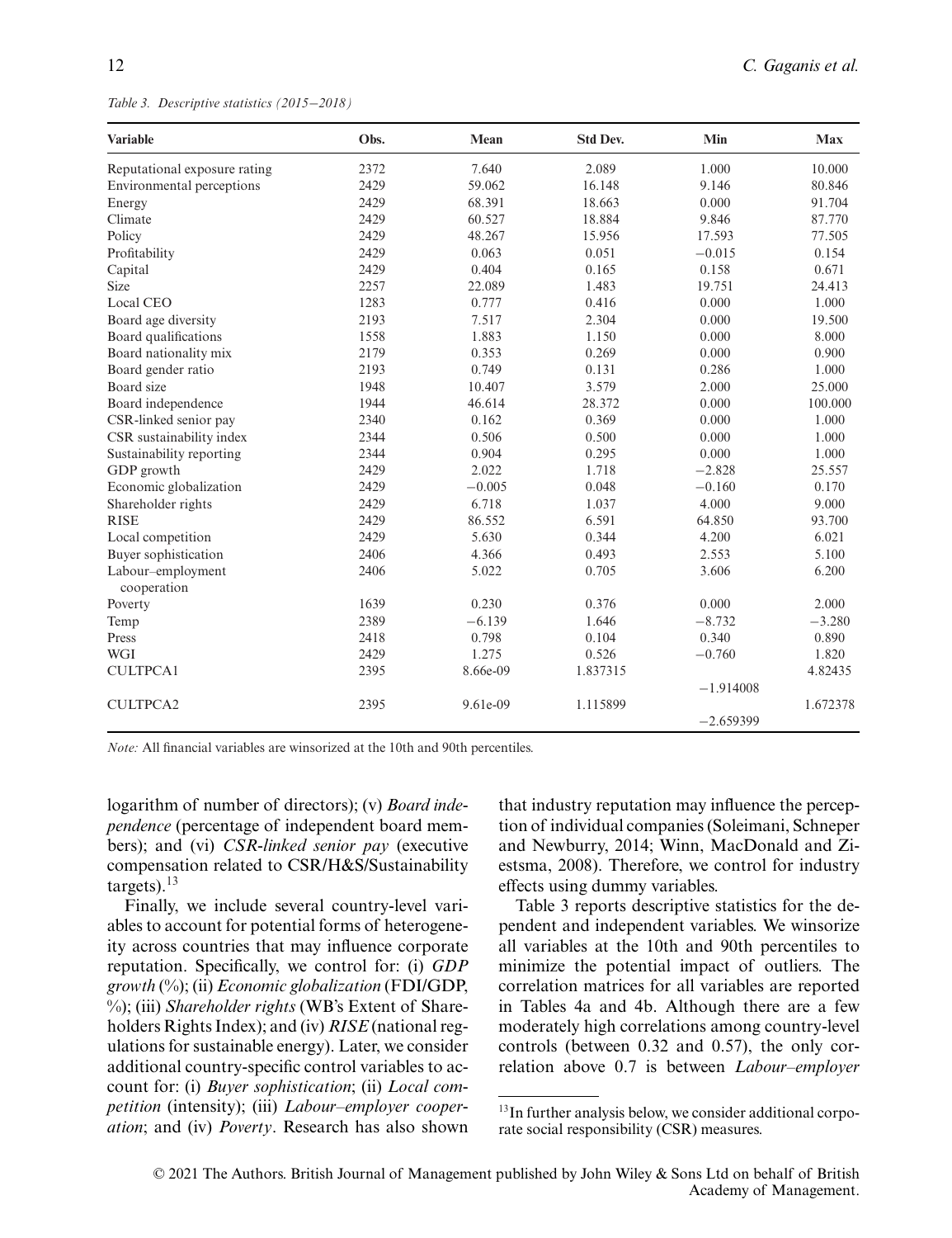| Table 4a. Correlation matrix    |                                                                     |                                                                                                                                                                                                                                                                                                                      |                                                                                                                                                                |                                                                                                                                                                                                                                                                                                                                                                                                                 |                                                                                                                                      |                                                                                                                                                                                                                                                                                                                 |                                                                                                                                                                                                                                                                                               |                                                                                                                                                                                                                                                                                                                           |                                                                                                                                                                                                                                                                                                                              |                                                                                                                                                                   |                                                                                                                            |                                                                                                                                  |
|---------------------------------|---------------------------------------------------------------------|----------------------------------------------------------------------------------------------------------------------------------------------------------------------------------------------------------------------------------------------------------------------------------------------------------------------|----------------------------------------------------------------------------------------------------------------------------------------------------------------|-----------------------------------------------------------------------------------------------------------------------------------------------------------------------------------------------------------------------------------------------------------------------------------------------------------------------------------------------------------------------------------------------------------------|--------------------------------------------------------------------------------------------------------------------------------------|-----------------------------------------------------------------------------------------------------------------------------------------------------------------------------------------------------------------------------------------------------------------------------------------------------------------|-----------------------------------------------------------------------------------------------------------------------------------------------------------------------------------------------------------------------------------------------------------------------------------------------|---------------------------------------------------------------------------------------------------------------------------------------------------------------------------------------------------------------------------------------------------------------------------------------------------------------------------|------------------------------------------------------------------------------------------------------------------------------------------------------------------------------------------------------------------------------------------------------------------------------------------------------------------------------|-------------------------------------------------------------------------------------------------------------------------------------------------------------------|----------------------------------------------------------------------------------------------------------------------------|----------------------------------------------------------------------------------------------------------------------------------|
|                                 | exposure rating<br>Reputational                                     | Environmental<br>perceptions                                                                                                                                                                                                                                                                                         | Energy                                                                                                                                                         | Climate                                                                                                                                                                                                                                                                                                                                                                                                         | Policy                                                                                                                               | Profitability                                                                                                                                                                                                                                                                                                   | Capital                                                                                                                                                                                                                                                                                       | Size                                                                                                                                                                                                                                                                                                                      | Board size                                                                                                                                                                                                                                                                                                                   | indepen-<br>Board<br>dence                                                                                                                                        | senior pay<br>linked<br>CSR-                                                                                               | tainability<br>CSR <sub>sus-</sub><br>index                                                                                      |
| Reputational exposure<br>rating |                                                                     |                                                                                                                                                                                                                                                                                                                      |                                                                                                                                                                |                                                                                                                                                                                                                                                                                                                                                                                                                 |                                                                                                                                      |                                                                                                                                                                                                                                                                                                                 |                                                                                                                                                                                                                                                                                               |                                                                                                                                                                                                                                                                                                                           |                                                                                                                                                                                                                                                                                                                              |                                                                                                                                                                   |                                                                                                                            |                                                                                                                                  |
| Environmental perceptions       | 0.0456                                                              |                                                                                                                                                                                                                                                                                                                      |                                                                                                                                                                |                                                                                                                                                                                                                                                                                                                                                                                                                 |                                                                                                                                      |                                                                                                                                                                                                                                                                                                                 |                                                                                                                                                                                                                                                                                               |                                                                                                                                                                                                                                                                                                                           |                                                                                                                                                                                                                                                                                                                              |                                                                                                                                                                   |                                                                                                                            |                                                                                                                                  |
| Energy                          | 0.0907                                                              |                                                                                                                                                                                                                                                                                                                      |                                                                                                                                                                |                                                                                                                                                                                                                                                                                                                                                                                                                 |                                                                                                                                      |                                                                                                                                                                                                                                                                                                                 |                                                                                                                                                                                                                                                                                               |                                                                                                                                                                                                                                                                                                                           |                                                                                                                                                                                                                                                                                                                              |                                                                                                                                                                   |                                                                                                                            |                                                                                                                                  |
| Climate                         | 0.0249                                                              | 0.9037<br>0.9568<br>0.8027                                                                                                                                                                                                                                                                                           | $\begin{array}{c} 1 \\ 0.873 \\ 0.514 \\ -0.1225 \end{array}$                                                                                                  |                                                                                                                                                                                                                                                                                                                                                                                                                 |                                                                                                                                      |                                                                                                                                                                                                                                                                                                                 |                                                                                                                                                                                                                                                                                               |                                                                                                                                                                                                                                                                                                                           |                                                                                                                                                                                                                                                                                                                              |                                                                                                                                                                   |                                                                                                                            |                                                                                                                                  |
| Policy                          | 0.0037                                                              |                                                                                                                                                                                                                                                                                                                      |                                                                                                                                                                | $\begin{array}{r} 1 \\ - \underline{96613} \\ 0.5613 \\ - \underline{1716} \\ 0.1716 \\ - \underline{1716} \\ 0.341 \\ - \underline{1716} \\ 0.041 \\ - \underline{1716} \\ 0.0121 \\ - \underline{17123} \\ 0.0123 \\ - \underline{17123} \\ 0.0123 \\ - \underline{17123} \\ 0.0101 \\ - \underline{1712} \\ 0.0049 \\ - \underline{112} \\ 0.0049 \\ - \underline{112} \\ 0.0049 \\ - \underline{112} \\ 0.$ | $\frac{1}{\sqrt{2}}$                                                                                                                 |                                                                                                                                                                                                                                                                                                                 |                                                                                                                                                                                                                                                                                               |                                                                                                                                                                                                                                                                                                                           |                                                                                                                                                                                                                                                                                                                              |                                                                                                                                                                   |                                                                                                                            |                                                                                                                                  |
| Profitability                   | 0.0672                                                              | $\begin{array}{r} -0.093 \\ -0.1148 \\ 0.1858 \\ 0.4187 \\ -0.0808 \\ -0.0808 \\ -0.0319 \\ -0.0319 \\ -0.0319 \\ -0.0319 \\ -0.0319 \\ -0.0339 \\ -0.3387 \\ -0.0312 \\ -0.0337 \\ -0.0312 \\ -0.0312 \\ -0.0312 \\ -0.0313 \\ -0.0312 \\ -0.0312 \\ -0.0312 \\ -0.0312 \\ -0.0312 \\ -0.0312 \\ -0.0312 \\ -0.031$ |                                                                                                                                                                |                                                                                                                                                                                                                                                                                                                                                                                                                 | $-0.012$<br>$-0.0435$<br>0.2331<br>0.1993<br>0.1993<br>0.045<br>0.00023<br>0.00023<br>0.0002<br>0.0002<br>0.1258<br>0.0002<br>0.0002 |                                                                                                                                                                                                                                                                                                                 |                                                                                                                                                                                                                                                                                               |                                                                                                                                                                                                                                                                                                                           |                                                                                                                                                                                                                                                                                                                              |                                                                                                                                                                   |                                                                                                                            |                                                                                                                                  |
| $\Box$ apital                   | 0.1338                                                              |                                                                                                                                                                                                                                                                                                                      |                                                                                                                                                                |                                                                                                                                                                                                                                                                                                                                                                                                                 |                                                                                                                                      |                                                                                                                                                                                                                                                                                                                 |                                                                                                                                                                                                                                                                                               |                                                                                                                                                                                                                                                                                                                           |                                                                                                                                                                                                                                                                                                                              |                                                                                                                                                                   |                                                                                                                            |                                                                                                                                  |
| Size                            | $-0.3146$                                                           |                                                                                                                                                                                                                                                                                                                      |                                                                                                                                                                |                                                                                                                                                                                                                                                                                                                                                                                                                 |                                                                                                                                      |                                                                                                                                                                                                                                                                                                                 |                                                                                                                                                                                                                                                                                               |                                                                                                                                                                                                                                                                                                                           |                                                                                                                                                                                                                                                                                                                              |                                                                                                                                                                   |                                                                                                                            |                                                                                                                                  |
| Board size                      | $-0.187$                                                            |                                                                                                                                                                                                                                                                                                                      |                                                                                                                                                                |                                                                                                                                                                                                                                                                                                                                                                                                                 |                                                                                                                                      |                                                                                                                                                                                                                                                                                                                 |                                                                                                                                                                                                                                                                                               |                                                                                                                                                                                                                                                                                                                           |                                                                                                                                                                                                                                                                                                                              |                                                                                                                                                                   |                                                                                                                            |                                                                                                                                  |
| Board independence              | $0.0489$<br>$0.0033$                                                |                                                                                                                                                                                                                                                                                                                      |                                                                                                                                                                |                                                                                                                                                                                                                                                                                                                                                                                                                 |                                                                                                                                      |                                                                                                                                                                                                                                                                                                                 |                                                                                                                                                                                                                                                                                               |                                                                                                                                                                                                                                                                                                                           |                                                                                                                                                                                                                                                                                                                              |                                                                                                                                                                   |                                                                                                                            |                                                                                                                                  |
| CSR-linked senior pay           |                                                                     |                                                                                                                                                                                                                                                                                                                      |                                                                                                                                                                |                                                                                                                                                                                                                                                                                                                                                                                                                 |                                                                                                                                      |                                                                                                                                                                                                                                                                                                                 |                                                                                                                                                                                                                                                                                               |                                                                                                                                                                                                                                                                                                                           |                                                                                                                                                                                                                                                                                                                              |                                                                                                                                                                   | $\overline{\phantom{0}}$                                                                                                   |                                                                                                                                  |
| CSR sustainability index        | $-0.1102$                                                           |                                                                                                                                                                                                                                                                                                                      | $-0.1027$<br>$0.098$<br>$0.4185$<br>$0.4185$<br>$-0.1146$<br>$-0.0625$<br>$0.1081$<br>$0.1031$<br>$-0.051$<br>$-0.3635$<br>$-0.3123$<br>$-0.1732$<br>$-0.2491$ |                                                                                                                                                                                                                                                                                                                                                                                                                 |                                                                                                                                      | $\begin{array}{r} 1 \\ -2816 \\ 0.2816 \\ -0.0616 \\ -0.0613 \\ -0.0303 \\ -0.0303 \\ -0.0303 \\ -0.0303 \\ -0.032 \\ -0.032 \\ -0.032 \\ -0.032 \\ 0.0932 \\ -0.007 \\ 0.007 \\ 0.007 \\ 0.007 \\ 0.007 \\ 0.007 \\ 0.007 \\ 0.007 \\ 0.007 \\ 0.007 \\ 0.007 \\ 0.007 \\ 0.007 \\ 0.007 \\ 0.007 \\ 0.007 \\$ | $\begin{array}{r} 1\\ -0.2893\\ -0.1905\\ -0.0072\\ -0.0072\\ -0.0074\\ -0.0034\\ -0.0343\\ -0.0343\\ -0.0344\\ -0.0034\\ -0.0034\\ -0.0034\\ -0.0034\\ -0.0034\\ -0.0034\\ -0.0034\\ -0.0034\\ -0.0034\\ -0.0034\\ -0.0034\\ -0.0034\\ -0.0034\\ -0.0034\\ -0.0034\\ -0.0034\\ -0.0034\\ -0$ | $\begin{array}{c} 1 \\ -4702 \\ -6.4732 \\ -6.0175 \\ -1.517 \\ 0.3517 \\ -6.003 \\ -6.003 \\ -6.003 \\ -6.033 \\ -6.03347 \\ -6.2931 \\ -6.2931 \\ -6.3347 \\ -6.3347 \\ -6.3347 \\ -6.3347 \\ -6.3347 \\ -6.3347 \\ -6.3347 \\ -6.3347 \\ -6.3347 \\ -6.3347 \\ -6.3347 \\ -6.3347 \\ -6.3347 \\ -6.3347 \\ -6.3347 \\$ | $\begin{array}{r} 1 \\ -0.1057 \\ -0.0094 \\ 0.2395 \\ 0.1323 \\ -0.0634 \\ -0.0835 \\ -0.285 \\ -0.24975 \\ -0.159 \\ -0.159 \\ -0.159 \\ -0.159 \\ -0.159 \\ -0.159 \\ -0.159 \\ -0.159 \\ -0.159 \\ -0.159 \\ -0.159 \\ -0.159 \\ -0.159 \\ -0.159 \\ -0.159 \\ -0.159 \\ -0.159 \\ -0.159 \\ -0.159 \\ -0.159 \\ -0.159$ | $\begin{array}{r} 1 \\ -0.0444 \\ 0.1622 \\ 0.1833 \\ 0.0739 \\ -0.3196 \\ -0.1972 \\ -0.1972 \\ 0.0188 \\ 0.0188 \\ -0.193 \\ -0.1034 \\ -0.1856 \\ \end{array}$ | $\begin{array}{l} 0.0302 \\ 0.0655 \\ -0.0496 \\ -0.0482 \\ 0.0168 \\ 0.0365 \\ 0.0347 \\ 0.0655 \\ 0.0655 \\ \end{array}$ |                                                                                                                                  |
| Sustainability reporting        | $-0.0574$                                                           |                                                                                                                                                                                                                                                                                                                      |                                                                                                                                                                |                                                                                                                                                                                                                                                                                                                                                                                                                 |                                                                                                                                      |                                                                                                                                                                                                                                                                                                                 |                                                                                                                                                                                                                                                                                               |                                                                                                                                                                                                                                                                                                                           |                                                                                                                                                                                                                                                                                                                              |                                                                                                                                                                   |                                                                                                                            | $\begin{array}{r} 0.2942 \\ -0.056 \\ -0.10479 \\ -0.1049 \\ -0.0054 \\ -0.0054 \\ -0.0013 \\ -0.0013 \\ -0.0013 \\ \end{array}$ |
| GDP growth                      | 0.1429                                                              |                                                                                                                                                                                                                                                                                                                      |                                                                                                                                                                |                                                                                                                                                                                                                                                                                                                                                                                                                 |                                                                                                                                      |                                                                                                                                                                                                                                                                                                                 |                                                                                                                                                                                                                                                                                               |                                                                                                                                                                                                                                                                                                                           |                                                                                                                                                                                                                                                                                                                              |                                                                                                                                                                   |                                                                                                                            |                                                                                                                                  |
| Economic globalization          | $-0.0526$                                                           |                                                                                                                                                                                                                                                                                                                      |                                                                                                                                                                |                                                                                                                                                                                                                                                                                                                                                                                                                 |                                                                                                                                      |                                                                                                                                                                                                                                                                                                                 |                                                                                                                                                                                                                                                                                               |                                                                                                                                                                                                                                                                                                                           |                                                                                                                                                                                                                                                                                                                              |                                                                                                                                                                   |                                                                                                                            |                                                                                                                                  |
| Shareholder rights              |                                                                     |                                                                                                                                                                                                                                                                                                                      |                                                                                                                                                                |                                                                                                                                                                                                                                                                                                                                                                                                                 |                                                                                                                                      |                                                                                                                                                                                                                                                                                                                 |                                                                                                                                                                                                                                                                                               |                                                                                                                                                                                                                                                                                                                           |                                                                                                                                                                                                                                                                                                                              |                                                                                                                                                                   |                                                                                                                            |                                                                                                                                  |
| <b>RISE</b>                     | $\begin{array}{c} -0.042 \\ 0.1008 \\ 0.1753 \\ 0.2091 \end{array}$ |                                                                                                                                                                                                                                                                                                                      |                                                                                                                                                                |                                                                                                                                                                                                                                                                                                                                                                                                                 |                                                                                                                                      |                                                                                                                                                                                                                                                                                                                 |                                                                                                                                                                                                                                                                                               |                                                                                                                                                                                                                                                                                                                           |                                                                                                                                                                                                                                                                                                                              |                                                                                                                                                                   |                                                                                                                            |                                                                                                                                  |
| <b>Buyer</b> sophistication     |                                                                     |                                                                                                                                                                                                                                                                                                                      |                                                                                                                                                                |                                                                                                                                                                                                                                                                                                                                                                                                                 |                                                                                                                                      |                                                                                                                                                                                                                                                                                                                 |                                                                                                                                                                                                                                                                                               |                                                                                                                                                                                                                                                                                                                           |                                                                                                                                                                                                                                                                                                                              |                                                                                                                                                                   |                                                                                                                            |                                                                                                                                  |
| Local competition               |                                                                     |                                                                                                                                                                                                                                                                                                                      |                                                                                                                                                                |                                                                                                                                                                                                                                                                                                                                                                                                                 |                                                                                                                                      |                                                                                                                                                                                                                                                                                                                 |                                                                                                                                                                                                                                                                                               |                                                                                                                                                                                                                                                                                                                           |                                                                                                                                                                                                                                                                                                                              |                                                                                                                                                                   |                                                                                                                            |                                                                                                                                  |
| Labour-employment               | 0.1436                                                              |                                                                                                                                                                                                                                                                                                                      |                                                                                                                                                                |                                                                                                                                                                                                                                                                                                                                                                                                                 |                                                                                                                                      |                                                                                                                                                                                                                                                                                                                 |                                                                                                                                                                                                                                                                                               |                                                                                                                                                                                                                                                                                                                           |                                                                                                                                                                                                                                                                                                                              |                                                                                                                                                                   |                                                                                                                            |                                                                                                                                  |
| cooperation                     |                                                                     |                                                                                                                                                                                                                                                                                                                      |                                                                                                                                                                |                                                                                                                                                                                                                                                                                                                                                                                                                 |                                                                                                                                      |                                                                                                                                                                                                                                                                                                                 |                                                                                                                                                                                                                                                                                               |                                                                                                                                                                                                                                                                                                                           |                                                                                                                                                                                                                                                                                                                              |                                                                                                                                                                   |                                                                                                                            |                                                                                                                                  |
| Poverty                         | $-0.155$                                                            | 0.0355                                                                                                                                                                                                                                                                                                               |                                                                                                                                                                |                                                                                                                                                                                                                                                                                                                                                                                                                 |                                                                                                                                      |                                                                                                                                                                                                                                                                                                                 |                                                                                                                                                                                                                                                                                               |                                                                                                                                                                                                                                                                                                                           |                                                                                                                                                                                                                                                                                                                              |                                                                                                                                                                   |                                                                                                                            |                                                                                                                                  |
| CULTPCI                         | $-0.185$                                                            | 0.433                                                                                                                                                                                                                                                                                                                |                                                                                                                                                                |                                                                                                                                                                                                                                                                                                                                                                                                                 |                                                                                                                                      |                                                                                                                                                                                                                                                                                                                 |                                                                                                                                                                                                                                                                                               |                                                                                                                                                                                                                                                                                                                           |                                                                                                                                                                                                                                                                                                                              |                                                                                                                                                                   |                                                                                                                            |                                                                                                                                  |
| CULTPC2                         | $-0.0563$                                                           | 0.2125                                                                                                                                                                                                                                                                                                               |                                                                                                                                                                |                                                                                                                                                                                                                                                                                                                                                                                                                 |                                                                                                                                      |                                                                                                                                                                                                                                                                                                                 |                                                                                                                                                                                                                                                                                               |                                                                                                                                                                                                                                                                                                                           |                                                                                                                                                                                                                                                                                                                              |                                                                                                                                                                   |                                                                                                                            |                                                                                                                                  |
| WGI                             | 0.2594                                                              | 0.4621                                                                                                                                                                                                                                                                                                               |                                                                                                                                                                |                                                                                                                                                                                                                                                                                                                                                                                                                 |                                                                                                                                      |                                                                                                                                                                                                                                                                                                                 |                                                                                                                                                                                                                                                                                               |                                                                                                                                                                                                                                                                                                                           |                                                                                                                                                                                                                                                                                                                              |                                                                                                                                                                   |                                                                                                                            |                                                                                                                                  |
| Local CEO                       | 0.0634                                                              |                                                                                                                                                                                                                                                                                                                      |                                                                                                                                                                |                                                                                                                                                                                                                                                                                                                                                                                                                 |                                                                                                                                      |                                                                                                                                                                                                                                                                                                                 |                                                                                                                                                                                                                                                                                               |                                                                                                                                                                                                                                                                                                                           |                                                                                                                                                                                                                                                                                                                              |                                                                                                                                                                   |                                                                                                                            |                                                                                                                                  |
| Board age diversity             | $-0.0032$                                                           | 0.0626<br>0.2754<br>0.4111                                                                                                                                                                                                                                                                                           | $-0.0462$<br>$0.3343$<br>$0.2322$<br>$0.4777$<br>$0.4777$<br>$0.0994$<br>$0.2754$                                                                              | 0.1401<br>0.5592<br>0.1587<br>0.1234<br>0.3414<br>0.1981                                                                                                                                                                                                                                                                                                                                                        | $-0.0081$<br>$0.2428$<br>$0.178$<br>$0.4527$<br>$-0.0701$<br>$0.102$<br>$0.102$                                                      | $\begin{array}{r} -0.1016 \\ -0.0566 \\ -0.0551 \\ -0.0478 \\ 0.0192 \\ -0.0293 \\ -0.0293 \end{array}$                                                                                                                                                                                                         | $\begin{array}{r} -0.176 \\ -0.1136 \\ 0.0423 \\ 0.0014 \\ -0.0361 \\ -0.032 \\ \end{array}$                                                                                                                                                                                                  | $\begin{array}{r} 0.0018 \\ 0.3402 \\ -0.1925 \\ -0.1476 \\ -0.0262 \\ -0.02424 \\ -0.0424 \end{array}$                                                                                                                                                                                                                   | $\begin{array}{r} 0.1499 \\ 0.4618 \\ 0.1293 \\ -0.1209 \\ 0.1166 \\ 0.1166 \\ -0.2194 \\ \end{array}$                                                                                                                                                                                                                       | $\begin{array}{r} 0.1597 \\ -0.2525 \\ -0.2051 \\ -0.0201 \\ -0.0202 \\ 0.0556 \\ -0.0334 \\ -0.512 \end{array}$                                                  | $\begin{array}{r} -0.0923 \\ -0.065 \\ 0.0027 \\ 0.003 \\ 0.0607 \\ -0.0489 \\ -0.0489 \\ 0.0005 \end{array}$              | $\begin{array}{c} 0.079 \\ 0.0045 \\ -0.1382 \\ 0.1095 \\ 0.0282 \\ -0.1059 \\ -0.059 \end{array}$                               |
| Temp                            | 0.0853                                                              |                                                                                                                                                                                                                                                                                                                      |                                                                                                                                                                |                                                                                                                                                                                                                                                                                                                                                                                                                 |                                                                                                                                      |                                                                                                                                                                                                                                                                                                                 |                                                                                                                                                                                                                                                                                               |                                                                                                                                                                                                                                                                                                                           |                                                                                                                                                                                                                                                                                                                              |                                                                                                                                                                   |                                                                                                                            |                                                                                                                                  |

© 2021 The Authors. British Journal of Management published by John Wiley & Sons Ltd on behalf of British Academy of Management.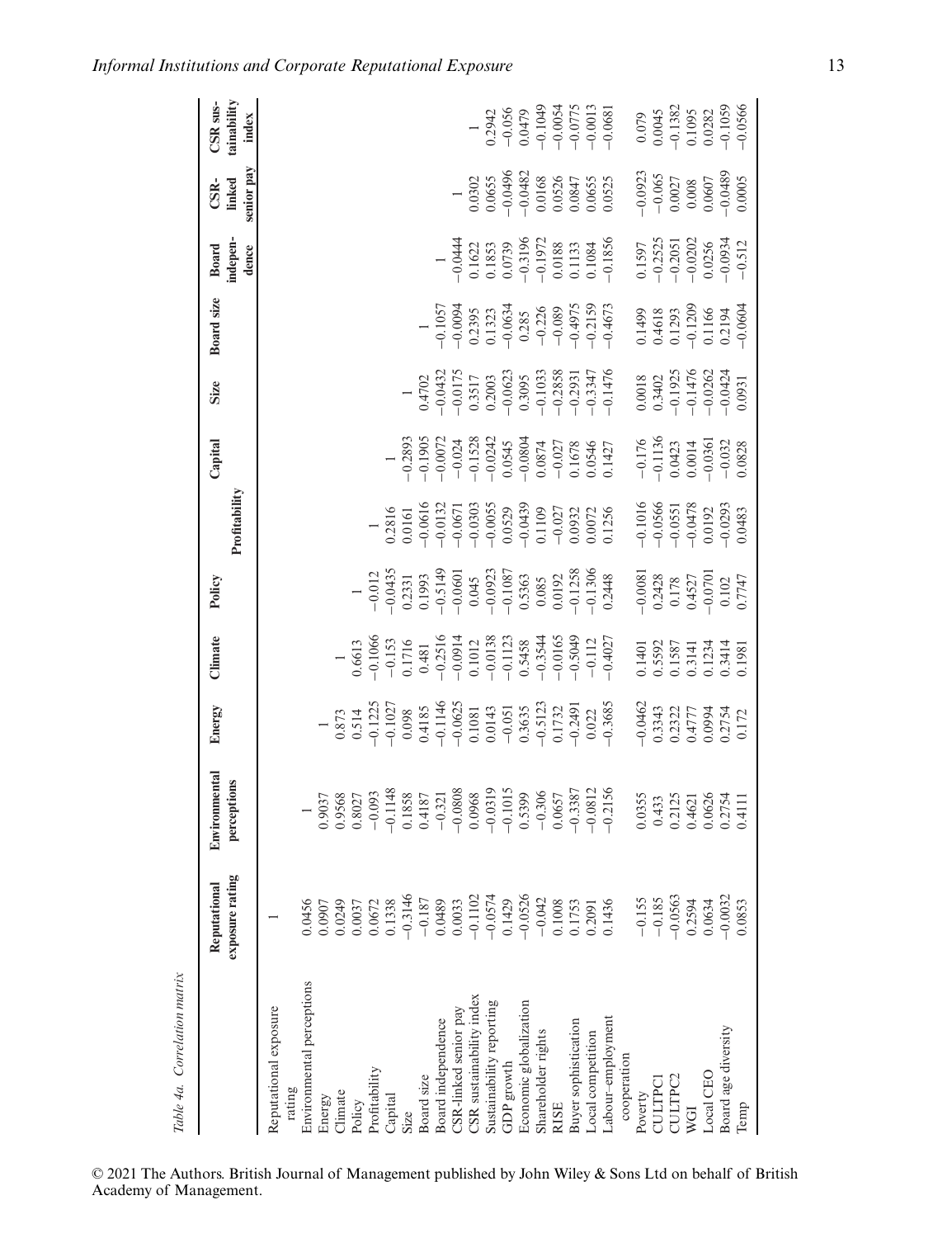| Table 4b. Correlation matrix [continued] |                                              |                                                                      |                                           |                                                                                                                 |                                                                       |                                                                            |                                                                        |                                                                            |                                                                       |                                                                      |                                    |                                                                  |                       |                        |
|------------------------------------------|----------------------------------------------|----------------------------------------------------------------------|-------------------------------------------|-----------------------------------------------------------------------------------------------------------------|-----------------------------------------------------------------------|----------------------------------------------------------------------------|------------------------------------------------------------------------|----------------------------------------------------------------------------|-----------------------------------------------------------------------|----------------------------------------------------------------------|------------------------------------|------------------------------------------------------------------|-----------------------|------------------------|
|                                          | Sustainability<br>reporting                  | growth<br>GDP                                                        | globaliza-Shareholder<br>Economic<br>tion | rights                                                                                                          | <b>RISE</b>                                                           | Buyer<br>sophisti-<br>cation                                               | Local<br>tion                                                          | competi-employment<br>coopera-<br>tion                                     |                                                                       | Labour- Poverty CULTPC1 CULTPC2                                      |                                    | WGI                                                              | Local<br>CEO          | Board age<br>diversity |
| GDP growth                               | $-0.1019$                                    |                                                                      |                                           |                                                                                                                 |                                                                       |                                                                            |                                                                        |                                                                            |                                                                       |                                                                      |                                    |                                                                  |                       |                        |
| Economic globalization                   | $-0.0574$                                    | $-0.1681$                                                            |                                           |                                                                                                                 |                                                                       |                                                                            |                                                                        |                                                                            |                                                                       |                                                                      |                                    |                                                                  |                       |                        |
| hareholder rights                        | $-0.0878$                                    |                                                                      | $-0.2961$                                 |                                                                                                                 |                                                                       |                                                                            |                                                                        |                                                                            |                                                                       |                                                                      |                                    |                                                                  |                       |                        |
| <b>RISE</b>                              |                                              | $\begin{array}{c} 0.0799 \\ 0.0348 \\ 0.0918 \\ -0.0746 \end{array}$ | $-0.3611$                                 | 0.1061                                                                                                          |                                                                       |                                                                            |                                                                        |                                                                            |                                                                       |                                                                      |                                    |                                                                  |                       |                        |
| Buyer sophistication                     | $-0.0366$<br>$-0.0038$                       |                                                                      | $-0.5693$                                 |                                                                                                                 |                                                                       |                                                                            |                                                                        |                                                                            |                                                                       |                                                                      |                                    |                                                                  |                       |                        |
| ocal competition                         | 0.0913                                       |                                                                      | $-0.3933$                                 | 0.3309<br>0.1205<br>0.5969                                                                                      | 0.4254<br>0.5959<br>0.2928                                            | 0.5198<br>0.7603                                                           |                                                                        |                                                                            |                                                                       |                                                                      |                                    |                                                                  |                       |                        |
| .abour-employment                        | $-0.0737$                                    | 0.2287                                                               | $-0.2577$                                 |                                                                                                                 |                                                                       |                                                                            | 0.3561                                                                 |                                                                            |                                                                       |                                                                      |                                    |                                                                  |                       |                        |
| cooperation                              |                                              |                                                                      |                                           |                                                                                                                 |                                                                       |                                                                            |                                                                        |                                                                            |                                                                       |                                                                      |                                    |                                                                  |                       |                        |
| Poverty                                  | $-0.0083$                                    | 0.0215                                                               | 0.0239                                    |                                                                                                                 |                                                                       |                                                                            |                                                                        |                                                                            |                                                                       |                                                                      |                                    |                                                                  |                       |                        |
| <b>ULTPCI</b>                            |                                              | $-0.2807$                                                            | 0.6214                                    |                                                                                                                 |                                                                       |                                                                            |                                                                        |                                                                            | 0.1627                                                                |                                                                      |                                    |                                                                  |                       |                        |
| ULTPC <sub>2</sub>                       |                                              | $-0.2439$                                                            |                                           |                                                                                                                 |                                                                       |                                                                            |                                                                        |                                                                            |                                                                       |                                                                      |                                    |                                                                  |                       |                        |
| WGI                                      |                                              | 0.2382                                                               |                                           |                                                                                                                 |                                                                       |                                                                            |                                                                        |                                                                            |                                                                       |                                                                      |                                    |                                                                  |                       |                        |
| Local CEO                                | $-0.0294$<br>$-0.1144$<br>$0.0215$<br>0.0922 | $-0.0553$                                                            | $-0.1662$<br>0.0175<br>0.0654             | $\begin{array}{r} 0.039 \\ -0.4292 \\ 0.1646 \\ 0.1646 \\ -0.0527 \\ -0.1476 \\ -0.1476 \\ -0.2324 \end{array}$ |                                                                       |                                                                            | $-0.4304$<br>$-0.543$<br>$0.2819$<br>$0.4144$<br>$0.0953$<br>$-0.0953$ | $-0.3745$<br>$-0.7274$<br>$-0.0866$<br>$-0.5006$<br>$-0.3835$<br>$-0.3839$ | $\begin{array}{c} -0.0266 \\ -0.1614 \\ 0.1163 \\ 0.1583 \end{array}$ | $\begin{array}{c} 0.0477 \\ -0.5138 \\ 0.1962 \\ 0.3948 \end{array}$ |                                    |                                                                  |                       |                        |
| Board age diversity                      | $-0.1685$                                    | $-0.0822$                                                            | 0.252                                     |                                                                                                                 | $-0.0796$<br>$-0.5552$<br>$0.4719$<br>$-0.311$<br>$-0.08$<br>$-0.135$ | $-0.4806$<br>$-0.8222$<br>$-0.0677$<br>$0.04242$<br>$-0.1961$<br>$-0.3895$ |                                                                        |                                                                            |                                                                       |                                                                      | $-0.074$<br>$-0.0673$<br>$-0.0019$ | $\begin{array}{c} 1 \\ -0.1422 \\ -0.1374 \\ 0.5018 \end{array}$ | $0.1182$<br>$-0.2268$ |                        |
| Temp                                     | $-0.1359$                                    | 0.0993                                                               | 0.3375                                    | 0.2075                                                                                                          | 0.1209                                                                | 0.2235                                                                     | 0.0692                                                                 | 0.6098                                                                     | $-0.3237$                                                             | $-0.09$                                                              | $-0.0019$                          |                                                                  |                       | $-0.1359$              |
|                                          |                                              |                                                                      |                                           |                                                                                                                 |                                                                       |                                                                            |                                                                        |                                                                            |                                                                       |                                                                      |                                    |                                                                  |                       |                        |

 $\frac{1}{2}$ Iatio  $\zeta$  $\overline{\mathcal{H}}$  $Tahlo$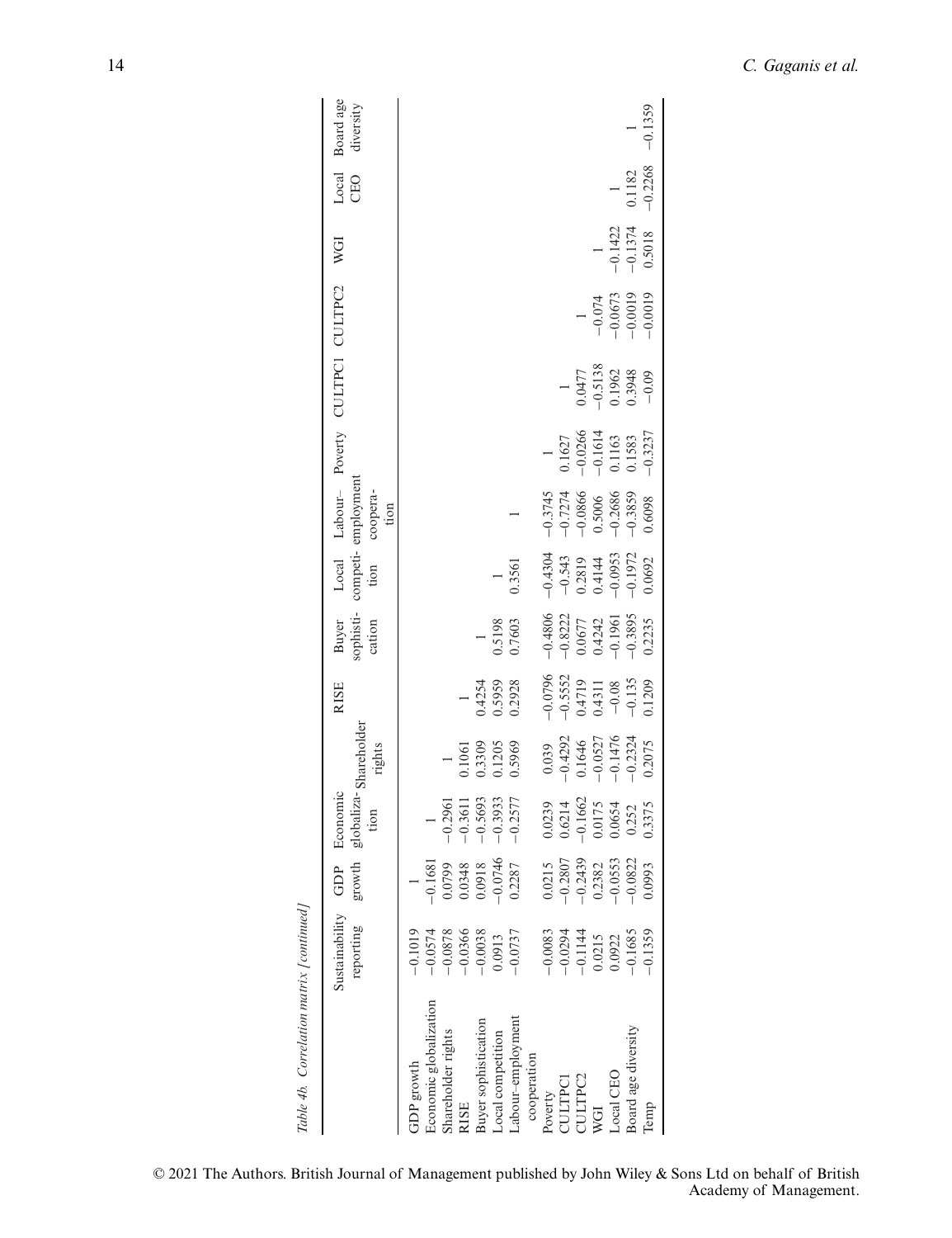*cooperation* and *Buyer sophistication*. Regarding the core variables of interest, we observe that the perceptions variables are positively associated with the RepRisk ratings, providing some preliminary evidence that public attitudes on environmental issues are associated with lower reputational exposure.

#### *Estimation method*

To examine how public perceptions on environmental issues impact on reputational risk, we derive a model that represents reputational exposure rating as a function of perception, firmand country-specific characteristics. In its general form, the model is as follows:

Reputational exposure rating

\n
$$
= \int (Perception, Firm_{speci||c}, Country_{peci||c})
$$
\nvariables)

\n(1)

where *Reputational exposure rating* refers to the reputational risk rating of an individual firm (as discussed above); *Perception* represents the index *ECP* or one of the three sub-indices; and *Firmspecific* and *Countryspecific* represent the corresponding control variables. Time and industry dummies are also included in our model. We use an ordered probit model due to the ordinal nature of our categorical dependent variable. Our approach is consistent with that used in the credit ratings literature (see e.g. Khatami, Marchica and Mura, 2016; Papadimitri *et al*., 2020).

### **Empirical results**

#### *Ordered probit results for H1*

Table 5 shows the results of the baseline model. In column 1, we investigate the impact of *Environmental perceptions* while controlling for basic firm- , country- and industry-level factors. In the next columns we present the results for the sub-indices of *Energy* (column 2), *Climate* (column 3) and *Policy* (column 4).

*Environmental perceptions* appear to have a significantly positive impact on *Reputational exposure rating* (at the 1% level), and this finding holds when we decompose the overall index into the three sub-indices. Overall, our results show that in countries where the public demonstrates more environmentally friendly attitudes and beliefs, companies are more likely to have better reputational risk ratings, and hence lower reputational exposure, providing support for H1a. One potential explanation is that, consistent with systems theory, these firms' managers carefully analyse the operating environment, including public perceptions, and adapt their practices accordingly (Logsdon and Yuthas, 1997). Therefore, this pressure from the public incentivizes firms to advance their frontier in relation to ESG issues, eventually meeting the expectations of stakeholders and lowering their reputational exposure.

#### *Ordered probit results for H2*

Up to this point, we have used energy, climate and the adoption of relevant policies to highlight public perceptions of environment-related issues. Such beliefs may play the role of informal institutions, since firms may be subject to different levels of institutional pressures. However, as discussed, recent research suggests that a company's ability to interpret the public perceptions that drive social institutional pressures, and react accordingly, depends on certain board characteristics.

For instance, foreign chief executive officers (CEOs) may perceive and interpret public pressures differently from local CEOs if they come from a society that does not share the same public aspirations. Consequently, external institutional pressures and CEO nationality may interact to affect corporate reputational exposure. To account for this, we introduce the dummy variable *Local CEO* that takes the value of one for a local CEO and zero for a foreign CEO, and we interact it with the indicators of public perceptions. We present the results in Table 6. In general, the interaction term is insignificant, failing to provide support for  $H2.$ 

In addition, based on previous studies on top management teams, we examine the influence of different kinds of board demographics such as age, qualifications, nationality mix and gender. The reasoning is in line with upper echelons theory, which states that organizational outcomes related to strategic choices and performance are partially predicted by the background characteristics of top executives (see e.g. Bromiley and Rau, 2015; Carpenter, Geletkanycz and Sanders, 2004; Hambrick and Mason, 1984). More specifically, Hambrick and Mason (1984) assert that observable characteristics of top managers, such as their age,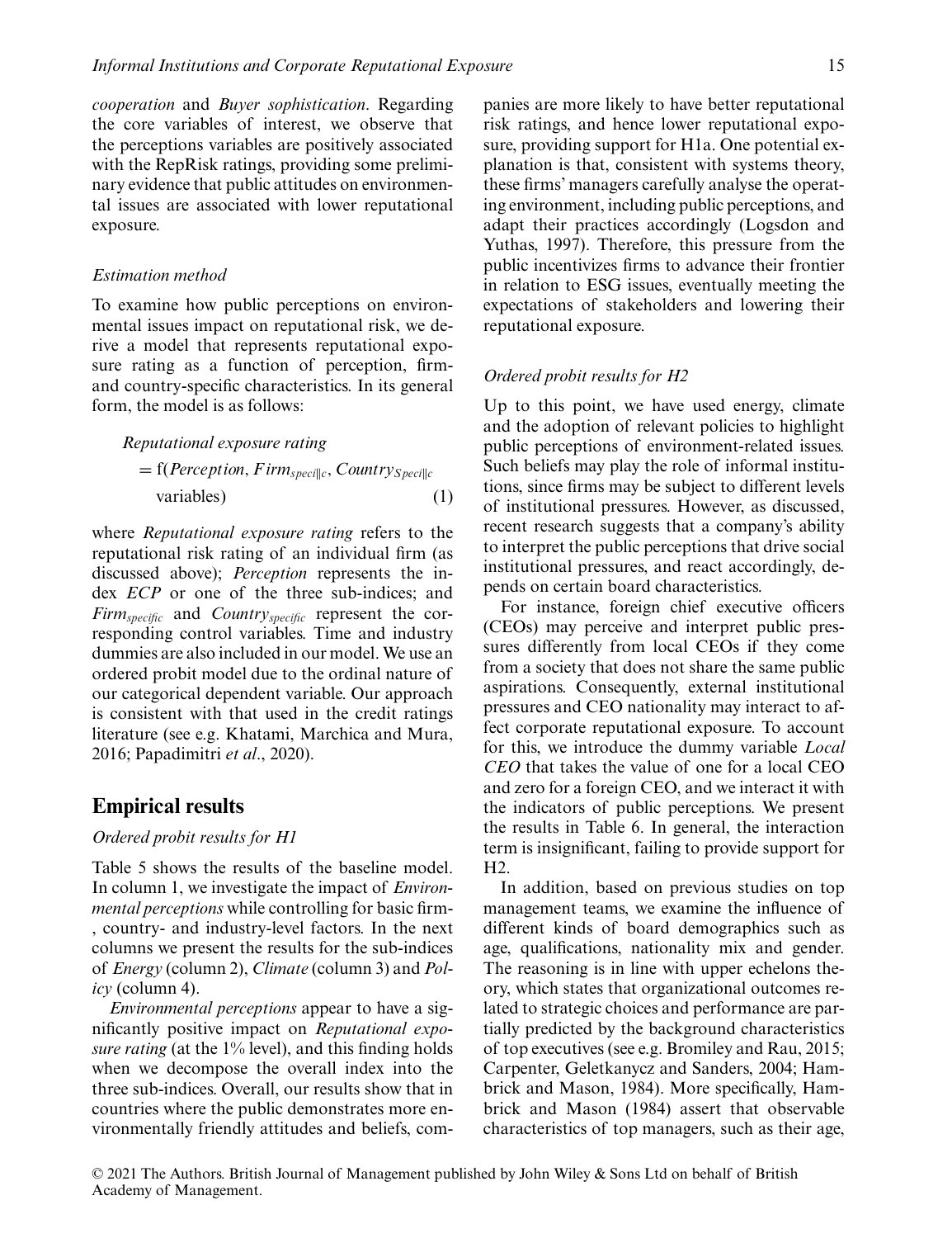#### *Table 5. Baseline results*

| <b>Variable</b>           | (1)          | (2)          | (3)          | (4)          |
|---------------------------|--------------|--------------|--------------|--------------|
| Environmental perceptions | $0.00878***$ |              |              |              |
|                           | (0.00181)    |              |              |              |
| Energy                    |              | $0.00813***$ |              |              |
|                           |              | (0.00174)    |              |              |
| Climate                   |              |              | $0.00578***$ |              |
|                           |              |              | (0.00173)    |              |
| Policy                    |              |              |              | $0.00835***$ |
|                           |              |              |              | (0.00168)    |
| Profitability             | 0.464        | 0.477        | 0.373        | 0.458        |
|                           | (0.488)      | (0.489)      | (0.487)      | (0.488)      |
| Capital                   | 0.182        | 0.168        | 0.196        | 0.173        |
|                           | (0.164)      | (0.164)      | (0.164)      | (0.164)      |
| Size                      | $-0.0931***$ | $-0.0893***$ | $-0.0871***$ | $-0.108***$  |
|                           | (0.0212)     | (0.0212)     | (0.0212)     | (0.0213)     |
| Board size                | $-0.0480***$ | $-0.0487***$ | $-0.0500***$ | $-0.0394***$ |
|                           | (0.00846)    | (0.00854)    | (0.00870)    | (0.00846)    |
| Board independence        | 0.000499     | 0.000370     | 0.000236     | 0.000745     |
|                           | (0.000912)   | (0.000908)   | (0.000905)   | (0.000917)   |
| CSR-linked senior pay     | $-0.0498$    | $-0.0535$    | $-0.0540$    | $-0.0527$    |
|                           | (0.0655)     | (0.0657)     | (0.0655)     | (0.0654)     |
| GDP growth                | $0.0397***$  | $0.0362***$  | $0.0409***$  | $0.0417***$  |
|                           | (0.00979)    | (0.00964)    | (0.00994)    | (0.00991)    |
| Economic globalization    | 0.915        | $1.210**$    | $1.219**$    | 0.777        |
|                           | (0.566)      | (0.550)      | (0.564)      | (0.579)      |
| Shareholder rights        | $-0.107***$  | $-0.0740**$  | $-0.111***$  | $-0.151***$  |
|                           | (0.0278)     | (0.0312)     | (0.0283)     | (0.0267)     |
| <b>RISE</b>               | $-0.00105$   | $-0.00330$   | 0.00168      | 0.00157      |
|                           | (0.00459)    | (0.00485)    | (0.00455)    | (0.00435)    |
| Observations              | 2,025        | 2,025        | 2,025        | 2,025        |
| Industry dummies          | <b>YES</b>   | <b>YES</b>   | <b>YES</b>   | <b>YES</b>   |
| Time dummies              | <b>YES</b>   | <b>YES</b>   | <b>YES</b>   | <b>YES</b>   |
| R-sq.                     | 0.0320       | 0.0318       | 0.0309       | 0.0322       |

*Notes:* Ordered probit results from Eq. (1). Column 1 reports results for the 'Baseline' model when the key independent variable is the overall ECP measure. Columns 2–4 report results when the overall ECP measure is decomposed into the *Environmental*, *Climate* and *Policy* sub-indices, respectively. All financial variables are winsorized at the 10th and 90th percentiles. The variables are defined in Table 1. Robust standard errors are reported in parentheses.

∗∗p *<* 0.05.

education, experience and socioeconomic roots, serve as proxies of their cognitions, values and perspectives, and more generally for psychological dimensions that are difficult to observe and measure. To test these effects, we condition the environmental perception variables on *Board age diversity*, *Board qualifications*, *Board nationality mix* and *Board gender ratio*. 14

The results in Table 7 partially support upper echelons theory, with a significantly positive coefficient on the interaction term of *Board age diversity* with *Environmental perceptions, Climate* and *Policy*. Consistent with H2, these findings imply that external institutional pressures and the age diversity of board members may interact to affect corporate reputational exposure. This finding might be explained by the wider range of ideas and perceptions among directors who differ in age, which proves helpful when a firm struggles to find

<sup>∗∗∗</sup>p *<* 0.01.

 $14$ In general, empirical literature on upper echelons theory focuses on attributes like education, age and experience as observable characteristics that could proxy for unobservable ones. However, as discussed by Carpenter, Geletkanycz and Sanders (2004), studies have considered managerial characteristics not necessarily mentioned in

the seminal work of Hambrick and Mason (1984), such as race and gender diversity (Richard *et al*., 2004). This is why we also consider such attributes in our analysis.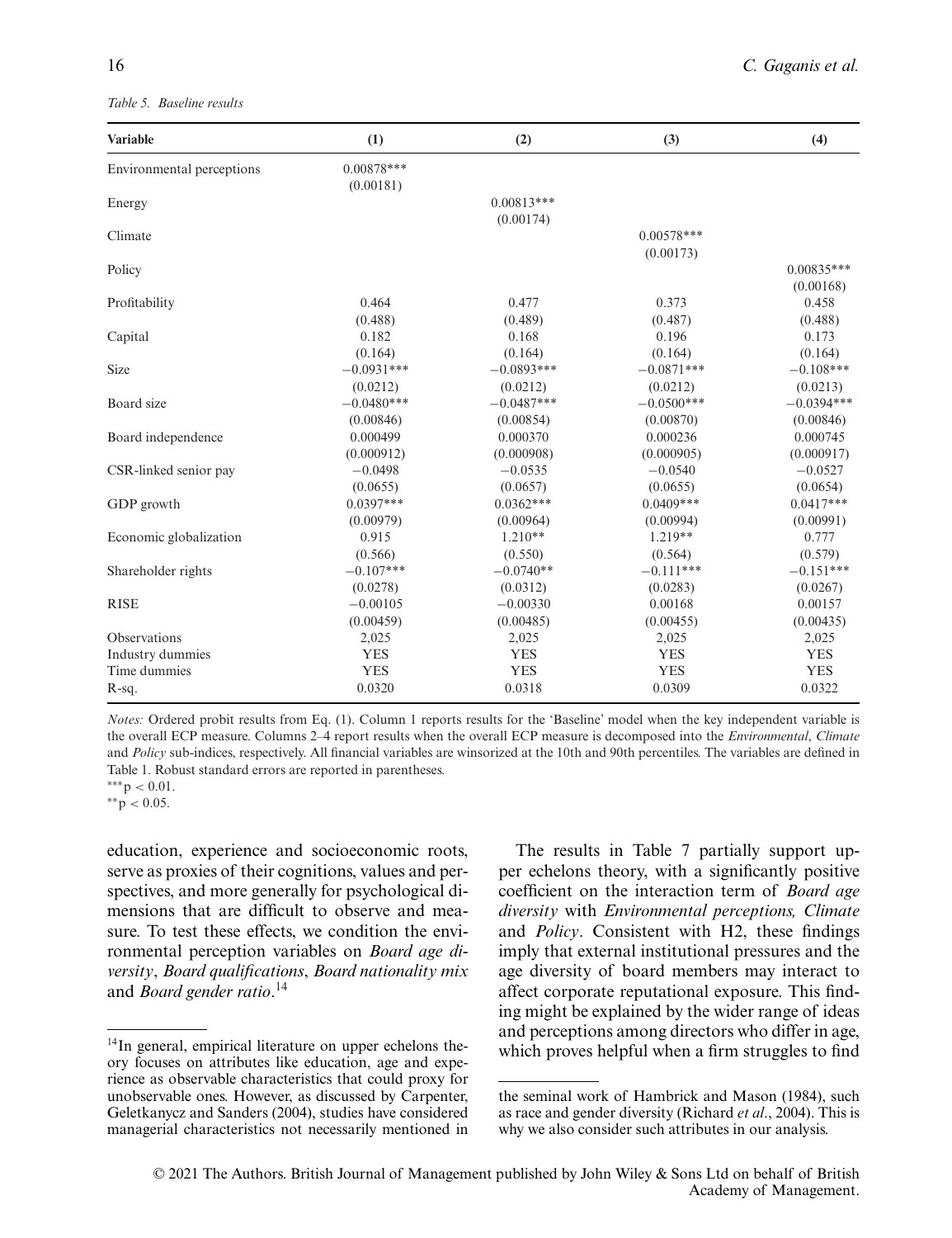*Table 6. CEO nationality*

| Variable                                   | (1)          | (2)          | (3)          | (4)         |
|--------------------------------------------|--------------|--------------|--------------|-------------|
| Environmental perceptions                  | 0.00355      |              |              |             |
|                                            | (0.00626)    |              |              |             |
| Local CEO                                  | $-0.488$     | $-0.735$     | $-0.264$     | $-0.308$    |
|                                            | (0.409)      | (0.584)      | (0.374)      | (0.284)     |
| Environmental $\times$ Local<br><b>CEO</b> | 0.00945      |              |              |             |
|                                            | (0.00664)    |              |              |             |
| Energy                                     |              | $-0.000453$  |              |             |
|                                            |              | (0.00783)    |              |             |
| Energy $\times$ Local CEO                  |              | 0.0117       |              |             |
|                                            |              | (0.00826)    |              |             |
| Climate                                    |              |              | 0.00312      |             |
|                                            |              |              | (0.00573)    |             |
| Climate $\times$ Local CEO                 |              |              | 0.00538      |             |
|                                            |              |              | (0.00601)    |             |
| Policy                                     |              |              |              | 0.00436     |
|                                            |              |              |              | (0.00522)   |
| Policy $\times$ Local CEO                  |              |              |              | 0.00813     |
|                                            |              |              |              | (0.00541)   |
| Profitability                              | 0.593        | 0.512        | 0.491        | 0.639       |
|                                            | (0.744)      | (0.745)      | (0.741)      | (0.749)     |
| Capital                                    | 0.258        | 0.263        | 0.282        | 0.213       |
|                                            | (0.245)      | (0.245)      | (0.245)      | (0.246)     |
| Size                                       | $-0.148***$  | $-0.141***$  | $-0.140***$  | $-0.169***$ |
|                                            | (0.0323)     | (0.0326)     | (0.0325)     | (0.0327)    |
| Board size                                 | $-0.0343***$ | $-0.0351***$ | $-0.0341***$ | $-0.0232**$ |
|                                            | (0.0121)     | (0.0124)     | (0.0126)     | (0.0116)    |
| Board independence                         | 0.00187      | 0.00133      | 0.00145      | 0.00246     |
|                                            | (0.00155)    | (0.00153)    | (0.00152)    | (0.00157)   |
| CSR-linked senior pay                      | 0.0121       | 0.00108      | 0.00786      | 0.00917     |
|                                            | (0.0981)     | (0.0981)     | (0.0980)     | (0.0979)    |
| GDP growth                                 | $0.0724***$  | $0.0715***$  | $0.0753***$  | $0.0737***$ |
|                                            | (0.0255)     | (0.0256)     | (0.0264)     | (0.0257)    |
| Economic globalization                     | 0.995        | 1.480        | 1.262        | 0.807       |
|                                            | (0.982)      | (0.956)      | (0.975)      | (1.004)     |
| Shareholder rights                         | $-0.0215$    | 0.0199       | $-0.0338$    | $-0.0857**$ |
|                                            | (0.0474)     | (0.0553)     | (0.0478)     | (0.0437)    |
| <b>RISE</b>                                | 0.000888     | $-0.00174$   | 0.00634      | 0.00251     |
|                                            | (0.00878)    | (0.00939)    | (0.00844)    | (0.00836)   |
| Observations                               | 908          | 908          | 908          | 908         |
| Industry dummies                           | YES          | <b>YES</b>   | <b>YES</b>   | <b>YES</b>  |
| Time dummies                               | <b>YES</b>   | <b>YES</b>   | <b>YES</b>   | <b>YES</b>  |
| R-sq.                                      | 0.0350       | 0.0345       | 0.0336       | 0.0352      |

*Notes:* Ordered probit results from Eq. (1) when including CEO nationality as a moderator variable. Column 1 reports results when the key independent variable is the overall ECP measure. Columns 2–4 report results when the overall ECP measure is decomposed into the *Environmental*, *Climate* and *Policy* sub-indices, respectively. All financial variables are winsorized at the 10th and 90th percentiles. The variables are defined in Table 1. Robust standard errors are reported in parentheses.

∗∗∗p *<* 0.01.

∗∗p *<* 0.05.

solutions for compliance issues (Kumar, 2020), subsequently resulting in lower reputational exposure. This should not be surprising as studies have suggested since at least the late 1970s (e.g. Buttel, 1979) that age is closely and consistently related

to attitudinal indicators of environmental concerns.15 Most importantly, the literature suggests

<sup>&</sup>lt;sup>15</sup>Honnold (1984) outlines two main explanations for the inverse relationship between age and environmental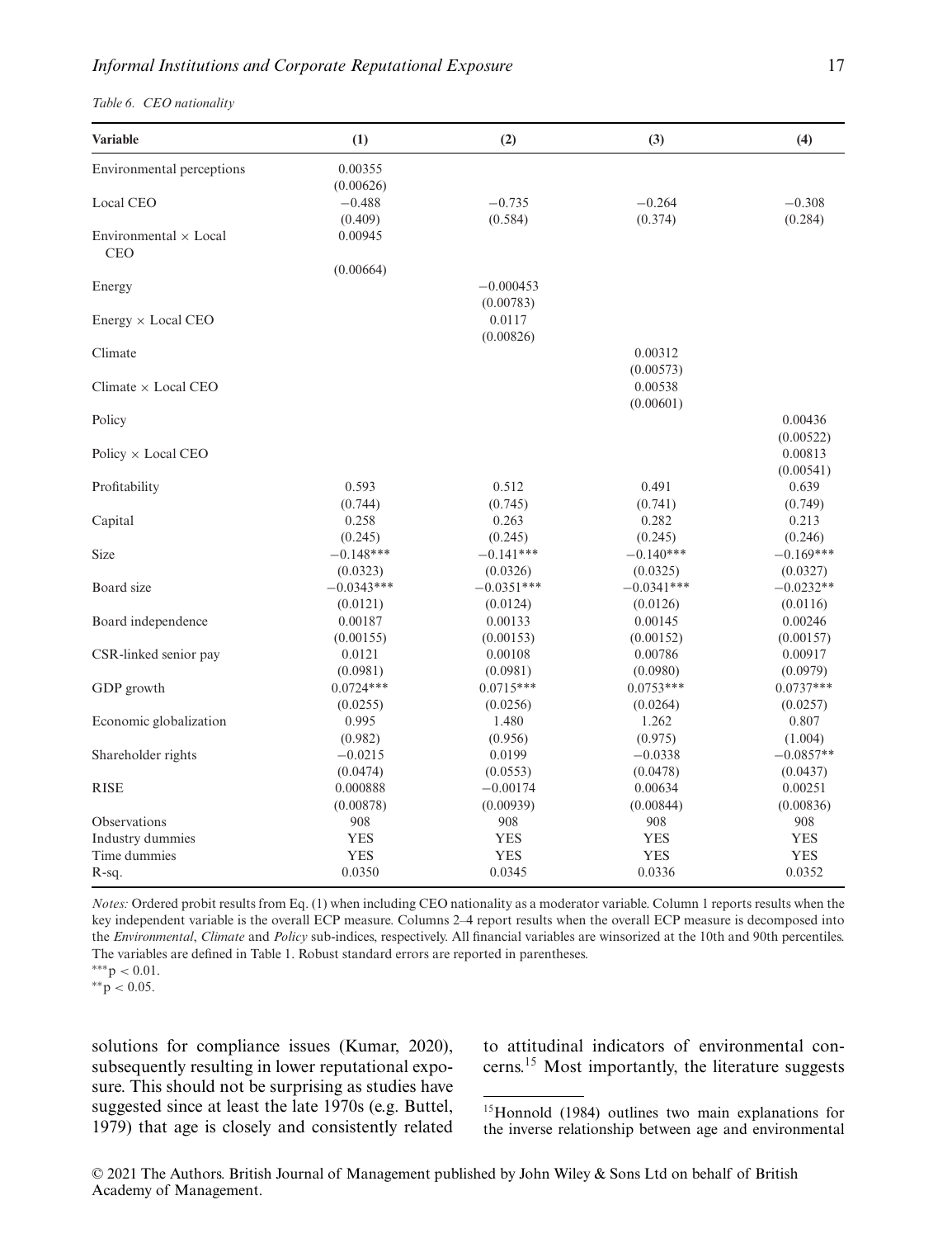*Table 7. Board age diversity*

| <b>Variable</b>            | (1)          | (2)          | (3)          | (4)          |
|----------------------------|--------------|--------------|--------------|--------------|
| Environmental perceptions  | $-0.00497$   |              |              |              |
|                            | (0.00593)    |              |              |              |
| Board age diversity        | $-0.114**$   | $-0.0650$    | $-0.0913**$  | $-0.117***$  |
|                            | (0.0465)     | (0.0447)     | (0.0401)     | (0.0370)     |
| Environmental $\times$ Age | $0.00164**$  |              |              |              |
|                            | (0.000738)   |              |              |              |
| Energy                     |              | 0.00205      |              |              |
|                            |              | (0.00527)    |              |              |
| $Energy \times Age$        |              | 0.000726     |              |              |
|                            |              | (0.000618)   |              |              |
| Climate                    |              |              | $-0.00525$   |              |
|                            |              |              | (0.00521)    |              |
| Climate $\times$ Age       |              |              | $0.00120*$   |              |
|                            |              |              | (0.000618)   |              |
| Policy                     |              |              |              | $-0.00798$   |
|                            |              |              |              | (0.00549)    |
| Policy $\times$ Age        |              |              |              | $0.00213***$ |
|                            |              |              |              | (0.000710)   |
| Profitability              | 0.481        | 0.504        | 0.391        | 0.513        |
|                            | (0.568)      | (0.568)      | (0.567)      | (0.570)      |
| Capital                    | 0.177        | 0.154        | 0.175        | 0.175        |
|                            | (0.191)      | (0.191)      | (0.191)      | (0.192)      |
| Size                       | $-0.113***$  | $-0.111***$  | $-0.111***$  | $-0.128***$  |
|                            | (0.0247)     | (0.0248)     | (0.0248)     | (0.0245)     |
| Board size                 | $-0.0493***$ | $-0.0499***$ | $-0.0494***$ | $-0.0416***$ |
|                            | (0.0103)     | (0.0104)     | (0.0105)     | (0.0103)     |
| Board independence         | 0.000180     | $7.05e - 05$ | $-0.000102$  | 0.000479     |
|                            | (0.00103)    | (0.00103)    | (0.00102)    | (0.00103)    |
| CSR-linked senior pay      | 0.0319       | 0.0292       | 0.0266       | 0.0318       |
|                            | (0.0778)     | (0.0777)     | (0.0779)     | (0.0775)     |
| GDP growth                 | $0.0566***$  | $0.0535***$  | $0.0597***$  | $0.0592***$  |
|                            | (0.0179)     | (0.0180)     | (0.0186)     | (0.0179)     |
| Economic globalization     | 0.620        | 0.735        | 0.978        | 0.512        |
|                            | (0.616)      | (0.599)      | (0.613)      | (0.630)      |
| Shareholder rights         | $-0.0996***$ | $-0.0693*$   | $-0.112***$  | $-0.143***$  |
|                            | (0.0331)     | (0.0369)     | (0.0330)     | (0.0315)     |
| <b>RISE</b>                | $-0.00552$   | $-0.00734$   | $-0.00196$   | $-0.00428$   |
|                            | (0.00528)    | (0.00557)    | (0.00517)    | (0.00506)    |
| Observations               | 1,539        | 1,539        | 1,539        | 1,539        |
| Industry dummies           | <b>YES</b>   | <b>YES</b>   | <b>YES</b>   | <b>YES</b>   |
| Time dummies               | <b>YES</b>   | <b>YES</b>   | <b>YES</b>   | <b>YES</b>   |
| R-sq.                      | 0.0324       | 0.0322       | 0.0310       | 0.0333       |

*Notes:* Ordered probit results from Eq. (1) when including the standard deviation of the age of directors as a moderator variable. Column 1 reports results when the key independent variable is the overall ECP measure. Columns 2–4 report results when the overall ECP measure is decomposed into the *Environmental*, *Climate* and *Policy* sub-indices, respectively. All financial variables are winsorized at the 10th and 90th percentiles. The variables are defined in Table 1. Robust standard errors are reported in parentheses.

∗p *<* 0.1.

that the age of the board of directors and the top management team influences environmental disclosures (Fernandes, Bornia and Nakamura, 2019) and environmental compliance initiatives (Kumar, 2020). Finally, we find no evidence of a conditional effect from the remaining board demographics (results untabulated), and thus we fail to find further and strong support for upper echelons theory.

<sup>∗∗∗</sup>p *<* 0.01. ∗∗p *<* 0.05.

concerns: (i) the socio-biological process of aging; and (ii) important historical events differently affecting birth cohorts.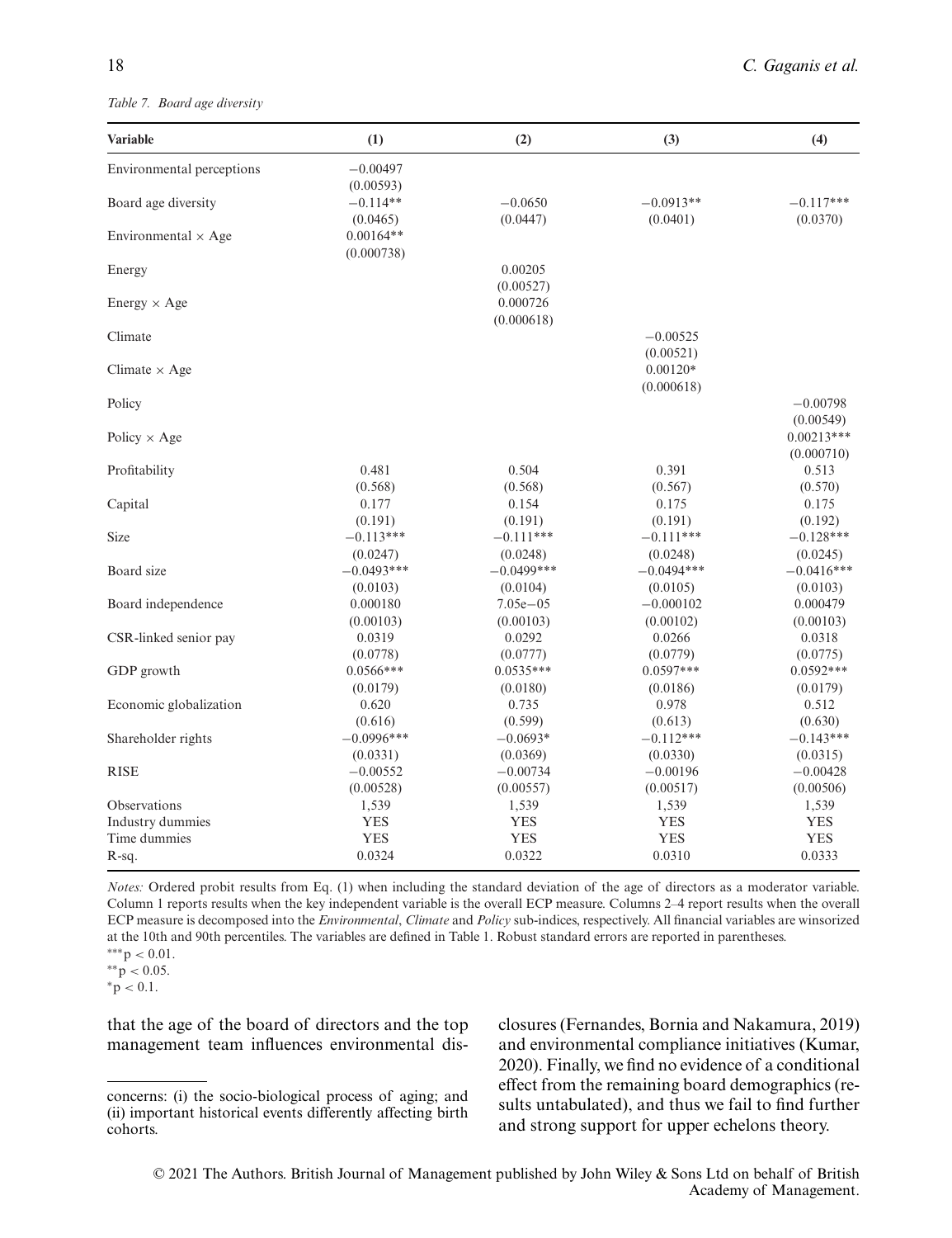#### *Additional analyses*

In this section, we present further analysis of: (i) alternative CSR measures; (ii) additional countrylevel attributes; (iii) altered samples; and (iv) endogeneity. We discuss these tests in turn.

*Alternative CSR measures.* Various studies point to a positive relationship between social performance and better reputation (Brammer and Pavelin, 2004, 2006). As discussed in Soleimani, Schneper and Newburry (2014), since reputation refers to public perceptions of the firm, CSR reporting and participation in voluntary initiatives are particularly relevant because they provide highly visible signals of commitment to CSR. Additionally, RepRisk mentions that its ratings take into account various allegations related to social issues. We therefore introduce two more CSRrelated variables. The first is a dummy variable, *CSR sustainability index*, that takes the value of one if the company belongs to a specific sustainability index, and zero otherwise. The second is a dummy variable, *Sustainability reporting*, that takes the value of one if the company publishes a separate sustainability report or a section in its annual report on sustainability, and zero otherwise. The results in Table 8 show that both CSR dummies enter our regressions with an insignificant coefficient; the main results do not change.

*Additional country-related controls.* We further account for several country-related factors that can influence reputational exposure. Using firmlevel data from the WEF database, Walsh *et al*. (2009) find that customer satisfaction and trust significantly impact on corporate reputation. In the absence of firm-level customer data, we control for buyer sophistication at the country level. This indicator reveals the extent to which buyers base their purchases on sophisticated performance attributes and not only on the lowest price. The results in Table 9 confirm the findings of previous studies in that *Buyer sophistication* significantly affects *Reputational exposure ratings*. The effect is positive and statistically significant at the 1% level (except in the model with *Policy* – column 4 – where it falls to 5%).

Hörner (2002) built a theoretical model that shows how competition generates reputationbuilding behaviour. For example, having a competitor in the market may allow consumers to credibly punish one firm's dishonest behaviour, thus raising the importance of building and maintaining reputation. We control for the impact of local competition on reputational exposure using an index of the intensity of competition in each country. We find that *Local competition* is positively associated with *Reputational exposure ratings* at the 1% level (columns 5−8), and the environmental perception variables continue to have statistically significant coefficients at the 1% level. Additionally, we control for the extent of cooperation in labour– employer relations. Helm (2011) outlines the important role of employees in reputation building: 'employees can directly or indirectly, voluntarily or involuntarily, affect reputation by any act that is transmitted to, and communicated by, external audiences who evaluate corporate conduct' (p. 658). Miles and Mangold (2014) also highlight that in the era of the Internet and social media, the voice of employees can either enhance the organization's public image or be a ticking bomb with adverse effects on corporate reputation. We find that *Labour–employer cooperation* is associated with lower reputational exposure (statistically significant at the 1% level: columns 9−12). Additionally, we control for the impact of poverty using the percentage of the population living below national poverty lines (WEF). The World Economic Forum (2012) outlines that in most countries, improvements in economic living standards are being accompanied by increases in political and civil rights such as freedom of speech, assembly and beliefs. This might have further implications for the priorities, attitude and reactions of citizens in wealthy and less wealthy countries. For example, Lo (2016) finds that the citizens of wealthier societies are more strongly motivated to take environmental action than the citizens of lower-income countries, although at the same time they are relatively less likely to perceive the harmful impacts on the environment as very dangerous. Therefore, the expectations of the citizens and the corporate reactions may differ by level of income, with implications for organizational fit and subsequently corporate reputational exposure. The results in Table 10 reveal a negative relationship between *Poverty* and *Reputational exposure ratings*, implying that in countries with a high percentage of poverty, companies' reputational exposure is also higher. The main results hold.

Given that the *Reputational exposure ratings* indicator captures negative incidents, criticism and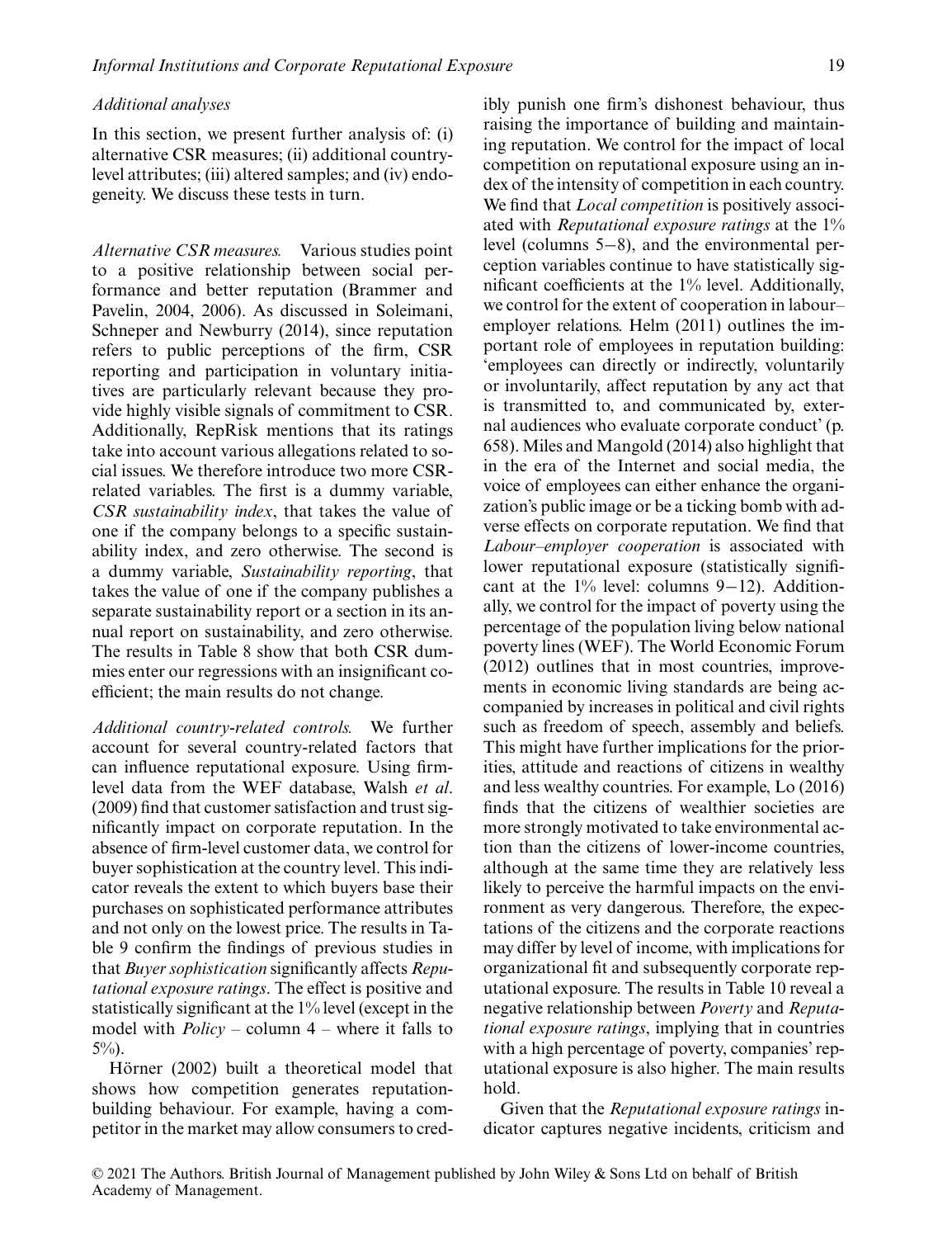#### *Table 8. Additional CSR variables*

| <b>Variable</b>           | (1)                       | (2)                       | (3)                       | (4)                       |
|---------------------------|---------------------------|---------------------------|---------------------------|---------------------------|
| Environmental perceptions | $0.00902***$<br>(0.00194) |                           |                           |                           |
| Energy                    |                           | $0.00885***$<br>(0.00191) |                           |                           |
| Climate                   |                           |                           | $0.00578***$<br>(0.00186) |                           |
| Policy                    |                           |                           |                           | $0.00863***$<br>(0.00181) |
| Profitability             | 0.560                     | 0.570                     | 0.467                     | 0.575                     |
|                           | (0.529)                   | (0.530)                   | (0.528)                   | (0.530)                   |
| Capital                   | 0.160                     | 0.150                     | 0.175                     | 0.147                     |
|                           | (0.178)                   | (0.178)                   | (0.178)                   | (0.178)                   |
| Size                      | $-0.0942***$              | $-0.0894***$              | $-0.0890***$              | $-0.111***$               |
|                           | (0.0240)                  | (0.0241)                  | (0.0241)                  | (0.0240)                  |
| Board size                | $-0.0520***$              | $-0.0528***$              | $-0.0540***$              | $-0.0439***$              |
|                           | (0.00984)                 | (0.00989)                 | (0.0101)                  | (0.00983)                 |
| Board independence        | 0.000149                  | 6.17e-05                  | $-0.000137$               | 0.000343                  |
|                           | (0.00101)                 | (0.00101)                 | (0.00101)                 | (0.00102)                 |
| CSR-linked senior pay     | 0.0117                    | 0.00742                   | 0.00481                   | 0.00699                   |
|                           | (0.0719)                  | (0.0720)                  | (0.0720)                  | (0.0717)                  |
| CSR sustainability index  | $-0.0677$                 | $-0.0703$                 | $-0.0606$                 | $-0.0625$                 |
|                           | (0.0561)                  | (0.0561)                  | (0.0560)                  | (0.0560)                  |
| Sustainability reporting  | $-0.00186$                | 0.00227                   | $-0.0128$                 | 0.0144                    |
|                           | (0.0923)                  | (0.0919)                  | (0.0925)                  | (0.0929)                  |
| GDP growth                | $0.0463***$               | $0.0417***$               | $0.0485***$               | $0.0491***$               |
|                           | (0.0138)                  | (0.0136)                  | (0.0142)                  | (0.0140)                  |
| Economic globalization    | 0.566                     | 0.821                     | 0.900                     | 0.442                     |
|                           | (0.609)                   | (0.591)                   | (0.604)                   | (0.622)                   |
| Shareholder rights        | $-0.114***$               | $-0.0767**$               | $-0.120***$               | $-0.160***$               |
|                           | (0.0318)                  | (0.0353)                  | (0.0323)                  | (0.0307)                  |
| <b>RISE</b>               | $-0.00152$                | $-0.00449$                | 0.00113                   | 0.00126                   |
|                           | (0.00505)                 | (0.00533)                 | (0.00502)                 | (0.00482)                 |
| Observations              | 1,693                     | 1,693                     | 1,693                     | 1,693                     |
| Industry dummies          | <b>YES</b>                | <b>YES</b>                | <b>YES</b>                | <b>YES</b>                |
| Time dummies              | <b>YES</b>                | <b>YES</b>                | <b>YES</b>                | <b>YES</b>                |
| R-sq.                     | 0.0300                    | 0.0300                    | 0.0287                    | 0.0303                    |

*Notes:* Ordered probit results from Eq. (1) when enhanced with additional CSR-related variables. Column 1 reports results when the key independent variable is the overall ECP measure. Columns 2–4 report results when the overall ECP measure is decomposed into the *Environmental*, *Climate* and *Policy* sub-indices, respectively. All financial variables are winsorized at the 10th and 90th percentiles. The variables are defined in Table 1. Robust standard errors are reported in parentheses. ∗∗∗p *<* 0.01.

∗∗p *<* 0.05.

controversies reported in the media, it is plausible that the level of dissemination of such incidents in a country may drive our results. While it is not possible to examine the exact content reported, we attempt to account for the dissemination of information in a country with a proxy that captures the breadth of print and broadcast perspectives (*Press*). We explore the extent to which this measure moderates the impact of public perceptions on companies' reputational exposure. The coefficient of the interaction term is insignificant or only

marginally significant, revealing a rather weak role in further explaining the aforementioned relationship. Nonetheless, when *Press* enters the regression as an additional control variable, the coefficients of the key variables of interest remain intact in both sign and significance. We do not tabulate these results to conserve space, but they are available upon request.

We also test how differences in reputation across countries could be explained by variation in the level of institutional development (Deephouse,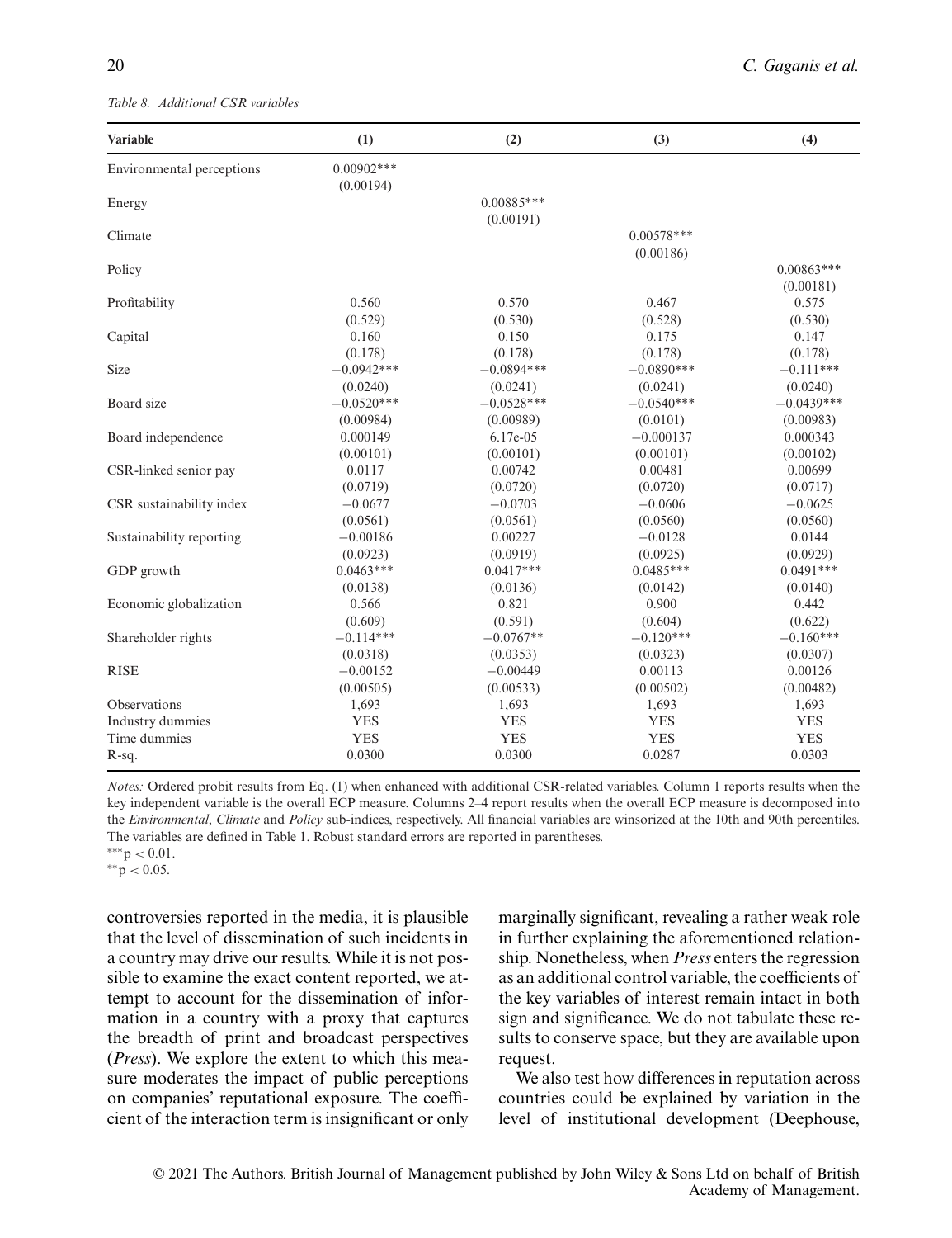| Variable                  | $\widehat{\Xi}$         | $\odot$      | $\odot$                 | $\widehat{\mathfrak{t}}$ | $\odot$                 | $\odot$       | $\epsilon$   | $\circledS$             | $\odot$                                                | (10)               | $\left(11\right)$ | (12)                  |
|---------------------------|-------------------------|--------------|-------------------------|--------------------------|-------------------------|---------------|--------------|-------------------------|--------------------------------------------------------|--------------------|-------------------|-----------------------|
| Environmental perceptions | $0.0077***$<br>(0.0021) |              |                         |                          | $0.0100***$<br>(0.0020) |               |              |                         | $0.00633***$<br>(0.0021)                               |                    |                   |                       |
| Energy                    |                         | $0.00742***$ |                         |                          |                         | 0.00889***    |              |                         |                                                        | $0.00738***$       |                   |                       |
| Climate                   |                         | (0.0020)     | 0.00605***              |                          |                         | (0.0019)      | 0.00632***   |                         |                                                        | (0.0020)           | $0.00513***$      |                       |
|                           |                         |              | (0.0019)                |                          |                         |               | (0.0019)     |                         |                                                        |                    | (0.0020)          |                       |
| Policy                    |                         |              |                         | 0.00662***<br>(0.0019)   |                         |               |              | $0.0107***$<br>(0.0019) |                                                        |                    |                   | 0.00405*<br>(0.00227) |
| Profitability             | 0.511                   | 0.516        | 0.459                   | 0.509                    | 0.563                   | 0.552         | 0.458        | 0.614                   |                                                        | 0.616              | 0.550             | 0.540                 |
|                           | (0.527)                 | (0.528)      | (0.526)                 | (0.527)                  | (0.528)                 | (0.529)       | (0.527)      | (0.529)                 | $\begin{array}{c} 0.578 \\ 0.526 \end{array}$<br>0.130 | $(0.527)$<br>0.116 | (0.525)           | (0.526)               |
| Capital                   | 0.140                   | 0.130        | 0.147                   | 0.139                    | 0.117                   | 0.108         | 0.131        | 0.102                   |                                                        |                    | 0.136             | 0.131                 |
|                           | (0.179)                 | (0.179)      | (0.179)                 | (0.179)                  | (0.177)                 | (0.177)       | (0.177)      | (0.177)                 | (0.179)                                                | (0.179)            | (0.179)           | (0.179)               |
| Size                      | $-0.115***$             | $-0.111***$  | $-0.111***$             | $-0.125***$              | $0.0977**$              | $-0.0938**$   | $0.0920**$   | $-0.116***$             | $-0.129***$                                            | $-0.127***$        | $-0.127**$        | $-0.135***$           |
|                           | (0.0232)                | (0.0233)     | (0.0233)                | (0.0232)                 | (0.0231)                | (0.0231)      | (0.0231)     | (0.0231)                | (0.0239)                                               | (0.0239)           | (0.0240)          | (0.0237)              |
| Board size                | $-0.0386***$            | $-0.0392**$  | $-0.0395**$             | $0.0335**$               | $-0.0591**$             | $-0.0587$ *** | $-0.0609**$  | $-0.0503**$             | $0.0305**$                                             | $0.0307***$        | $0.0309***$       | $-0.0264**$           |
|                           | (0.0105)                | (0.0106)     | $(0.0107)$<br>-0.000454 | (0.0104)                 | (0.010)                 | (0.010)       | (0.0102)     | (0.010)                 | (0.011)                                                | (0.011)            | (0.011)           | (0.0110)              |
| Board independence        | $-0.0002$               | $-0.0002$    |                         | 5.18e-05                 | 0.000844                | 0.00067       | 0.000506     | 0.00126                 | 0.000544                                               | 0.000568           | 0.000425          | 0.000510              |
|                           | (0.0010)                | (0.0010)     | (0.0010)                | (0.0010)                 | (0.0010)                | (0.0010)      | (0.0010)     | (0.0010)                | (0.0010)                                               | (0.0010)           | (0.001)           | (0.00098)             |
| CSR-linked senior pay     | $-0.00976$              | $-0.0135$    | $-0.0119$               | $-0.0144$                | $-0.00477$              | $-0.0112$     | $-0.0116$    | $-0.00676$              | $-0.0315$                                              | $-0.0327$          | $-0.0349$         | $-0.0380$             |
|                           | (0.0715)                | (0.0716)     | (0.0715)                | (0.0714)                 | (0.0713)                | (0.0714)      | (0.0714)     | (0.0711)                | (0.0721)                                               | (0.0719)           | (0.0719)          | (0.0724)              |
| GDP growth                | $0.048***$              | $0.04***$    | $0.050***$              | $0.050***$               | $0.0465***$             | $0.0420**$    | $0.0491***$  | $0.0493***$             | $0.0314**$                                             | $0.0258**$         | $0.0307**$        | $0.0348**$            |
|                           | (0.0140)                | (0.0138)     | (0.0143)                | (0.0141)                 | (0.0122)                | (0.0122)      | (0.0123)     | (0.0123)                | (0.0134)                                               | (0.0131)           | (0.0134)          | (0.0138)              |
| Economic globalization    | 1.097*                  | $1.322**$    | $1.271**$               | $1.069*$                 | $1.305**$               | $1.622***$    | $.680***$    | $1.078*$                | 0.723                                                  | 0.766              | 0.767             | 0.936                 |
|                           | (0.613)                 | (0.594)      | (0.606)                 | (0.631)                  | (0.625)                 | (0.605)       | (0.623)      | (0.640)                 | (0.610)                                                | (0.598)            | (0.611)           | (0.620)               |
| Shareholder rights        | $-0.133***$             | $-0.102***$  | $-0.139***$             | $0.165***$               | $-0.101***$             | $-0.0671*$    | $-0.109***$  | $-0.154***$             | $-0.188***$                                            | $-0.160***$        | $-0.198***$       | $-0.208**$            |
|                           | (0.0342)                | (0.0379)     | (0.0342)                | (0.0329)                 | (0.0319)                | (0.0354)      | (0.0325)     | (0.0305)                | (0.0409)                                               | (0.0434)           | (0.0399)          | (0.0391)              |
| <b>RISE</b>               | $-0.0115**$             | $-0.0138**$  | $-0.0123**$             | $-0.0069$                | $0.0204***$             | $-0.0213***$  | $-0.0167***$ | $-0.019***$             | $-0.00817$                                             | $-0.0120**$        | $-0.00835$        | $-0.00472$            |
|                           | (0.00561)               | (0.00575)    | (0.00568)               | (0.00559)                | (0.00640)               | (0.00656)     | (0.00633)    | (0.00622)               | (0.00510)                                              | (0.00534)          | (0.00514)         | (0.0050)              |
| Buyer sophistication      | $0.271***$              | $0.269***$   | $0.327***$              | $0.225**$                |                         |               |              |                         |                                                        |                    |                   |                       |
|                           | (0.0869)                | (0.0867)     | (0.0846)                | (0.0910)                 |                         |               |              |                         |                                                        |                    |                   |                       |
| Local competition         |                         |              |                         |                          | 0.540***                | $0.500***$    | $0.521***$   | $0.594***$              |                                                        |                    |                   |                       |
|                           |                         |              |                         |                          | (0.104)                 | (0.103)       | (0.104)      | (0.105)                 |                                                        |                    |                   |                       |

#### © 2021 The Authors. British Journal of Management published by John Wiley & Sons Ltd on behalf of British Academy of Management.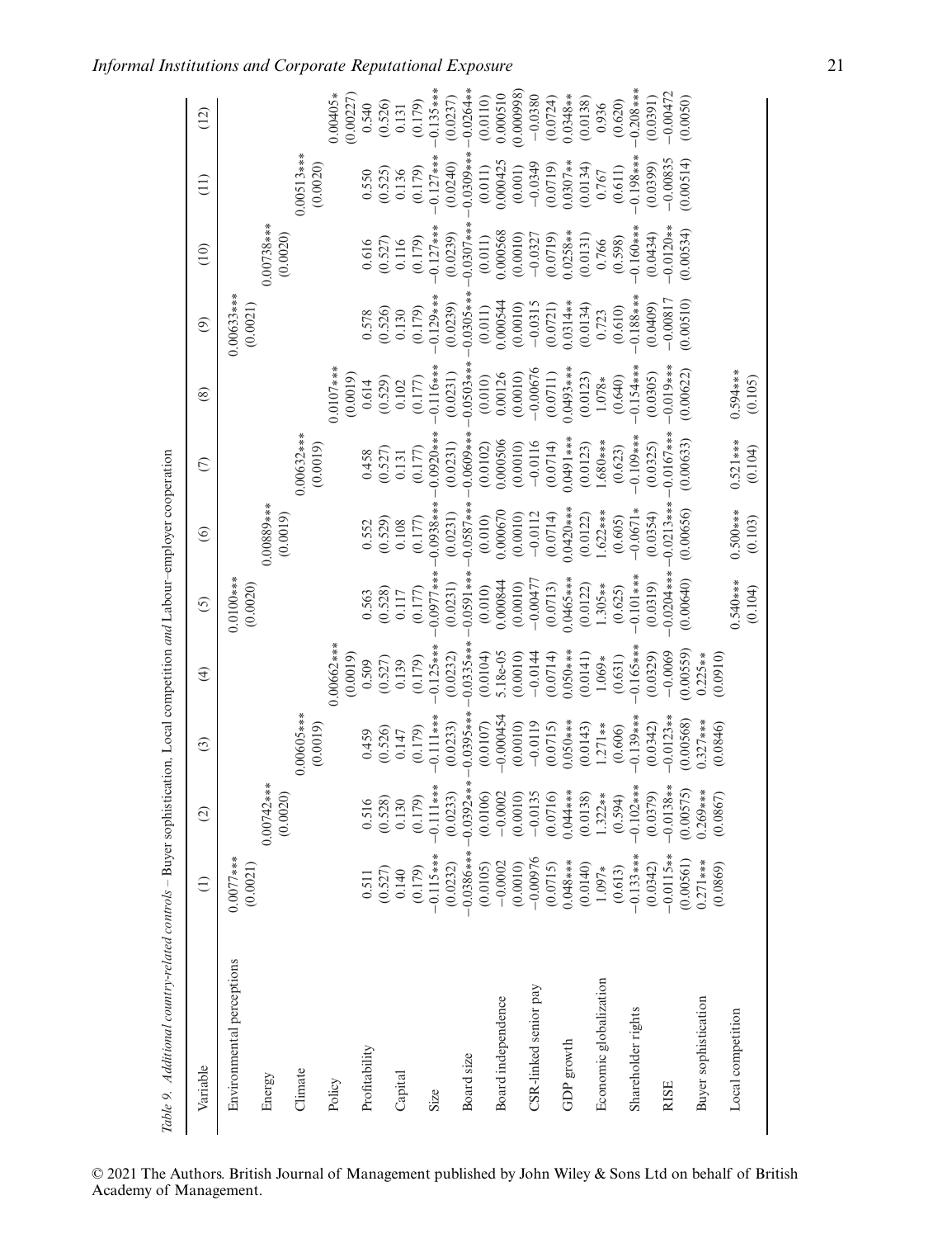| Table 9. (Continued)                                                                                                                                                                                                                                                                                                                                                                                                                                                                                                                                                                                                                                                                         |        |         |                   |               |         |         |            |                |                        |                        |                              |                                                                                                                                       |
|----------------------------------------------------------------------------------------------------------------------------------------------------------------------------------------------------------------------------------------------------------------------------------------------------------------------------------------------------------------------------------------------------------------------------------------------------------------------------------------------------------------------------------------------------------------------------------------------------------------------------------------------------------------------------------------------|--------|---------|-------------------|---------------|---------|---------|------------|----------------|------------------------|------------------------|------------------------------|---------------------------------------------------------------------------------------------------------------------------------------|
| Variable                                                                                                                                                                                                                                                                                                                                                                                                                                                                                                                                                                                                                                                                                     |        | $\odot$ | $\widehat{\odot}$ | $\widehat{f}$ | $\odot$ | $\circ$ | $\epsilon$ | $\circledcirc$ | $\circledcirc$         | (10)                   | $\left( \frac{1}{2} \right)$ | (12)                                                                                                                                  |
| Labour-employer cooperation                                                                                                                                                                                                                                                                                                                                                                                                                                                                                                                                                                                                                                                                  |        |         |                   |               |         |         |            |                | $0.231***$<br>(0.0587) | $0.249***$<br>(0.0563) | $0.264***$<br>(0.0556)       | $0.210***$                                                                                                                            |
| Observations                                                                                                                                                                                                                                                                                                                                                                                                                                                                                                                                                                                                                                                                                 | 1,694  | 1,694   | 1,694             | 1,694         | 1,709   | 1,709   | 1,709      | 1,709          | 1,694                  | 1,694                  | 1,694                        | $\begin{array}{c} (0.0677)\nonumber\\ 1,694\nonumber\\ \text{YES}\nonumber\\ \text{YES}\nonumber\\ \text{YES}\nonumber\\ \end{array}$ |
| Industry dummies                                                                                                                                                                                                                                                                                                                                                                                                                                                                                                                                                                                                                                                                             | YES    | YES     | YES               | YES           | YES     | YES     | YES        | YES            | YES                    | YES                    | YES                          |                                                                                                                                       |
| Time dummies                                                                                                                                                                                                                                                                                                                                                                                                                                                                                                                                                                                                                                                                                 | YES    | YES     | YES               | YES           | YES     | YES     | YES        | YES            | YES                    | YES                    | YES                          |                                                                                                                                       |
| R-sq.                                                                                                                                                                                                                                                                                                                                                                                                                                                                                                                                                                                                                                                                                        | 0.0301 | 0.0300  | 0.0297            | 0.0297        | 0.0350  | 0.0344  | 0.0333     | 0.0362         | 0.0311                 | 0.0317                 | 0.0311                       | 0.303                                                                                                                                 |
| Notes: Ordered probit results from Eq. (1) when enhanced with additional country-level controls. Columns 1, 5 and 9 report results when the key independent variable is the overall ECP<br>measure; columns 2, 6 and 10 when the independent variable is the <i>Environmental</i> sub-index; columns 3, 7 and 11 when the independent variable is the <i>Climate</i> sub-index; and columns<br>4, 8 and 12 when the independent variable is the <i>Policy</i> sub-index. All financial variables are winsorized at the 10th and 90th percentiles. The variables are defined in Table 1. Robust<br>standard errors are reported in parentheses.<br>***p < 0.01.<br>**p < 0.05.<br>$p < 0.1$ . |        |         |                   |               |         |         |            |                |                        |                        |                              |                                                                                                                                       |
|                                                                                                                                                                                                                                                                                                                                                                                                                                                                                                                                                                                                                                                                                              |        |         |                   |               |         |         |            |                |                        |                        |                              |                                                                                                                                       |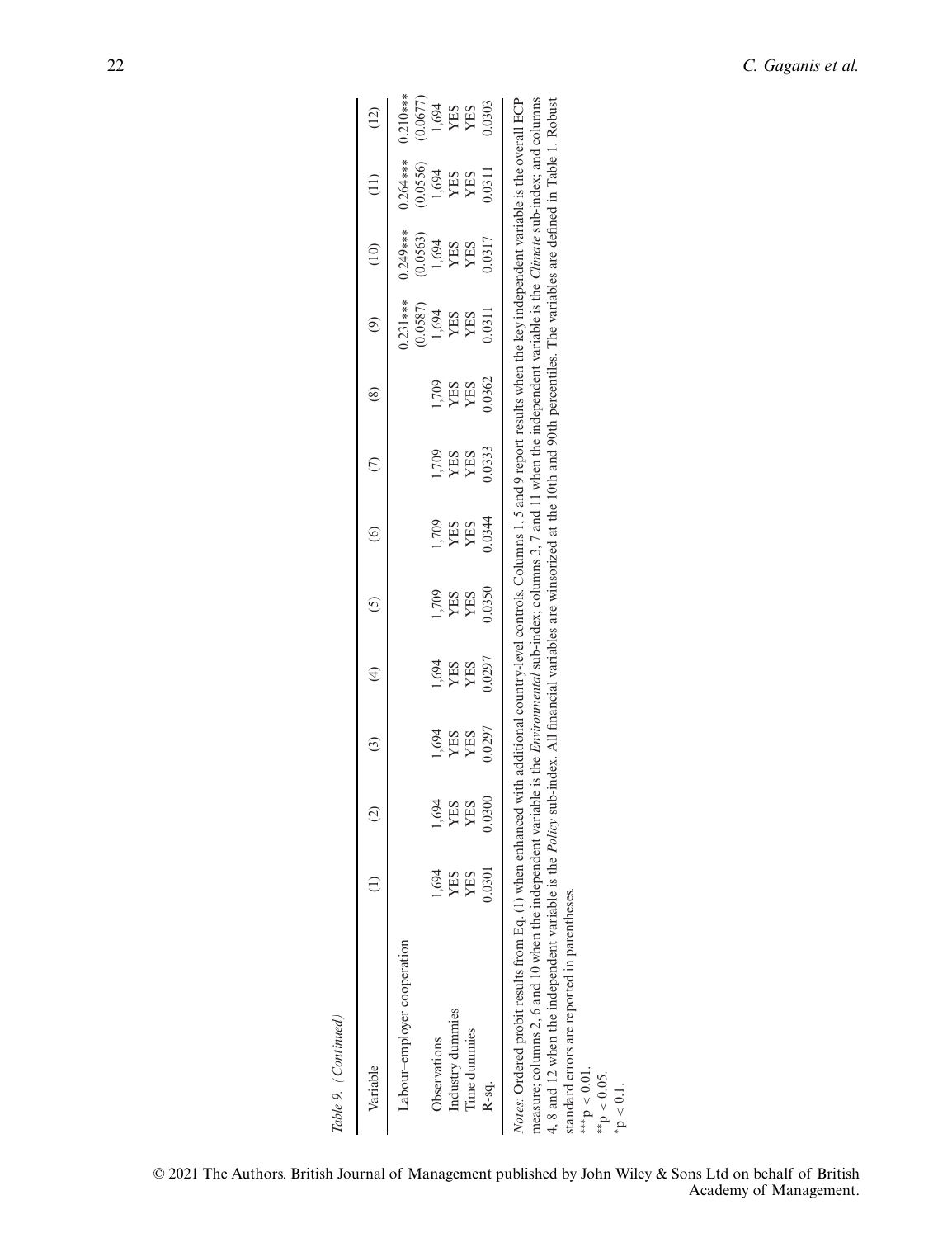| Variable                  | (1)                      | (2)          | (3)                       | (4)                       |
|---------------------------|--------------------------|--------------|---------------------------|---------------------------|
| Environmental perceptions | $0.0113***$<br>(0.00241) |              |                           |                           |
| Energy                    |                          | $0.00994***$ |                           |                           |
| Climate                   |                          | (0.00226)    | $0.00932***$<br>(0.00236) |                           |
| Policy                    |                          |              |                           | $0.00967***$<br>(0.00230) |
| Profitability             | 0.408                    | 0.427        | 0.313                     | 0.381                     |
|                           | (0.639)                  | (0.641)      | (0.637)                   | (0.638)                   |
| Capital                   | 0.114                    | 0.102        | 0.131                     | 0.112                     |
|                           | (0.210)                  | (0.210)      | (0.210)                   | (0.210)                   |
| <b>Size</b>               | $-0.130***$              | $-0.125***$  | $-0.122***$               | $-0.148***$               |
|                           | (0.0283)                 | (0.0284)     | (0.0285)                  | (0.0283)                  |
| Board size                | $-0.0393***$             | $-0.0407***$ | $-0.0446***$              | $-0.0291**$               |
|                           | (0.0120)                 | (0.0121)     | (0.0122)                  | (0.0121)                  |
| Board independence        | 0.000795                 | 0.000525     | 0.000465                  | 0.00108                   |
|                           | (0.00117)                | (0.00116)    | (0.00116)                 | (0.00117)                 |
| CSR-linked senior pay     | 0.0661                   | 0.0645       | 0.0658                    | 0.0566                    |
|                           | (0.0890)                 | (0.0894)     | (0.0891)                  | (0.0886)                  |
| GDP growth                | $0.0473***$              | $0.0427***$  | $0.0500***$               | $0.0500***$               |
|                           | (0.0152)                 | (0.0149)     | (0.0156)                  | (0.0155)                  |
| Economic globalization    | $-0.388$                 | 0.154        | $-0.298$                  | $-0.369$                  |
|                           | (0.768)                  | (0.726)      | (0.772)                   | (0.789)                   |
| Shareholder rights        | $-0.101***$              | $-0.0604$    | $-0.0969**$               | $-0.158***$               |
|                           | (0.0391)                 | (0.0424)     | (0.0398)                  | (0.0391)                  |
| <b>RISE</b>               | $-0.0136**$              | $-0.0151**$  | $-0.0120**$               | $-0.00917$                |
|                           | (0.00604)                | (0.00623)    | (0.00611)                 | (0.00572)                 |
| Poverty                   | $-0.257**$               | $-0.220**$   | $-0.295***$               | $-0.237**$                |
|                           | (0.103)                  | (0.103)      | (0.104)                   | (0.103)                   |
| <b>Observations</b>       | 1,204                    | 1,204        | 1,204                     | 1,204                     |
| Industry dummies          | <b>YES</b>               | <b>YES</b>   | <b>YES</b>                | <b>YES</b>                |
| Time dummies              | <b>YES</b>               | <b>YES</b>   | <b>YES</b>                | <b>YES</b>                |
| R-sq.                     | 0.0387                   | 0.0383       | 0.0381                    | 0.0380                    |

*Notes:* Ordered probit results from Eq. (1) when enhanced with additional country-level controls. Column 1 reports results when the key independent variable is the overall ECP measure. Columns 2–4 report results when the overall ECP measure is decomposed into the *Environmental*, *Climate* and *Policy* sub-indices, respectively. All financial variables are winsorized at the 10th and 90th percentiles. The variables are defined in Table 1. Robust standard errors are reported in parentheses.

∗∗∗p *<* 0.01. ∗∗p *<* 0.05.

Newburry and Soleimani, 2016). As in past studies, we use the World Bank's *WGI* as a measure of each country's overall institutional attainment. The interaction terms of *WGI* are positive and statistically significant at the 5% level (except for *Policy*), indicating that the impact of environmental perceptions on the reputational risk rating is enhanced in countries with high (compared to low) levels of institutional development. The results are reported in Table 11.

*Altering the sample.* As discussed above, our main dependent variable has no time-series variation. Our panel-setting approach is consistent with many studies examining the impact of national culture on firm outcomes, under the assumption that such social norms change little (if at all) over short time periods (Chen *et al*., 2015; Deephouse, Newburry and Soleimani, 2016; El Ghoul and Zheng, 2016). Still, running the regressions with firm-year observations over 4 years could artificially increase the power of the tests. Therefore, we re-estimate the baseline regression using values averaged over the 5-year period, giving one observation per firm. Additionally, we re-estimate our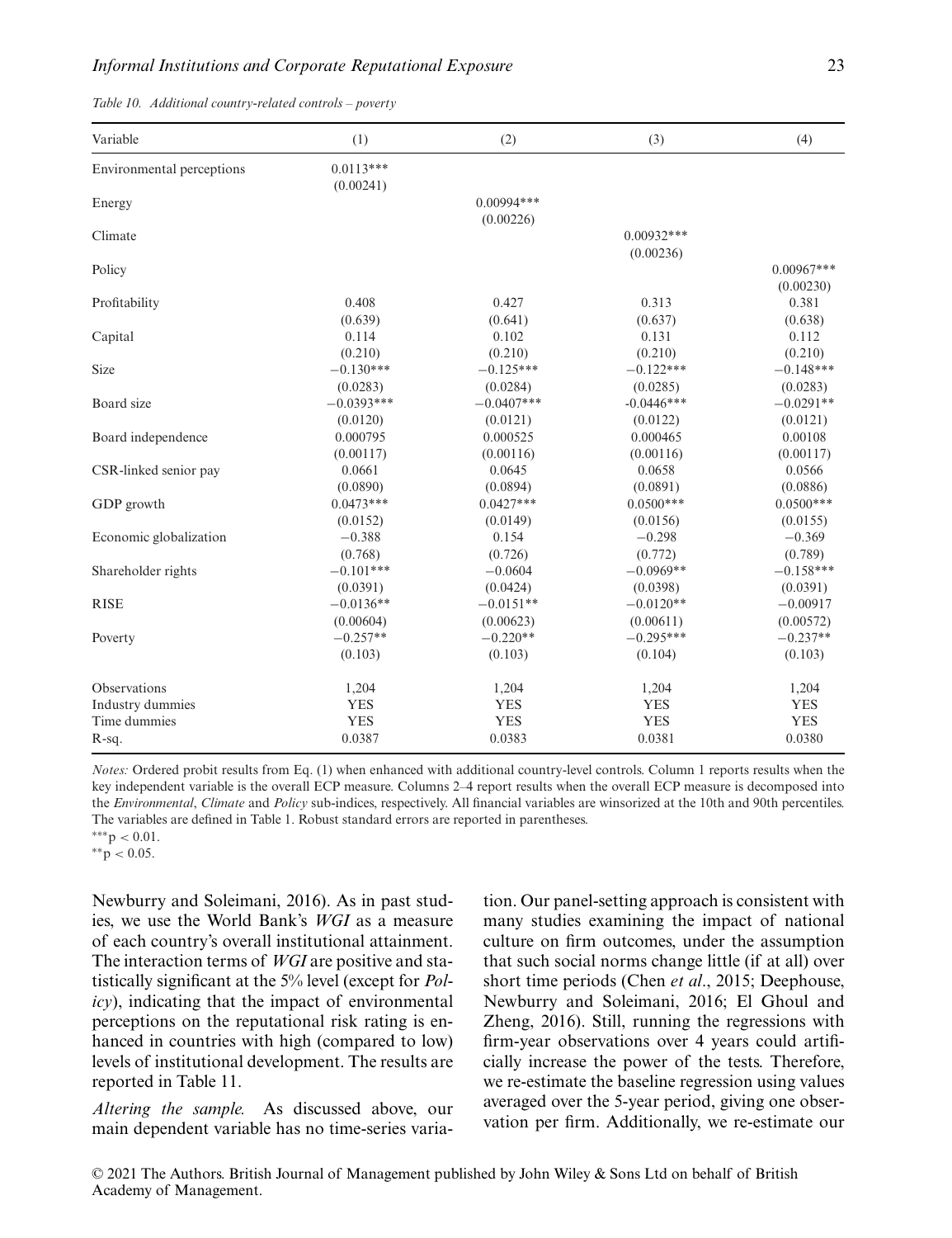| Variable                   | (1)                    | (2)              | (3)          | (4)               |
|----------------------------|------------------------|------------------|--------------|-------------------|
| Environmental perceptions  | $-0.00568$             |                  |              |                   |
|                            | (0.00418)              |                  |              |                   |
| WGI                        | 0.189                  | 0.189            | 0.132        | 0.218             |
| Environmental $\times$ WGI | (0.130)<br>$0.00597**$ | (0.120)          | (0.123)      | (0.163)           |
|                            | (0.00282)              |                  |              |                   |
| Energy                     |                        | $-0.00295$       |              |                   |
|                            |                        | (0.00319)        |              |                   |
| $Energy \times WGI$        |                        | $0.00538**$      |              |                   |
|                            |                        | (0.00232)        |              |                   |
| Climate                    |                        |                  | $-0.00619*$  |                   |
|                            |                        |                  | (0.00353)    |                   |
| Climate $\times$ WGI       |                        |                  | $0.00716***$ |                   |
|                            |                        |                  | (0.00267)    |                   |
| Policy                     |                        |                  |              | $-0.0107$         |
|                            |                        |                  |              | (0.00701)         |
| Policy $\times$ WGI        |                        |                  |              | 0.00699           |
|                            | 0.533                  |                  | 0.521        | (0.00437)         |
| Profitability              | (0.524)                | 0.534<br>(0.524) | (0.524)      | 0.522             |
| Capital                    | 0.0741                 | 0.0720           | 0.0738       | (0.525)<br>0.0721 |
|                            | (0.176)                | (0.176)          | (0.176)      | (0.176)           |
| Size                       | $-0.135***$            | $-0.132***$      | $-0.135***$  | $-0.134***$       |
|                            | (0.0237)               | (0.0236)         | (0.0236)     | (0.0240)          |
| Board size                 | $-0.0266**$            | $-0.0292***$     | $-0.0281**$  | $-0.0239**$       |
|                            | (0.0108)               | (0.0108)         | (0.0110)     | (0.0106)          |
| Board independence         | $-3.74e - 05$          | $-2.85e - 05$    | $5.50e - 05$ | $-0.000271$       |
|                            | (0.00101)              | (0.00101)        | (0.00100)    | (0.00102)         |
| CSR-linked senior pay      | $-0.0350$              | $-0.0298$        | $-0.0302$    | $-0.0469$         |
|                            | (0.0717)               | (0.0716)         | (0.0714)     | (0.0715)          |
| GDP growth                 | $0.0300**$             | $0.0295**$       | $0.0324**$   | $0.0258*$         |
|                            | (0.0135)               | (0.0133)         | (0.0136)     | (0.0134)          |
| Economic globalization     | 0.759                  | 0.713            | 0.695        | 0.973             |
|                            | (0.619)                | (0.603)          | (0.616)      | (0.629)           |
| Shareholder rights         | $-0.166***$            | $-0.153***$      | $-0.163***$  | $-0.163***$       |
|                            | (0.0376)               | (0.0404)         | (0.0357)     | (0.0374)          |
| <b>RISE</b>                | $-0.0100*$             | $-0.0120**$      | $-0.00971*$  | $-0.0102*$        |
|                            | (0.00554)              | (0.00544)        | (0.00551)    | (0.00588)         |
| Observations               | 1,709                  | 1,709            | 1,709        | 1,709             |
| Industry dummies           | <b>YES</b>             | <b>YES</b>       | <b>YES</b>   | <b>YES</b>        |
| Time dummies               | <b>YES</b>             | <b>YES</b>       | <b>YES</b>   | <b>YES</b>        |
| R-sq.                      | 0.0358                 | 0.0360           | 0.0362       | 0.0355            |

*Table 11. The moderating effect of institutional development levels (WGI)*

*Notes:* Ordered probit results from Eq. (1) when including institutional development as a moderator variable. Column 1 reports results when the key independent variable is the overall ECP measure. Columns 2-4 report results when the overall ECP measure is decomposed into the *Environmental*, *Climate* and *Policy* sub-indices, respectively. All financial variables are winsorized at the 10th and 90th percentiles. The variables are defined in Table 1. Robust standard errors are reported in parentheses.

∗∗p *<* 0.05. ∗p *<* 0.1.

baseline regression by averaging the variables per country and year. The results in Tables 12 and 13 show that our findings are robust to these alternative estimations.

Furthermore, to ensure that the results are not driven by a single country, we estimate our regression by excluding the UK, as the dominant country in our sample (34% of observations). As

<sup>∗∗∗</sup>p *<* 0.01.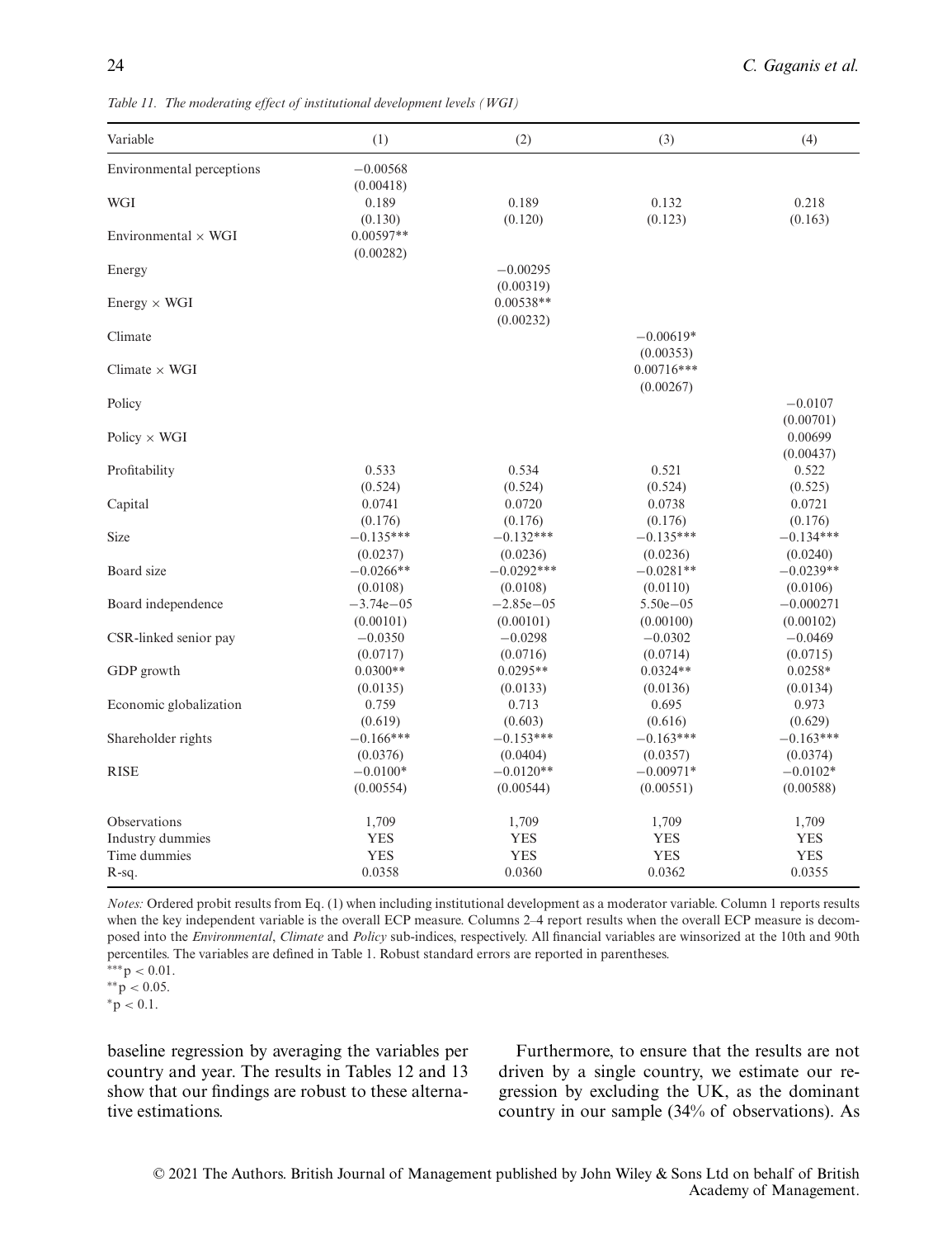#### *Informal Institutions and Corporate Reputational Exposure* 25

*Table 12. Averaged values (1)*

| Variable                           | (1)          | (2)         | (3)          | (4)          |
|------------------------------------|--------------|-------------|--------------|--------------|
| Environmental perceptions<br>(avg) | $0.0629***$  |             |              |              |
|                                    | (0.00308)    |             |              |              |
| Energy (avg)                       |              | $0.0420***$ |              |              |
|                                    |              | (0.00285)   |              |              |
| Climate (avg)                      |              |             | $0.0519***$  |              |
|                                    |              |             | (0.00298)    |              |
| Policy (avg)                       |              |             |              | $0.0622***$  |
|                                    |              |             |              | (0.00333)    |
| Profitability (avg)                | 2.233        | 0.445       | 3.489        | 1.957        |
|                                    | (2.478)      | (2.628)     | (2.496)      | (2.625)      |
| Capital (avg)                      | $15.60***$   | $13.67***$  | 14.19***     | 15.87***     |
|                                    | (0.912)      | (0.923)     | (0.938)      | (1.016)      |
| Size $(avg)$                       | $0.222***$   | $0.148***$  | $-0.173***$  | $0.104**$    |
|                                    | (0.0581)     | (0.0526)    | (0.0505)     | (0.0522)     |
| Board size (avg)                   | $-0.187***$  | $-0.213***$ | $-0.00428$   | $-0.150***$  |
|                                    | (0.0206)     | (0.0209)    | (0.0195)     | (0.0192)     |
| Board independence (avg)           | 0.00115      | $-0.000978$ | $0.00505***$ | 0.00275      |
|                                    | (0.00163)    | (0.00155)   | (0.00172)    | (0.00169)    |
| CSR-linked senior pay (avg)        | $0.702***$   | $0.586***$  | $0.921***$   | $0.903***$   |
|                                    | (0.107)      | (0.103)     | (0.0972)     | (0.102)      |
| GDP growth (avg)                   | $0.0502***$  | $0.0909***$ | $0.114***$   | $0.0906***$  |
|                                    | (0.0138)     | (0.0198)    | (0.0205)     | (0.0187)     |
| Economic globalization (avg)       | $-0.775$     | $-1.028$    | $-1.442**$   | $-1.847***$  |
|                                    | (0.608)      | (0.730)     | (0.726)      | (0.685)      |
| Shareholder rights (avg)           | $-0.412***$  | $-0.671***$ | $-0.898***$  | $-0.676***$  |
|                                    | (0.0313)     | (0.0325)    | (0.0339)     | (0.0314)     |
| RISE (avg)                         | $-0.0326***$ | $-0.00315$  | $-0.0184***$ | $-0.0196***$ |
|                                    | (0.00586)    | (0.00617)   | (0.00600)    | (0.00615)    |
| Observations                       | 2,322        | 2,322       | 2,322        | 2,322        |
| Industry dummies                   | <b>YES</b>   | <b>YES</b>  | <b>YES</b>   | <b>YES</b>   |
| Time dummies                       | <b>YES</b>   | <b>YES</b>  | <b>YES</b>   | <b>YES</b>   |
| R-sq.                              | 0.301        | 0.240       | 0.276        | 0.288        |

*Notes:* Ordered probit results from Eq. (1) when variables are averaged over the 4-year period. Column 1 reports results when the key independent variable is the overall ECP measure. Columns 2–4 report results when the overall ECP measure is decomposed into the *Environmental*, *Climate* and *Policy* sub-indices, respectively. All financial variables are winsorized at the 10th and 90th percentiles. The variables are defined in Table 1. Robust standard errors are reported in parentheses.

∗∗∗p *<* 0.01.

∗∗p *<* 0.05.

reported in Table 14, we find no difference in our baseline model. Given the nature of the environmental perception variables, we test a revised specification with standard errors clustered at the country level. As Table 15 reports, the main results hold, with the environmental perception variables being statistically significant for all model variants at the  $1\%$  level.

*Endogeneity.* A potential endogeneity issue clouds the interpretation of our main results. Although reverse causality is unlikely to be a major issue in our setting, public beliefs and views are arguably influenced by the behaviour or actions of local firms (e.g. the BP oil spill of 2010). In addition, endogeneity could potentially be linked to a spurious relationship due to omitted variable bias and/or measurement error.

To be more precise, a spurious relationship occurs when a third variable creates the appearance of a relationship between two other variables, but this relationship disappears when that third variable is included in the analysis. For example, one may argue that country-level national culture can simultaneously drive both public perception (independent variable) and firm reputational exposure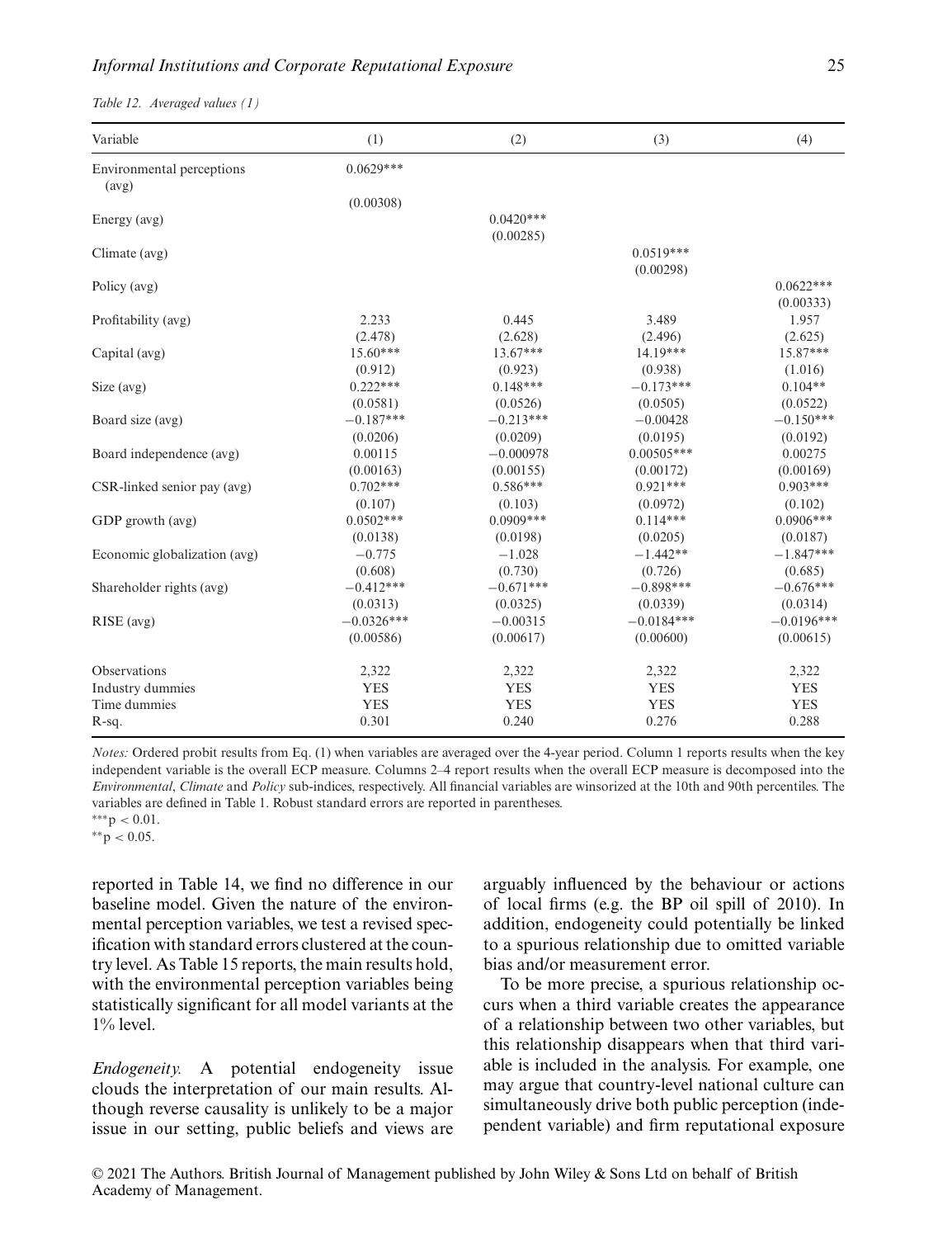*Table 13. Averaged values (2)*

| Variable                           | (1)           | (2)           | (3)           | (4)          |
|------------------------------------|---------------|---------------|---------------|--------------|
| Environmental perceptions<br>(avg) | $0.0169***$   |               |               |              |
|                                    | (0.00205)     |               |               |              |
| Energy (avg)                       |               | $0.0139***$   |               |              |
|                                    |               | (0.00180)     |               |              |
| Climate (avg)                      |               |               | $0.0104***$   |              |
|                                    |               |               | (0.00184)     |              |
| Policy (avg)                       |               |               |               | $0.0165***$  |
|                                    |               |               |               | (0.00208)    |
| Profitability (avg)                | $1.861***$    | 1.864***      | $1.686***$    | $1.935***$   |
|                                    | (0.542)       | (0.543)       | (0.536)       | (0.542)      |
| Capital (avg)                      | 0.0806        | 0.0555        | 0.0967        | 0.0457       |
|                                    | (0.161)       | (0.160)       | (0.161)       | (0.160)      |
| Size $(avg)$                       | $-0.101***$   | $-0.103***$   | $-0.0960***$  | $-0.132***$  |
|                                    | (0.0218)      | (0.0218)      | (0.0223)      | (0.0211)     |
| Board size (avg)                   | $-0.0745***$  | $-0.0732***$  | $-0.0787***$  | $-0.0565***$ |
|                                    | (0.00907)     | (0.00904)     | (0.00961)     | (0.00881)    |
| Board independence (avg)           | $-0.00308***$ | $-0.00282***$ | $-0.00345***$ | $-0.00252**$ |
|                                    | (0.000992)    | (0.000977)    | (0.000997)    | (0.000991)   |
| CSR-linked senior pay (avg)        | 0.156         | 0.134         | 0.126         | 0.145        |
|                                    | (0.0974)      | (0.0977)      | (0.0979)      | (0.0965)     |
| GDP growth (avg)                   | $0.107***$    | $0.0996***$   | $0.119***$    | $0.116***$   |
|                                    | (0.0138)      | (0.0139)      | (0.0142)      | (0.0138)     |
| Economic globalization (avg)       | $-3.587***$   | $-0.885$      | $-1.389$      | $-4.469***$  |
|                                    | (1.380)       | (1.201)       | (1.379)       | (1.470)      |
| Shareholder rights (avg)           | $-0.159***$   | $-0.0979***$  | $-0.171***$   | $-0.244***$  |
|                                    | (0.0262)      | (0.0287)      | (0.0263)      | (0.0256)     |
| RISE (avg)                         | $-0.0100**$   | $-0.0106**$   | $-0.00315$    | $-0.00566$   |
|                                    | (0.00426)     | (0.00433)     | (0.00425)     | (0.00399)    |
| Observations                       | 2,196         | 2,196         | 2,196         | 2,196        |
| Industry dummies                   | <b>YES</b>    | <b>YES</b>    | <b>YES</b>    | <b>YES</b>   |
| Time dummies                       | <b>YES</b>    | <b>YES</b>    | <b>YES</b>    | <b>YES</b>   |
| R-sq.                              | 0.0304        | 0.0299        | 0.0285        | 0.0306       |

*Notes:* Ordered probit results from Eq. (1) when variables are averaged on a country-year basis. Column 1 reports results when the key independent variable is the overall ECP measure. Columns 2–4 report results when the overall ECP measure is decomposed into the *Environmental*, *Climate* and *Policy* sub-indices, respectively. All financial variables are winsorized at the 10th and 90th percentiles. The variables are defined in Table 1. Robust standard errors are reported in parentheses.

∗∗p *<* 0.05.

(dependent variable), thus creating a spurious relationship. To account for this, we include national culture as an additional control variable in the baseline specification. We consider all six dimensions identified by Hofstede (1980), Hofstede and Bond (1988) and Hofstede, Hofstede and Minkov (2010), namely power distance, individualism (versus collectivism), masculinity (versus femininity), uncertainty avoidance, long-term orientation (versus short-term orientation) and indulgence (versus restraint). Since we are interested in controlling for these aspects of national culture rather than testing some hypothesis about their potential impact on corporate reputation exposure, and given the potential correlations between the six dimensions, we resort to principal component analysis. This results in two components with eigenvalues higher than one, explaining in total 0.7684 of the variance. The inclusion of these two cultural components in the regression does not alter our main findings. Thus, it appears that our results are not driven by spurious correlation due to the omission of national culture. The results are reported in Table 16.

As a further test, to isolate the exogenous component of our endogenous variable and alleviate any remaining concerns about public beliefs being influenced by firm behaviour, we re-estimate

<sup>∗∗∗</sup>p *<* 0.01.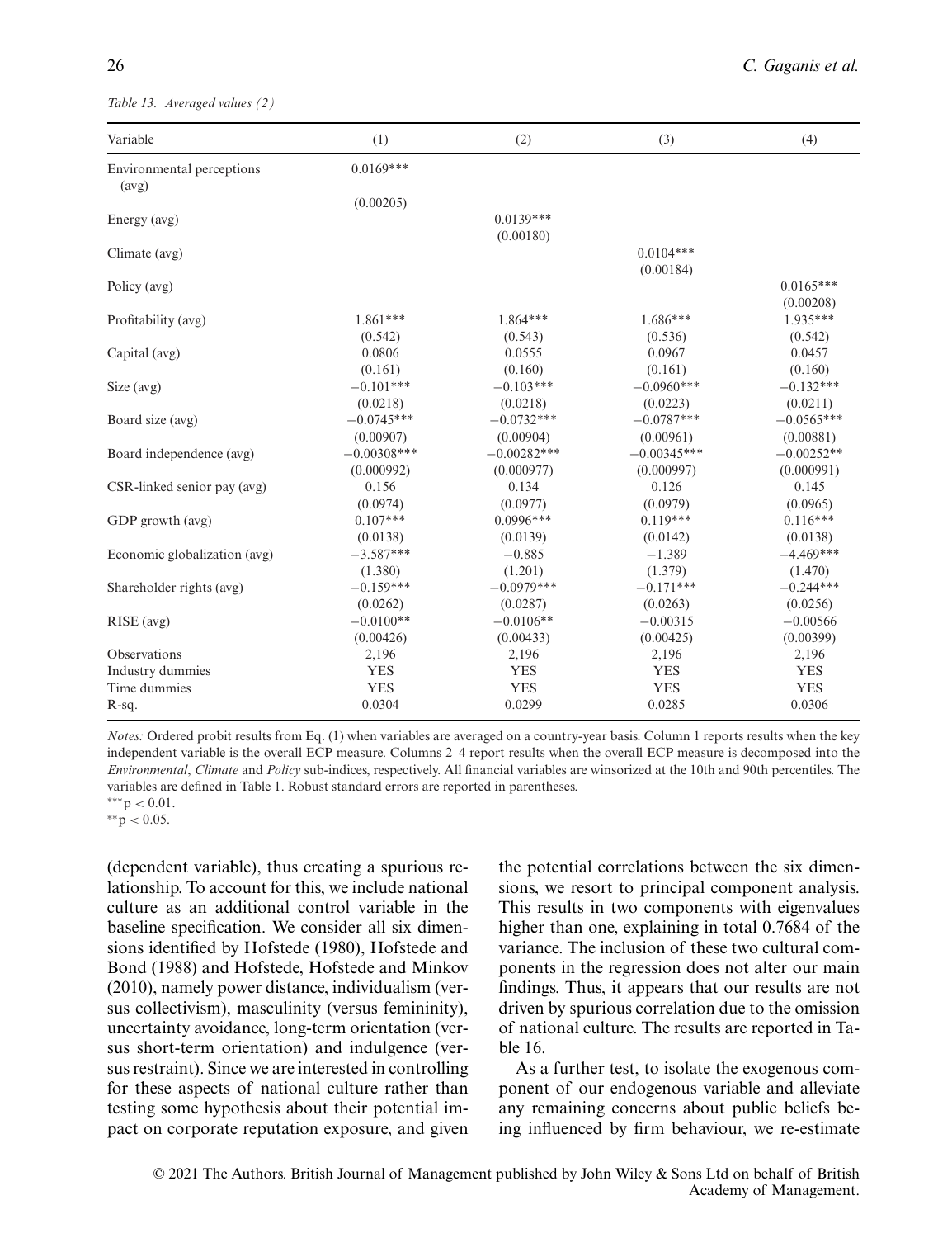|  | Table 14. Excluding the UK |  |  |
|--|----------------------------|--|--|
|--|----------------------------|--|--|

| Variable                         | (1)                                  | (2)                                 | (3)                                   | (4)                                  |
|----------------------------------|--------------------------------------|-------------------------------------|---------------------------------------|--------------------------------------|
| Environmental perceptions        | $0.0121***$<br>(0.00232)             |                                     |                                       |                                      |
| Energy                           |                                      | $0.00845***$                        |                                       |                                      |
| Climate                          |                                      | (0.00196)                           | $0.00754***$<br>(0.00227)             |                                      |
| Policy                           |                                      |                                     |                                       | $0.0130***$<br>(0.00223)             |
| Profitability                    | $1.309**$<br>(0.654)                 | $1.331**$<br>(0.655)                | $1.132*$<br>(0.654)                   | 1.368**<br>(0.653)                   |
| Capital                          | 0.246<br>(0.217)                     | 0.224<br>(0.217)                    | 0.267<br>(0.218)                      | 0.250<br>(0.217)                     |
| Size                             | $-0.0932***$<br>(0.0254)             | $-0.0979***$                        | $-0.0883***$                          | $-0.117***$                          |
| Board size                       | $-0.0324***$                         | (0.0253)<br>$-0.0329***$            | (0.0259)<br>$-0.0360***$<br>(0.00932) | (0.0247)<br>$-0.0179**$              |
| Board independence               | (0.00898)<br>0.000142                | (0.00903)<br>0.000292               | $-6.02e-05$<br>(0.000990)             | (0.00912)<br>0.000463                |
| CSR-linked senior pay            | (0.000990)<br>$-0.115$               | (0.000987)<br>$-0.109$              | $-0.113$                              | (0.000994)<br>$-0.125$               |
| GDP growth                       | (0.0879)<br>$0.0455***$              | (0.0885)<br>$0.0375***$             | (0.0880)<br>$0.0449***$               | (0.0874)<br>$0.0502***$              |
| Economic globalization           | (0.00990)<br>$2.503***$              | (0.00963)<br>$2.577***$             | (0.0102)<br>$2.725***$                | (0.0101)<br>$2.315***$               |
| Shareholder rights               | (0.749)<br>$-0.120***$               | (0.745)<br>$-0.0799***$             | (0.746)<br>$-0.120***$                | (0.759)<br>$-0.191***$               |
| <b>RISE</b>                      | (0.0279)<br>$-0.0140**$<br>(0.00643) | (0.0308)<br>$-0.00963$<br>(0.00623) | (0.0281)<br>$-0.00779$<br>(0.00645)   | (0.0293)<br>$-0.0134**$<br>(0.00599) |
| Observations                     | 1,442                                | 1,442                               | 1,442                                 | 1,442                                |
| Industry dummies<br>Time dummies | <b>YES</b><br><b>YES</b>             | <b>YES</b><br><b>YES</b>            | <b>YES</b><br><b>YES</b>              | <b>YES</b><br><b>YES</b>             |
| R-sq.                            | 0.0439                               | 0.0426                              | 0.0418                                | 0.0450                               |

*Notes:* Ordered probit results from Eq. (1) when excluding the UK from the sample. Column 1 reports results when the key independent variable is the overall ECP measure. Columns 2–4 report results when the overall ECP measure is decomposed into the *Environmental*, *Climate* and *Policy* sub-indices, respectively. All financial variables are winsorized at the 10th and 90th percentiles. The variables are defined in Table 1. Robust standard errors are reported in parentheses.

∗∗p *<* 0.05.

∗p *<* 0.1.

the baseline model presented in Eq. (1) with an ordered probit regression that allows for endogenous covariates.<sup>16</sup> We propose that the disaster intensity measure for temperature extremes from Felbermayr and Gröschl (2014) can serve as an appropriate instrument. Felbermayr and Gröschl (2014) estimate this index (*Temp*) as the percentage difference between the maximum temperature in 1 month and the corresponding long-run (1979−2010) monthly mean. Strong positive deviations are interpreted as heat waves and strong negative deviations as cold waves. We rely on this instrument for two reasons. First, it would be difficult for someone to argue that extreme temperatures may influence directly corporate reputational exposure. Thus, this instrument satisfies the exogeneity requirement. Second, the literature suggests that people's personal experience of natural hazards or climate change is related to their attitude on climate change and climate policy, their confidence that their actions will affect climate change, and their willingness to save energy to mitigate climate change (Lujala, Lein and Ketil

<sup>∗∗∗</sup>p *<* 0.01.

<sup>&</sup>lt;sup>16</sup>For a more detailed discussion of the model, see Wooldridge (2010).

<sup>© 2021</sup> The Authors. British Journal of Management published by John Wiley & Sons Ltd on behalf of British Academy of Management.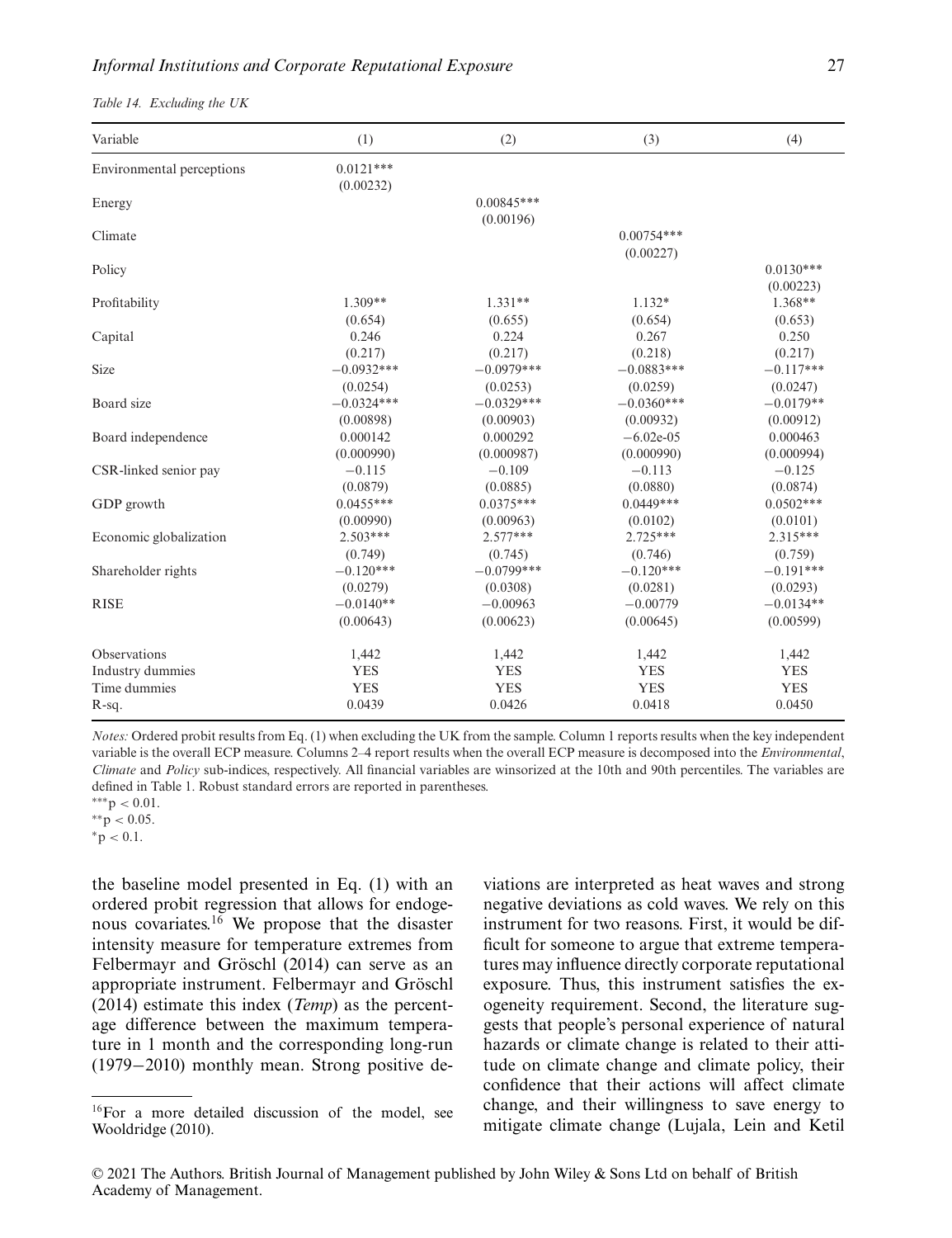*Table 15. Clustering standard errors at the country level*

| Variable                  | (1)                       | (2)                       | (3)                      | (4)                       |
|---------------------------|---------------------------|---------------------------|--------------------------|---------------------------|
| Environmental perceptions | $0.00878***$<br>(0.00260) |                           |                          |                           |
| Energy                    |                           | $0.00813***$<br>(0.00248) |                          |                           |
| Climate                   |                           |                           | $0.00578**$<br>(0.00258) |                           |
| Policy                    |                           |                           |                          | $0.00835***$<br>(0.00299) |
| Profitability             | 0.464                     | 0.477                     | 0.373                    | 0.458                     |
|                           | (0.706)                   | (0.722)                   | (0.673)                  | (0.704)                   |
| Capital                   | 0.182                     | 0.168                     | 0.196                    | 0.173                     |
|                           | (0.191)                   | (0.189)                   | (0.190)                  | (0.192)                   |
| Size                      | $-0.0931**$               | $-0.0893**$               | $-0.0871**$              | $-0.108***$               |
|                           | (0.0370)                  | (0.0376)                  | (0.0384)                 | (0.0336)                  |
| Board size                | $-0.0480***$              | $-0.0487***$              | $-0.0500***$             | $-0.0394**$               |
|                           | (0.0158)                  | (0.0168)                  | (0.0163)                 | (0.0156)                  |
| Board independence        | 0.000499                  | 0.000370                  | 0.000236                 | 0.000745                  |
|                           | (0.00109)                 | (0.00105)                 | (0.00107)                | (0.00115)                 |
| CSR-linked senior pay     | $-0.0498$                 | $-0.0535$                 | $-0.0540$                | $-0.0527$                 |
|                           | (0.0991)                  | (0.1000)                  | (0.0984)                 | (0.100)                   |
| GDP growth                | $0.0397***$               | $0.0362***$               | $0.0409***$              | $0.0417***$               |
|                           | (0.0112)                  | (0.0106)                  | (0.0131)                 | (0.0121)                  |
| Economic globalization    | 0.915                     | 1.210                     | 1.219                    | 0.777                     |
|                           | (0.836)                   | (0.797)                   | (0.811)                  | (0.872)                   |
| Shareholder rights        | $-0.107***$               | $-0.0740$                 | $-$ -0.111***            | $-0.151***$               |
|                           | (0.0396)                  | (0.0493)                  | (0.0422)                 | (0.0341)                  |
| <b>RISE</b>               | $-0.00105$                | $-0.00330$                | 0.00168                  | 0.00157                   |
|                           | (0.00917)                 | (0.00903)                 | (0.00962)                | (0.00892)                 |
| Observations              | 2,025                     | 2,025                     | 2,025                    | 2,025                     |
| Industry dummies          | <b>YES</b>                | <b>YES</b>                | <b>YES</b>               | <b>YES</b>                |
| Time dummies              | <b>YES</b>                | <b>YES</b>                | <b>YES</b>               | <b>YES</b>                |
| R-sq.                     | 0.0320                    | 0.0318                    | 0.0309                   | 0.0322                    |

*Notes:* Ordered probit results from Eq. (1) when clustering standard errors at the country level. Column 1 reports results when the key independent variable is the overall ECP measure. Columns 2–4 report results when the overall ECP measure is decomposed into the *Environmental*, *Climate* and *Policy* sub-indices, respectively. All financial variables are winsorized at the 10th and 90th percentiles. The variables are defined in Table 1. Robust standard errors are reported in parentheses.

∗∗p *<* 0.05.

Rød, 2015; Spence, Poortinga and Pidgeon, 2011); a growing number of studies from this strand of the literature focus on temperature variations (Hamilton and Keim, 2009; Howe *et al*., 2013; Leiserowitz, 2006; Weber, 2016). Thus, this instrument should satisfy the relevance requirement of an instrument.

Columns 1−4 in Table 17 report our findings, with Panel A presenting the second-stage results and Panel B the first-stage results. The key variable of interest (*Environmental perceptions*) retains its sign and significance, and the results remain intact for the three sub-indices of *Energy*, *Climate* and Policy. We also find that the instrument *Temp* is positively related to all four environmental perception variables at the 1% level, thus confirming its impact on the first-stage regression-dependent variable. Given the lack of a formal set of tests to confirm the validity of the instrument, we re-estimate the first-stage model and examine the likelihood ratio chi-square statistic. We obtain a value lower than 0.001, which confirms the significance of the model. Finally, in untabulated results, we also estimate our model using a two-stage least-squares (2SLS) linear model. Although the 2SLS method disregards the ordinal nature of

<sup>∗∗∗</sup>p *<* 0.01.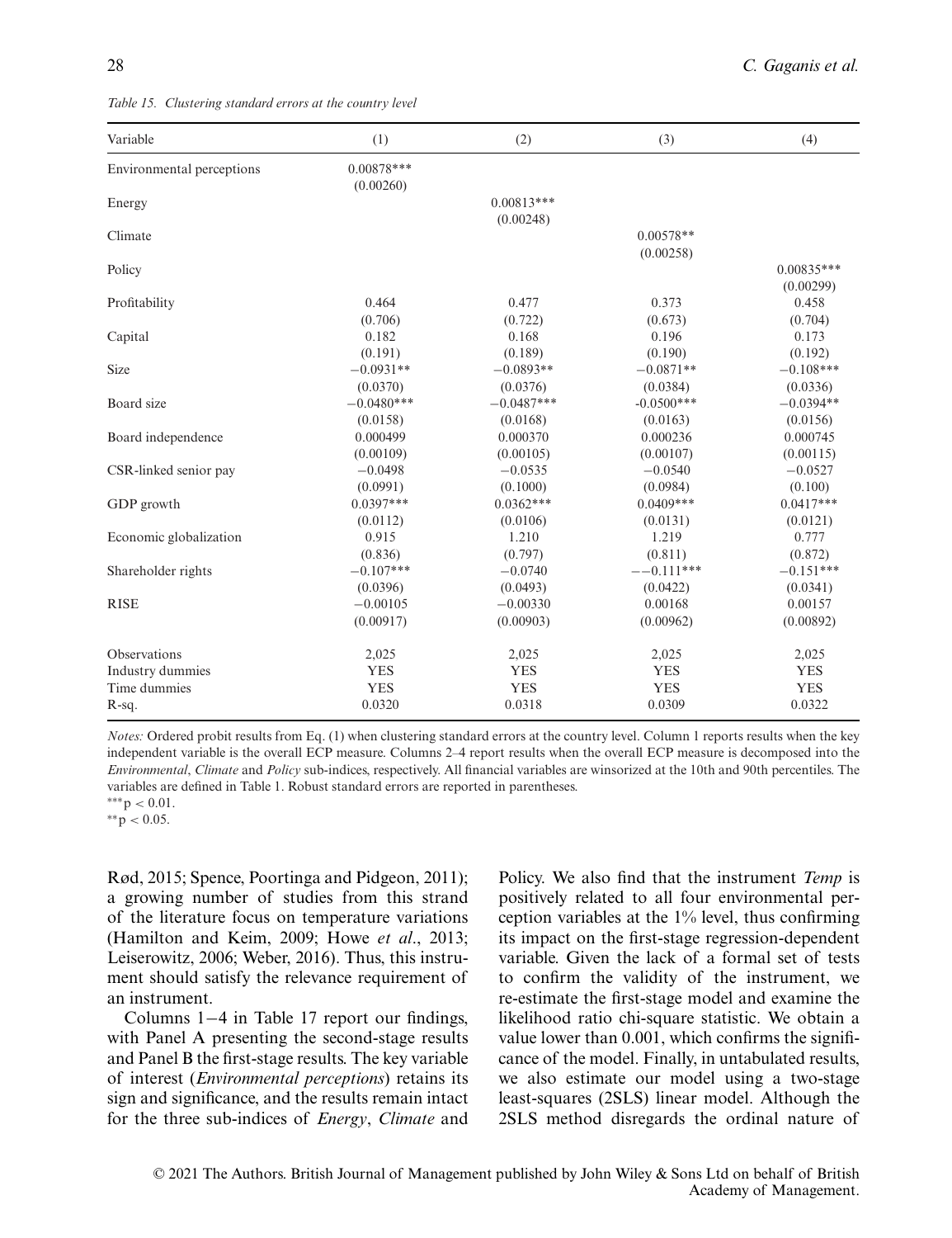*Table 16. Controlling for national culture*

| Variables                     | (1)          | (2)          | (3)          | (4)          |
|-------------------------------|--------------|--------------|--------------|--------------|
| Environmental perception      | $0.00650***$ |              |              |              |
|                               | (0.00200)    |              |              |              |
| Energy                        |              | $0.00613***$ |              |              |
|                               |              | (0.00200)    |              |              |
| Climate                       |              |              | $0.00511***$ |              |
|                               |              |              | (0.00184)    |              |
| Policy                        |              |              |              | $0.00571***$ |
|                               |              |              |              | (0.00189)    |
| Profitability                 | 0.628        | 0.626        | 0.591        | 0.618        |
|                               | (0.532)      | (0.532)      | (0.531)      | (0.532)      |
| Capital                       | 0.0835       | 0.0750       | 0.0940       | 0.0759       |
|                               | (0.178)      | (0.178)      | (0.178)      | (0.178)      |
| Size                          | $-0.0867***$ | $-0.0842***$ | $-0.0806***$ | $-0.0971***$ |
|                               | (0.0237)     | (0.0238)     | (0.0239)     | (0.0239)     |
| Board size                    | $-0.0404***$ | $-0.0406***$ | $-0.0420***$ | $-0.0356***$ |
|                               | (0.0104)     | (0.0105)     | (0.0107)     | (0.0103)     |
| Board independence            | $-0.00191*$  | $-0.00203*$  | $-0.00211*$  | $-0.00171$   |
|                               | (0.00110)    | (0.00110)    | (0.00109)    | (0.00111)    |
| Senior ex. compensation - CSR | 0.0118       | 0.00914      | 0.00714      | 0.00985      |
|                               | (0.0734)     | (0.0735)     | (0.0733)     | (0.0733)     |
| GDP growth                    | $0.0321**$   | $0.0289**$   | $0.0317**$   | $0.0360***$  |
|                               | (0.0134)     | (0.0133)     | (0.0134)     | (0.0138)     |
| Econ. globalization           | $1.565**$    | $1.756***$   | $1.750***$   | $1.507**$    |
|                               | (0.631)      | (0.614)      | (0.622)      | (0.646)      |
| Shareholder                   | $-0.213***$  | $-0.184***$  | $-0.224***$  | $-0.239***$  |
|                               | (0.0389)     | (0.0440)     | (0.0381)     | (0.0364)     |
| <b>RISE</b>                   | $-0.0277***$ | $-0.0288***$ | $-0.0291***$ | $-0.0241***$ |
|                               | (0.00686)    | (0.00694)    | (0.00691)    | (0.00689)    |
| <b>CULTPCA1</b>               | $-0.147***$  | $-0.144***$  | $-0.162***$  | $-0.137***$  |
|                               | (0.0278)     | (0.0281)     | (0.0271)     | (0.0286)     |
| <b>CULTPCA2</b>               | $0.0926**$   | $0.0854**$   | $0.106***$   | $0.0900**$   |
|                               | (0.0370)     | (0.0376)     | (0.0362)     | (0.0370)     |
| Observations                  | 1,652        | 1,652        | 1,652        | 1,652        |
| Industry dummies              | <b>YES</b>   | <b>YES</b>   | <b>YES</b>   | <b>YES</b>   |
| Time dummies                  | <b>YES</b>   | <b>YES</b>   | <b>YES</b>   | <b>YES</b>   |
| $R-sq$                        | 0.0351       | 0.0350       | 0.0349       | 0.0350       |

*Notes:* Ordered probit results from Eq. (1) including national culture as an additional control. Column 1 reports results when the key independent variable is the overall ECP measure. Columns 2–4 report results when the overall ECP measure is decomposed into the *Environmental*, *Climate* and *Policy* sub-indices, respectively. All financial variables are winsorized at the 10th and 90th percentiles. The variables are defined in Table 1. Robust standard errors are reported in parentheses.

∗p *<* 0.1.

our dependent variable, it is still a viable and less complex approach (Angrist and Pischke, 2008). The results in both the first and second stage remain the same in terms of sign and significance. While the 2SLS results should be treated with caution due to the ordinal and categorical nature of the dependent variable, the advantage of this approach lies in allowing us to examine the validity of our instruments. All the relevant tests confirm that our instruments are suitable.<sup>17</sup>

<sup>∗∗∗</sup>p *<* 0.01.

<sup>∗∗</sup>p *<* 0.05.

<sup>17</sup>For instance, for the overall *ECP* measure, the Kleibergen-Paap rk LM statistic (p-value)  $= 0.000$  and the Kleibergen-Paap rk Wald F statistic  $= 310.366$ . Similar results are obtained when we use the sub-indices of *Energy*, *Climate* and *Policy*.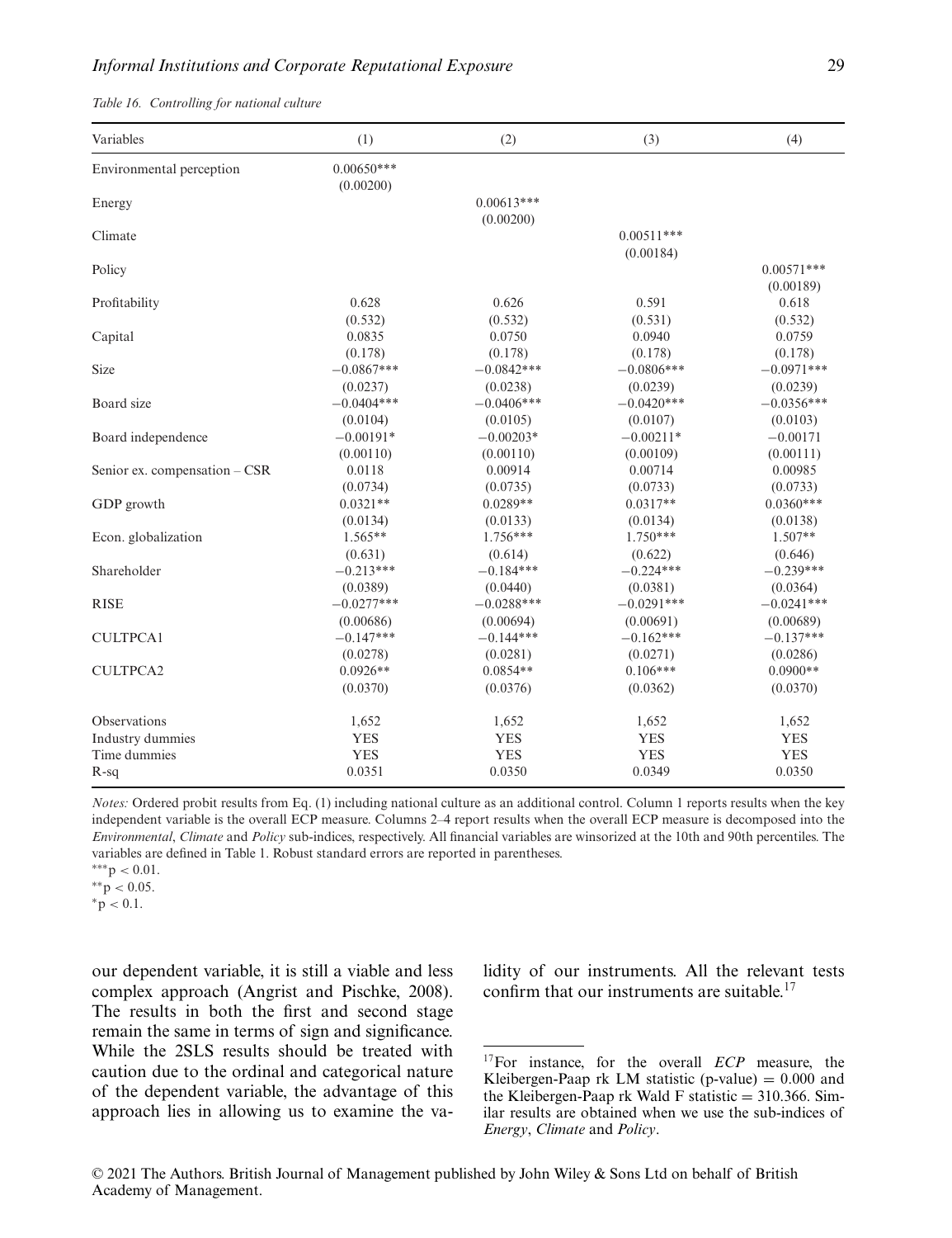|                                              | I                            | $\mathbf{I}$             | III<br>Panel A: Second-stage results | IV                       |  |
|----------------------------------------------|------------------------------|--------------------------|--------------------------------------|--------------------------|--|
|                                              |                              |                          | Dep. Var: Rep. exposure              |                          |  |
| Energy                                       | $0.029***$<br>(0.0045)       |                          |                                      |                          |  |
| Climate                                      |                              | $0.0374***$<br>(0.0054)  |                                      |                          |  |
| Policy                                       |                              |                          | $0.0157***$<br>(0.0025)              |                          |  |
| Environmental perceptions                    |                              |                          |                                      | $0.0244$ ***<br>(0.0039) |  |
| Controls<br>Industry fixed effects           | <b>YES</b><br><b>YES</b>     | <b>YES</b><br><b>YES</b> | <b>YES</b><br><b>YES</b>             | <b>YES</b><br><b>YES</b> |  |
| Time fixed effects<br>Number of observations | <b>YES</b>                   | <b>YES</b>               | <b>YES</b>                           | <b>YES</b>               |  |
|                                              | Panel B: First-stage results |                          |                                      |                          |  |
|                                              | Dep. Var:<br>Energy          | Dep. Var.<br>Climate     | Dep. Var:<br>Policy                  | Dep. Var:<br>ECP         |  |
| <b>Instrument</b>                            |                              |                          |                                      |                          |  |
| Temp                                         | 3.808***<br>(0.2018)         | $2.727$ ***<br>(0.2385)  | $7.268***$<br>(0.1546)               | $4.601***$<br>(0.1855)   |  |
| Controls                                     | <b>YES</b>                   | <b>YES</b>               | <b>YES</b>                           | <b>YES</b>               |  |
| Industry fixed effects<br>Time fixed effects | <b>YES</b><br><b>YES</b>     | <b>YES</b><br><b>YES</b> | <b>YES</b><br><b>YES</b>             | <b>YES</b><br><b>YES</b> |  |

*Table 17. Dealing with endogeneity with the use of exogenous instruments*

*Notes:* Results obtained when estimating an ordered probit model with endogenous covariates. Panel A reports the second-stage results. Panel B reports the first-stage results. Column 1 reports results when the key independent variable is the overall ECP measure. Columns 2–4 report results when the overall ECP measure is decomposed into the *Environmental*, *Climate* and *Policy* sub-indices, respectively. All financial variables are winsorized at the 10th and 90th percentiles. The variables are defined in Table 1. Robust standard errors are reported in parentheses.

∗∗∗p *<* 0.01.

## **Discussion and conclusions**

Corporate reputation has received substantial attention in the management literature. However, little is known about the factors that drive reputational exposure across countries. Based on insights from institutional theory, which has been widely adopted to explain how firm behaviour is being driven by institutional pressures, we aim to fill this gap. We focus on public perceptions of environment-related issues like energy, climate and the adoption of relevant policies. Such beliefs may play the role of informal institutions, since societal expectations regarding organizational behaviour are possibly the most influential environmental forces. For example, as discussed in the latest Authenticity Gap Report by FleishmanHillard Fishburn (2019), campaigns such as Extinction Rebellion, widespread climate protests and growing public concern about single-use plastics and irresponsible energy have driven climate change higher on the global agenda. At the same time, attitudes are driven by a greater emphasis on societal purpose and internal scrutiny from the media, and while consumers do not expect companies to fix everything, they will scrutinize them to make a positive difference on the issues under their control. This means that companies nowadays operate within a fast-changing, possibly extreme, informal institutional environment that poses challenges for the management of value and reputation, and subsequently the corporate governance of firms.

Using a sample of 643 firms from 19 European countries over the period 2015−2018, we find that more environmentally friendly public perceptions result in lower reputational exposure. Drilling down into public perceptions, we find that this result holds when we disaggregate the overall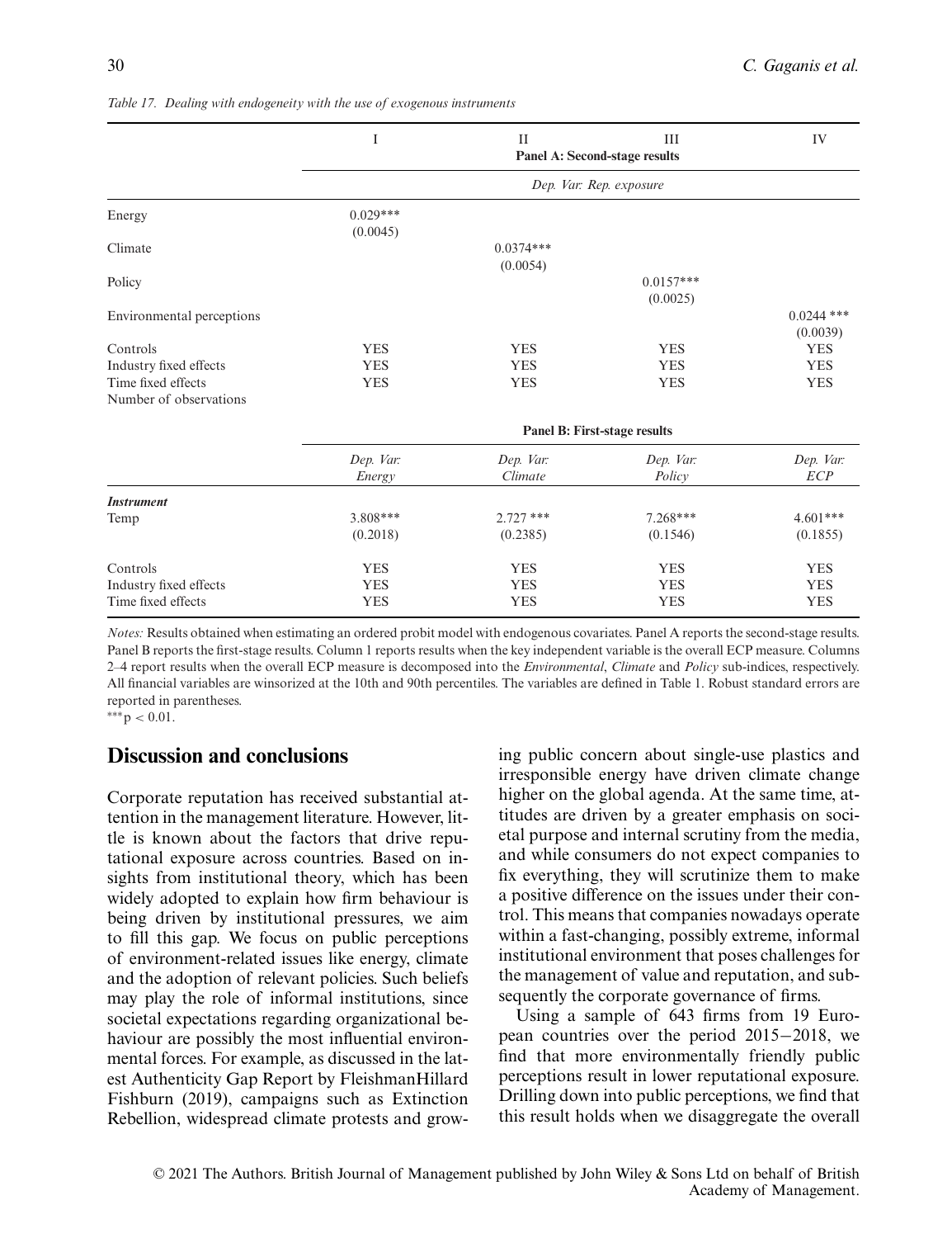index of environmental perceptions to sub-indices of public opinions on energy, climate and the introduction of related policies. The results are robust to various firm-level and country-level control variables, and to techniques that address potential endogeneity bias. One potential explanation of our findings is that environmentally friendly societal beliefs put pressure on managers to adopt proactive environmental strategies and achieve a fit between corporate policies and public expectations. In turn, this results in lower reputational exposure. We also find that age diversity in the board of directors moderates the association between environmentally friendly public perceptions and reputational exposure.

These findings have implications for both firm internal stakeholders, and policy-makers and other external stakeholders. First, our study documents for the first time in the literature that public beliefs regarding environmental issues have an important impact on firm reputational exposure. Policy-makers could take this into account in designing policies for environmental and social issues. Additionally, for governments and regulatory agents, this means that one way to strengthen the effect of public pressure on firm behaviour is to raise managerial and shareholders' awareness of this relationship. Environmental regulations could have a complementary role to public pressure, and they could also be complemented with education programmes and informative campaigns for managers and shareholders. For example, the FleishmanHillard Fishburn (2019) report reveals that 79% of surveyed consumers are concerned about environmental issues and 59% expect companies to take a stand on climate change, ranking the protection of the environment in consumers' top three expectations. At the same time, 84% of the studied firms experience a gap between people's expectations of them in caring for the environment and people's actual experience of what they are doing. Therefore, the report highlights that organizations should take steps to manage together their brand and reputation, and that failure to communicate effectively on the topics that are of interest to the public and consumers means that they risk alienating their customer base. For example, 80% of consumers are prepared to stop using the products and services of a brand if its response to an issue does not support their personal views. We believe that one potential reason explaining this gap is that while many corporate leaders understand the key role of business in tackling climate change, they also believe that pursuing a sustainability agenda runs counter to the wishes of their shareholders (Eccles and Klimenko, 2019). However, after interviewing 70 senior executives at 43 global institutional investing firms, Eccles and Klimenko (2019) argue that this perception is outdated, with ESG running behind in the agenda of these executives. This is confirmed in a survey by Bank of America Merrill Lynch, which reveals that US executives underestimated substantially the percentage of their company's shares held by firms employing sustainable investing strategies, with the average estimate being 5% compared to an actual figure closer to 25% (Eccles and Klimenko, 2019). Appropriately designed programmes and campaigns could increase awareness about these issues, align the interests of all parties and subsequently decrease reputational exposures.

Second, given the relationship between reputation and stock prices established in past studies (Gregory, 1998; Raithel and Schwaiger, 2015), prospective international investors could also consider cross-country differences in public environmental perceptions as these might impact corporate reputation exposure, with subsequent implications for the value of their investment. For example, a recent report by Bank of America Merrill Lynch (2019) highlights that ESG-related scandals can mean huge losses for companies and investors, mentioning that 'Major ESG-related controversies during the past six years were accompanied by peak-to-trough market capitalization losses of \$534 billion for large US companies. Loss avoidance is key for portfolio returns over time' (p. 1).

Third, our research brings together the literature on informal institutions and corporate governance. While corporate governance researchers have been debating the impact of board characteristics on firm performance and reputation, our results show that most of the board and corporate governance characteristics do not have a moderating role in the relationship between the informal institutional pressures of public environmental perceptions and corporate reputational exposure. In more detail, board qualifications, board nationality mix and board gender mix do not have a moderating role, with age diversity being the only board characteristic that matters. Existing shareholders could take these findings into account when adopting corporate governance mechanisms.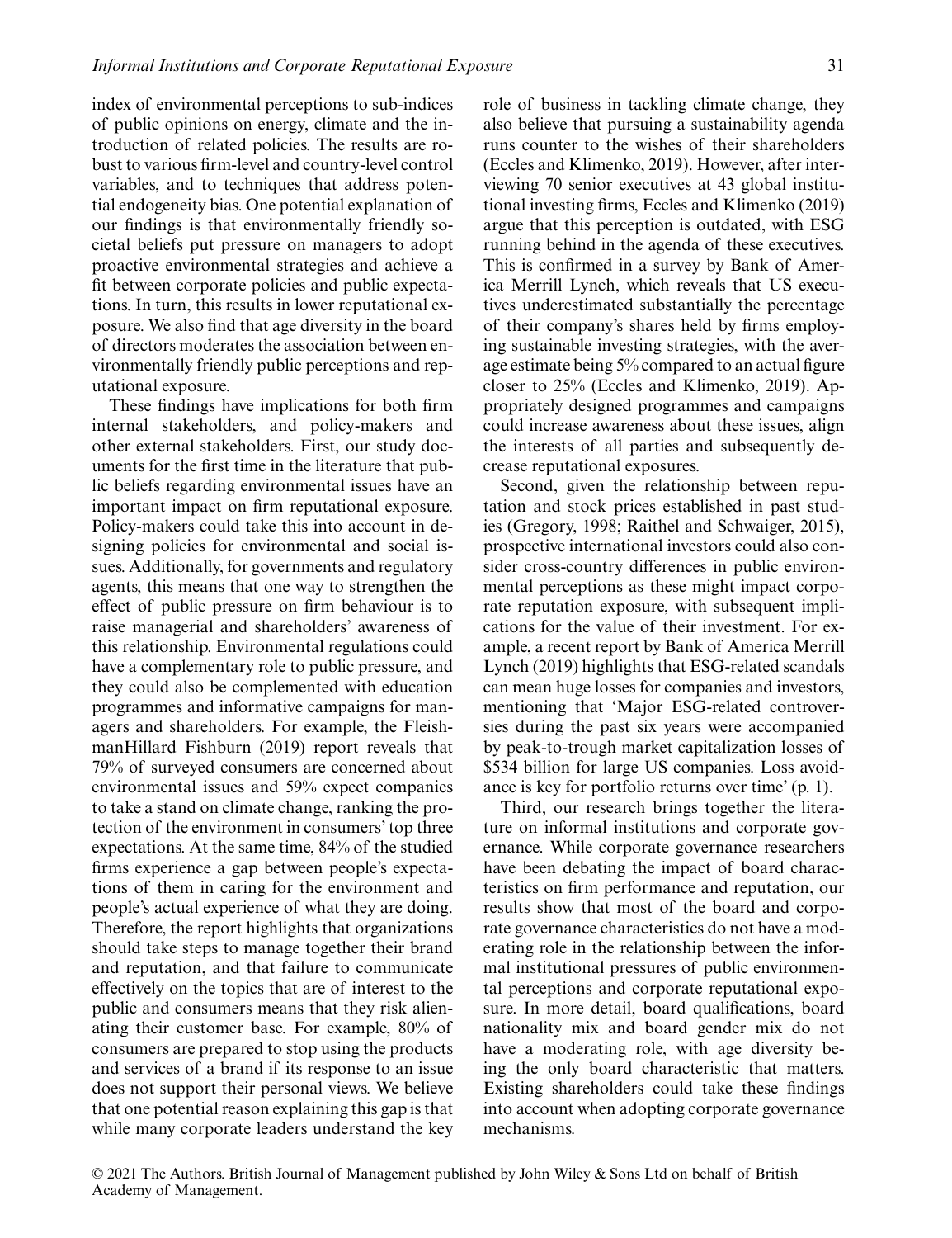Fourth, our results have shown that the impact of environmental perceptions on reputational risk rating is enhanced in countries with high (compared to low) levels of institutional development. This can have implications for all the above stakeholders. It will also have implications for firm managers, as it shows that the impact of public perceptions on reputational risk is not uniform across countries, and managers will have to take such country-specific characteristics into account while managing reputational risk.

#### *Limitations*

Our study is not without its limitations. First, data availability restricted the analysis to a 4-year period. Future studies could explore if the results hold over longer time periods. Second, public perceptions on environmental issues may vary within a country. While data are currently available only at the country level, future research could possibly consider regional public perceptions and their impact on the reputational risk of locally headquartered corporations. Finally, future research could possibly survey executives to reveal their views and strategic decisions in response to the public's environmental perceptions.

## **References**

- Aharonson, B. S. and S. Bort (2015). 'Institutional pressure and an organization's strategic response in corporate social action engagement: the role of ownership and media attention', *Strategic Organization*, **13**, pp. 307–339.
- Angrist, J. D. and J. S. Pischke (2008). *Mostly Harmless Econometrics: An Empiricist's Companion*. Princeton, NJ: Princeton University Press.
- Ashbaugh-Skaife, H., D. Collins and R. LaFond (2006). 'The effects of corporate governance on firms' credit ratings', *Journal of Accounting and Economics*, **42**, pp. 203–243.
- Bank of America Merrill Lynch (2019). 'ESG Matters US: 10 reasons you should care about ESG'. Available at [https://www.bofaml.com/content/dam/boamlimages/](https://www.bofaml.com/content/dam/boamlimages/documents/articles/ID19_1119/esg_matters.pdf) [documents/articles/ID19\\_1119/esg\\_matters.pdf](https://www.bofaml.com/content/dam/boamlimages/documents/articles/ID19_1119/esg_matters.pdf) [accessed 19 October 2020].
- Berkman, H., J. Jona and N. Soderstrom (2019). 'Firm value and government commitment to combating climate change', *Pacific-Basin Finance Journal*, **53**, pp. 297–307.
- Bermiss, Y. S., E. J. Zajac and B. G. King (2014). 'Under construction: how commensuration and management fashion affect corporate reputation rankings', *Organization Science*, **25**, pp. 591–608.
- Berrone, P., A. Fosfuri, L. Gelabert and L. R. Gomez-Mejia (2013). 'Necessity as the mother of 'green' inventions: institutional pressures and environmental innovations', *Strategic Management Journal*, **34**, pp. 891–909.
- Black, E. L., T. A. Carnes and V. J. Richardson (2000). 'The market valuation of corporate reputation', *Corporate Reputation Review*, **3**, pp. 31–42.
- Board of Governors of the Federal Reserve System (1995). 'SR 95 – 51: Rating the adequacy of risk management processes and internal controls at state member banks and bank holding companies'. Available at [https://sig.org/federal-reserve-bank](https://sig.org/federal-reserve-bank-sr-95-51-rating-adequacy-risk-management-processes-and-internal-controls-state)[sr-95-51-rating-adequacy-risk-management-processes-and](https://sig.org/federal-reserve-bank-sr-95-51-rating-adequacy-risk-management-processes-and-internal-controls-state)[internal-controls-state](https://sig.org/federal-reserve-bank-sr-95-51-rating-adequacy-risk-management-processes-and-internal-controls-state) [accessed 20 August 2020].*<*/
- Brammer, S. and S. Pavelin (2004). 'Building a good reputation', *European Management Journal*, **22**, pp. 704–713.
- Brammer, S. J. and S. Pavelin (2006). 'Corporate reputation and social performance: the importance of fit', *Journal of Management Studies*, **43**, pp. 435–455.
- Brammer, S., G. Jackson and D. Matten (2012). 'Corporate social responsibility and institutional theory: new perspectives on private governance', *Socio-Economic Review*, **10**, pp. 3–28.
- Bromiley, P. and D. Rau (2015). 'Social, behavioral, and cognitive influences on upper echelons during strategy process: a literature review', *Journal of Management*, **42**, pp. 174–202.
- Buttel, F. H. (1979). 'Age and environmental concern: a multivariate analysis', *Youth & Society*, **10**, pp. 237–256.
- Cao, Y., N. J. Myers, A. L. Myers and C. T. Omer (2015). 'Company reputation and the cost of equity capital', *Review of Accounting Studies*, **20**, pp. 42–81.
- Carney, M. (2019). 'Firms ignoring climate crisis will go bankrupt', *The Guardian*, 13 October. Available at [https:](https://www.theguardian.com/environment/2019/oct/13/firms-ignoring-climate-crisis-bankrupt-mark-carney-bank-england-governor) [//www.theguardian.com/environment/2019/oct/13/firms](https://www.theguardian.com/environment/2019/oct/13/firms-ignoring-climate-crisis-bankrupt-mark-carney-bank-england-governor)[ignoring-climate-crisis-bankrupt-mark-carney-bank](https://www.theguardian.com/environment/2019/oct/13/firms-ignoring-climate-crisis-bankrupt-mark-carney-bank-england-governor)[england-governor](https://www.theguardian.com/environment/2019/oct/13/firms-ignoring-climate-crisis-bankrupt-mark-carney-bank-england-governor) [accessed 20 August 2020].
- Carpenter, M. A., M. A. Geletkanycz and W. G. Sanders (2004). 'Upper echelons research revisited: antecedents, elements, and consequences of top management team composition', *Journal of Management*, **30**, pp. 749–778.
- Chen, X., N. Yi, L. Zhang and D. Li (2018). 'Does institutional pressure foster corporate green innovation? Evidence from China's top 100 companies', *Journal of Cleaner Production*, **188**, pp. 304–311.
- Chen, Y., P. Y. Dou, S. G. Rhee, C. Truong and M. Veeraraghavan (2015). 'National culture and corporate cash holdings around the world', *Journal of Banking and Finance*, **50**, pp. 1–18.
- Daddi, T., F. Testa, M. Frey and F. Iraldo (2016). 'Exploring the link between institutional pressures and environmental management systems effectiveness: an empirical study', *Journal of Environmental Management*, **183**, pp. 647–656.
- Daddi, T., R. Bleischwitz, N. M. Todaro, N. M. Gusmerotti and M. R. De Giacomo (2020). 'The influence of institutional pressures on climate mitigation and adaption strategies', *Journal of Cleaner Production*, **244**, art. 118879.
- Deephouse, L. D., W. Newburry and A. Soleimani (2016). 'The effects of institutional development and national culture on cross-national differences in corporate reputation', *Journal of World Business*, **51**, pp. 463–473.
- Deloitte (2014). 'Global survey on reputation risk'. Available at [https://www2.deloitte.com/content/dam/Deloitte/pl/](https://www2.deloitte.com/content/dam/Deloitte/pl/Documents/Reports/pl_Reputation_Risk_survey_EN.pdf) [Documents/Reports/pl\\_Reputation\\_Risk\\_survey\\_EN.pdf](https://www2.deloitte.com/content/dam/Deloitte/pl/Documents/Reports/pl_Reputation_Risk_survey_EN.pdf) [accessed 20 August 2020].
- Deloitte (2016). 'Reputation matters developing reputational resilience ahead of your crisis'. Available at [https:](https://www2.deloitte.com/content/dam/Deloitte/uk/Documents/risk/deloitte-uk-reputation-matters-june-2016.pdf) [//www2.deloitte.com/content/dam/Deloitte/uk/Documents/](https://www2.deloitte.com/content/dam/Deloitte/uk/Documents/risk/deloitte-uk-reputation-matters-june-2016.pdf) [risk/deloitte-uk-reputation-matters-june-2016.pdf](https://www2.deloitte.com/content/dam/Deloitte/uk/Documents/risk/deloitte-uk-reputation-matters-june-2016.pdf) [accessed 20 August 2020].

© 2021 The Authors. British Journal of Management published by John Wiley & Sons Ltd on behalf of British Academy of Management.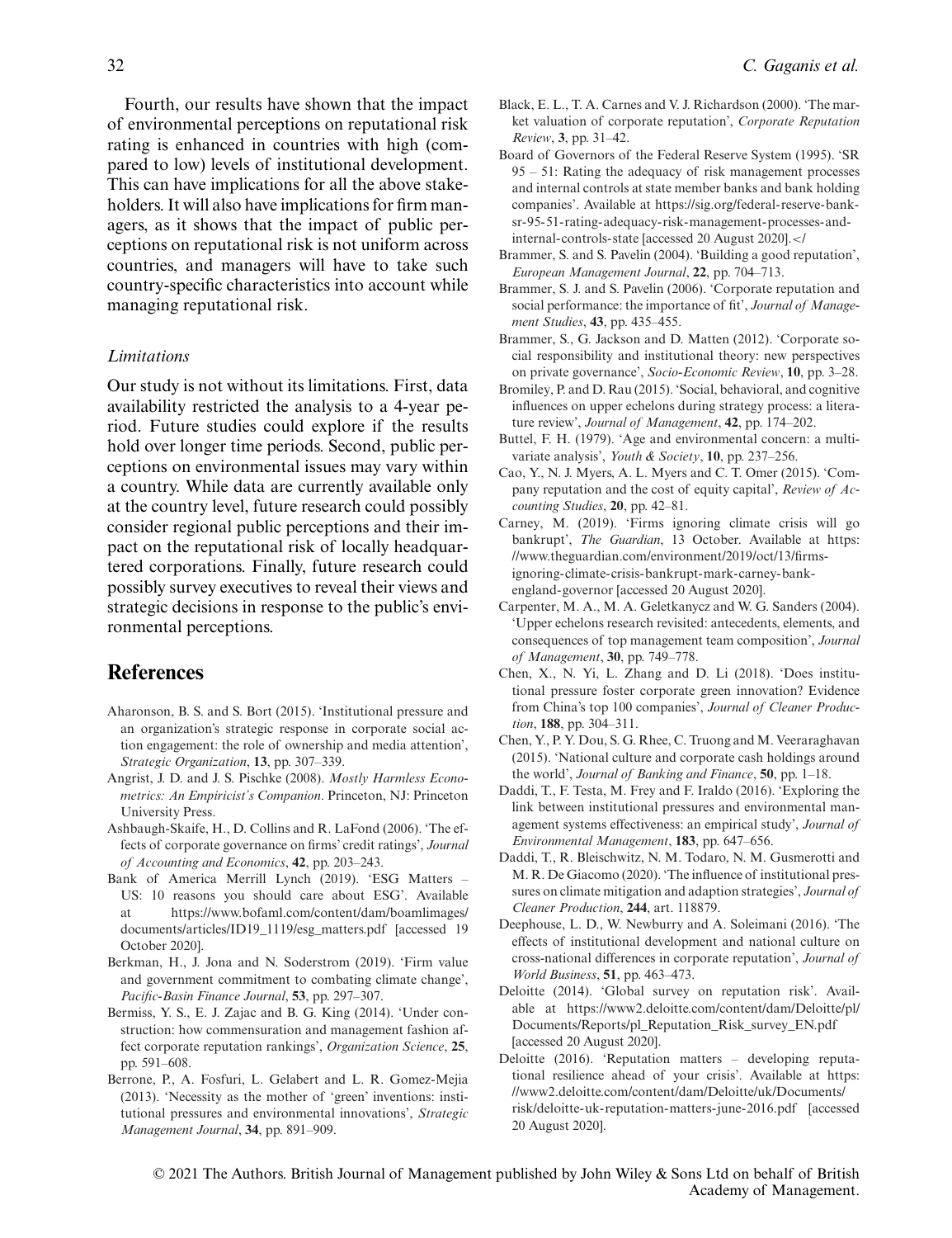- DiMaggio, P. J. and M. W. Powell (1983). 'The Iron Cage revisited: institutional isomorphism and collective rationality in organization fields', *American Sociological Review*, **48**, pp. 147– 160.
- Eccles, R. G. and S. Klimenko (2019). 'The investor resolution', *Harvard Business Review*, **May/June**. Available at [https://](https://hbr.org/2019/05/the-investor-revolution) [hbr.org/2019/05/the-investor-revolution](https://hbr.org/2019/05/the-investor-revolution) [accessed 19 October 2020].
- El Ghoul, S. and X. Zheng (2016). 'Trade credit provision and national culture', *Journal of Corporate Finance*, **41**, pp. 475– 501.
- European Social Survey (2016). 'Round 8 survey specification for ESS ERIC member, observer and guest countries', ESS ERIC Headquarters, City University London.
- Felbermayr, G. and J. Gröschl (2014). 'Naturally negative: the growth effects of natural disasters', *Journal of Development Economics*, **111**, pp. 92–106.
- Fernandes, S. M., A. C. Bornia and L. R. Nakamura (2019). 'The influence of boards of directors on environmental disclosure', *Management Decision*, **57**, pp. 2358–2382.
- FleishmanHillard Fishburn (2019). 'Leading with impact: authenticity in a climate of change'. Available at [https:](https://fleishmanhillard-fishburn.ck.page/1a845e7e4d) [//fleishmanhillard-fishburn.ck.page/1a845e7e4d](https://fleishmanhillard-fishburn.ck.page/1a845e7e4d) [accessed 19 October 2020].
- Gardberg, A. N. (2006). 'Reputatie, reputation, réputation, reputazione, ruf: a cross-cultural qualitative analysis of construct and instrument equivalence', *Corporate Reputation Review*, **9**, pp. 39–61.
- Glover, J. L., D. Champion, K. J. Daniels and A. J. D. Dainty (2014). 'An institutional theory perspective on sustainable practices across the dairy supply chain', *International Journal of Production Economics*, **152**, pp. 102–111.
- González-Benito, J. and Ó. González-Benito (2008). 'A study of determinant factors of stakeholder environmental pressure perceived by industrial companies', *Business Strategy and the Environment*, **19**, pp. 164–181.
- Gregory, J. R. (1998). 'Does corporate reputation provide a cushion to companies facing market volatility? Some supportive evidence', *Corporate Reputation Review*, **1**, pp. 288–290.
- Hambrick, D. C. and P. A. Mason (1984). 'Upper echelons: the organization as a reflection of its top managers', *The Academy of Management Review*, **9**, pp. 193–206.
- Hamilton, L. C. and B. D. Keim (2009). 'Regional variation in perceptions about climate change', *International Journal of Climatology*, **29**, pp. 2348–2352.
- Helm, S. (2011). 'Employees' awareness of their impact on corporate reputation', *Journal of Business Research*, **64**, pp. 657–663.
- Hoffman, A. J. (2001). 'Linking organizational and fieldlevel analysis', *Organization & Environment*, **14**, pp. 133– 156.
- Hofstede, G. (1980). *Culture's Consequences: International Differences in Work-Related Values*. Beverly Hills, CA: Sage.
- Hofstede, G. (2001). *Culture's Consequences: Comparing Values, Behaviors, Institutions, and Organizations Across Nations*, 2nd edn. Thousand Oaks, CA: Sage.
- Hofstede, G. and M. H. Bond (1988). 'The Confucius connection: from cultural roots to economic growth', *Organizational Dynamics*, **16**, pp. 4–21.
- Hofstede, G., Hofstede, G. J and Minkov, M. (2010). *Cultures and Organizations: Software of the Mind*, 3rd edn. New York: McGraw-Hill.
- Honnold, J. A. (1984). 'Age and environmental concern some specification of effects', *The Journal of Environmental Education*, **16**, pp. 4–9.
- Hörner, J. (2002). 'Reputation and competition', *The American Economic Review*, **92**, pp. 644–663.
- Howe, P. D., E. M. Markowitz, T. M. Lee, C. Y. Ko and A. Leiserowitz (2013). 'Global perceptions of local temperature change', *Nature Climate Change*, **3**, pp. 352–356.
- Khatami, S. H., M.-T. Marchica and R. Mura (2016). 'Rating friends: the effect of personal connections on credit ratings', *Journal of Corporate Finance*, **39**, pp. 222–241.
- Kondra, A. Z. and C. R. Hinings (1998). 'Organizational diversity and change in institutional theory', *Organization Studies*, **19**, pp. 743–767.
- Kumar, A. (2020). 'Leadership and decision-making: top management team age demographic and environmental strategy', *Journal of Management and Organization*, pp. 1–17.
- Leiserowitz, A. (2006). 'Climate change risk perception and policy preference: the role of affect, imagery, and values', *Climatic Change*, **77**, pp. 45–72.
- Lo, A. (2016). 'National income and environmental concern: observations from 35 countries', *Public Understanding of Science*, **25**, pp. 873–890.
- Logsdon, M. J. and K. Yuthas (1997). 'Corporate social performance, stakeholder orientation, and organizational moral development', *Journal of Business Ethics*, **16**, pp. 1213–1226.
- Lujala, P., H. Lein and J. Ketil Rød (2015). 'Climate change, natural hazards, and risk perception: the role of proximity and personal experience', *Local Environment*, **20**, pp. 489–509.
- Meyer, J. W. and B. Rowan (1977). 'Institutionalized organizations: formal structure as myth and ceremony', *American Journal of Sociology*, **83**, pp. 340–363.
- Miles, J. S. and G. W. Mangold (2014). 'Employee voice: untapped resource or social media time bomb?', *Business Horizons*, **57**, pp. 401–411.
- Mishina, Y., E. S. Block and M. J. Mannor (2012). 'The path dependence of organizational reputation: how social judgement influences assessments of capability and character', *Strategic Management Journal*, **33**, pp. 459–477.
- Musteen, M., K. D. Dattal and B. Kemmerer (2010). 'Corporate reputation: do board characteristics matter?', *British Journal of Management*, **21**, pp. 498–510.
- Nardella, G., S. Brammer and I. Surdu (2019). 'Shame on who? The effects of corporate irresponsibility and social performance on organizational reputation', *British Journal of Management*, **31**, pp. 5–23.
- Oliver, C. (1991). 'Strategic responses to institutional processes', *Academy of Management Review*, **16**, pp. 145–179.
- Papadimitri, P., F. Pasiouras, M. Tasiou and A. Ventouri (2020). 'The effects of board of directors' education on firms' credit ratings', *Journal of Business Research*, **116**, pp. 294–313.
- Raithel, S. and M. Schwaiger (2015). 'The effects of corporate reputation perceptions of the general public on shareholder value.' *Strategic Management Journal*, **36**, pp. 945–956.
- Richard, O., T. Barnett, S. Dwyer and K. Chadwick (2004). 'Cultural diversity in management, firm performance, and the moderating role of entrepreneurial orientation dimensions'. *Academy of Management Journal*, **47**, pp. 255–266.
- Roberts, W. P. and R. G. Dowling (2002). 'Corporate reputation and sustained superior financial performance', *Strategic Management Journal*, **23**, pp. 1077–1093.

© 2021 The Authors. British Journal of Management published by John Wiley & Sons Ltd on behalf of British Academy of Management.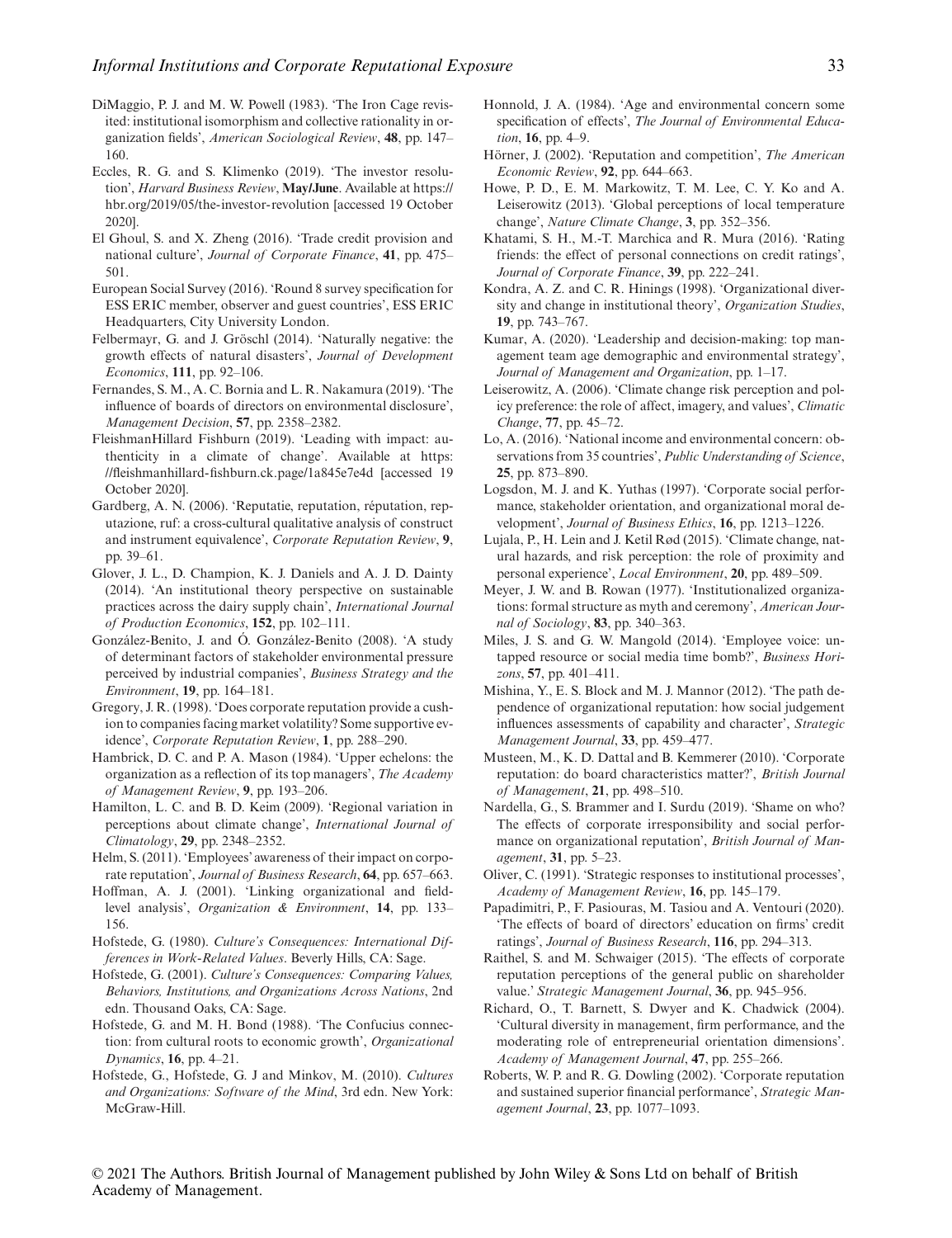- Scott, W. R. (1992). *Organizations: Rational, Natural, and Open Systems*. Englewood Cliffs, NJ: Prentice Hall.
- Shi, X. and Z. Xu (2018). 'Environmental regulation and firm exports: evidence from the eleventh Five-Year Plan in China', *Journal of Environmental Economics and Management*, **89**, pp. 187–200.
- Soleimani, A., D. W. Schneper and W. Newburry (2014). 'The impact of stakeholder power on corporate reputation: a crosscountry corporate governance perspective', *Organization Science*, **25**, pp. 991–1008.
- Spence, A., W. Poortinga and N. Pidgeon (2011). 'The psychological distance of climate change', *Risk Analysis*, **32**, pp. 957– 972.
- Staw, M. B. and D. L. Epstein (2000). 'What bandwagons bring: effects of popular management techniques on corporate performance, reputation, and CEO pay', *Administrative Science Quarterly*, **45**, pp. 523–556.
- Suchman, M. C. (1995). 'Managing legitimacy: strategic and institutional approaches', *Academy of Management Review*, **20**, pp. 571–610.
- Walls, J. L. and A. J. Hoffman (2013). 'Exceptional boards: environmental experience and positive deviance from institutional norms', *Journal of Organizational Behavior*, **34**, pp. 253–271.
- Walsh, G., V. W. Mitchell, R. P. Jackson and E. S. Beatty (2009). 'Examining the antecedents and consequences of corporate reputation: a customer perspective', *British Journal of Management*, **20**, pp. 187–203.
- Wang, S., J. Li and D. Zhao (2018). 'Institutional pressures and environmental management practices: the moderating effects of environmental commitment and resource availability', *Business Strategy and the Environment*, **27**, pp. 52–69.
- Weber, E. U. (2016). 'What shapes perceptions of climate change: new research since 2010', *Wiley Interdisciplinary Reviews: Climate Change*, **7**, pp. 125–134.
- Weber Shandwick and KRC Research (2020). 'The state of corporate reputation in 2020: everything matters now'. Available at [https://www.webershandwick.com/wp](https://www.webershandwick.com/wp-content/uploads/2020/01/The-State-of-Corporate-Reputation-in-2020_executive-summary_FINAL.pdf)[content/uploads/2020/01/The-State-of-Corporate-](https://www.webershandwick.com/wp-content/uploads/2020/01/The-State-of-Corporate-Reputation-in-2020_executive-summary_FINAL.pdf)[Reputation-in-2020\\_executive-summary\\_FINAL.pdf](https://www.webershandwick.com/wp-content/uploads/2020/01/The-State-of-Corporate-Reputation-in-2020_executive-summary_FINAL.pdf) [ac-

cessed 20 August 2020].

- Winn, M., P. MacDonald and C. Ziestsma (2008). 'Managing industry reputation: the dynamic tension between collective and competitive reputation management strategies', *Corporate Reputation Review*, **11**, pp. 35– 55.
- Wooldridge, J. M. (2010). *Econometric Analysis of Cross Section and Panel Data*. Boston, MA: MIT Press.
- World Economic Forum (2012). *Global Risk 2012*, 7th edn. Available at [http://www3.weforum.org/docs/WEF\\_GlobalRisks\\_](http://www3.weforum.org/docs/WEF_GlobalRisks_Report_2012.pdf) [Report\\_2012.pdf](http://www3.weforum.org/docs/WEF_GlobalRisks_Report_2012.pdf) [accessed 20 August 2020].
- Wright, C. and A. Rwabizambuga (2006). 'Institutional pressures, corporate reputation, and voluntary codes of conduct: an examination of the equator principles', *Business and Society Review*, **111**, pp. 89–117.
- Zhang, Q., Z. Yu and D. Kong (2019). 'The real effect of legal institutions: environmental courts and firm environmental protection expenditure', *Journal of Environmental Economics and Management*, **98**, art. 102254.
- Zyglidopoulos, C. S. (2005). 'The impact of downsizing on corporate reputation', *British Journal of Management*, **16**, pp. 253–259.

Chrysovalantis Gaganis is an Associate Professor in Finance, in the Department of Economics at the University of Crete (Greece). His research interests are in the fields of financial institutions and corporate finance. He has co-published nine books and published over 50 papers, appearing in various journals such as *Management Science*, *Journal of Banking & Finance*, *European Journal of Operational Research* and *Journal of Financial Stability*, among others.

Panagiota Papadimitri is a Senior Lecturer in Accounting and Financial Management at the University of Portsmouth. Her research interests revolve around the broader area of corporate finance and governance of (non-)financial institutions, with particular focus on incorporating elements of formal and informal institutions to examine their impact on corporate behaviour. Her research papers are published in journals such as the *Journal of Corporate Finance*, *Journal of Business Ethics and Journal of Business Research*, among others.

Fotios Pasiouras is Full Professor at MBS, member of FEL (TUC), board member of FEBS and Visiting Professor at the University of Portsmouth. His research interests include risk, performance, corporate governance, regulations and informal institutions. His work has appeared in over 80 papers published in journals like *Management Science*, *Journal of Money, Credit & Banking*, *Journal of Banking & Finance*, *European Journal of Operational Research*, *Journal of Business Ethics* and *Journal of Financial Stability*.

Alexia Ventouri is an Associate Professor (Senior Lecturer) in Banking and Finance at King's Business School. Her research areas include empirical finance and banking, corporate finance, performance, risk, the industrial structure of banking and financial regulation. Her publications appear in internationally recognized journals such as the *Journal of Banking and Finance*, *Journal of Business Research*,